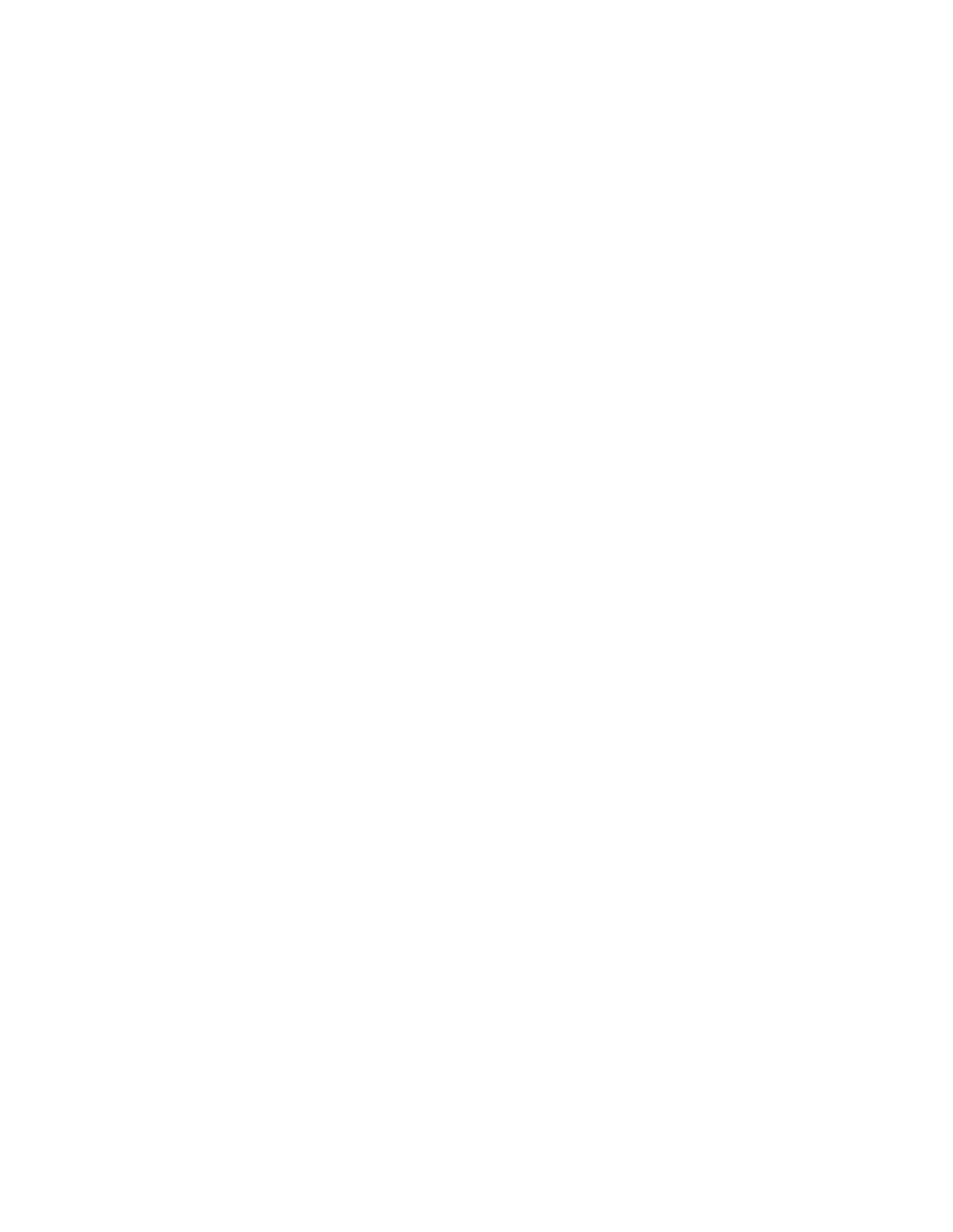### **Siren ETF Trust** Table of Contents

|                                                                                                                | $\overline{2}$ |
|----------------------------------------------------------------------------------------------------------------|----------------|
| Fund Performance (and according to the control of the control of the control of the control of the control of  | $\overline{4}$ |
|                                                                                                                | $\overline{4}$ |
|                                                                                                                | 5              |
|                                                                                                                | 6              |
|                                                                                                                | 7              |
|                                                                                                                | 16             |
|                                                                                                                | 17             |
|                                                                                                                | 18             |
|                                                                                                                | 20             |
|                                                                                                                | 24             |
|                                                                                                                | 35             |
|                                                                                                                | 36             |
| Trustees and Officers of the Trust (Allerman Community Contract Community Community Community Community Commun | 38             |
|                                                                                                                | 40             |
|                                                                                                                | 40             |
|                                                                                                                | 40             |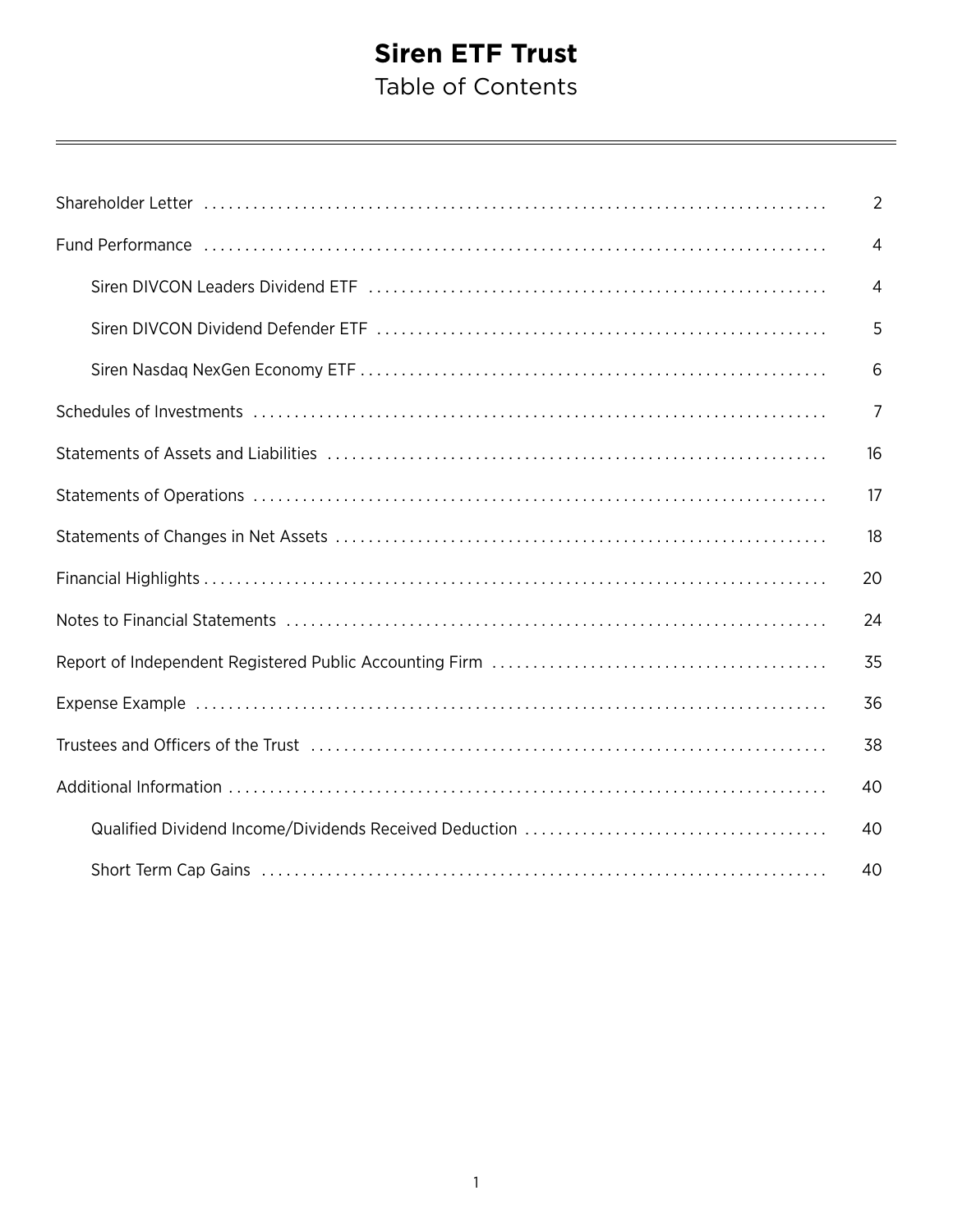### Shareholder Letter

<span id="page-3-0"></span>(Unaudited)

To my fellow shareholders,

Thank you for being a part of our Siren ETF Trust ("Siren" or "Trust") and trusting our ETFs with your investment decisions.

It was quite a year for Siren and SRN Advisors, LLC ("SRN"), with the first full fiscal year of Siren Nasdaq NexGen Economy ETF ("BLCN"), Siren DIVCON Leaders Dividend ETF ("LEAD") and Siren DIVCON Dividend Defender ETF ("DFND") (each a "Fund" or "ETF") under our management. It was a crazy year with the overall markets being in a raging bull cycle early on and exiting the Funds' March 31, 2022 fiscal year with the Nasdaq Composite Index and cryptocurrencies going from corrections to Bear Market territory. We appreciate you staying with our Funds through the turmoil, so again, Thank You for your trust and investment.

By far, the worst performer in the Siren suite of products was BLCN, with April 1, 2021 to March 31, 2022 performance being -22.59% based on market price, as compared to the MSCI ACWI Total Return Index up 7.28% for the same time period. BLCN also experienced asset loss from approximately \$302 million to \$194 million. Of the \$108 million draw down, about \$66 million was market movement with the remaining \$42 million being net share redemptions.

I think it is important to point out that BLCN does not invest directly into cryptocurrency. Rather, BLCN invests in "Blockchain Companies," which are companies that are committing material resources to developing, researching, supporting, innovating or utilizing blockchain technology for their proprietary use or for use by others. Certain of these Blockchain Companies may operate in the cryptocurrency space, but, again, BLCN does not invest in cryptocurrency. We believe that BLCN's exposure to the broader universe of Blockchain Companies, and not focusing on the cryptocurrency aspects of blockchain, is an important differentiator from other funds and may help to reduce BLCN's relative volatility.

DFND returned 2.36% based on market price during the period April 1, 2021 to March 31, 2022, as compared to the S&P 500 Total Return Index, which returned 15.65% during the same period. While the long component of DFND's portfolio tracked the returns of the underlying index, the short positions, which consist of mostly energy and financial stocks, suffered outsized losses as those sectors climbed during the year and skyrocketed with inflation and energy prices throughout 2022. While DFND has a positive return, the assets dropped by about 10% through share redemptions.

LEAD has been the bright spot for the fiscal year, starting at \$39.6 million in assets under management ("AUM") and finishing at \$56.3 million in AUM, with positive performance of 12.75% based on market price during the period April 1, 2021 to March 31, 2022, as compared to the S&P 500 Total Return Index's returns of 15.65% for the same period. The portfolio continues to reflect a combination of large cap securities we feel will increase their dividends throughout the year, and while the yield hovered around 1.1% for the year, the total return aspect of the fund drove the gains as we saw \$5 million in market performance gains and \$12 million in new shares created.

While the price movement of the underlying basket growing resulted in the 1.1% average yield, we have seen the yield on LEAD increase to approximately 2.2%, at the end of the March 31, 2022 fiscal year. LEAD's investment objective is to seek long-term capital appreciation by tracking the performance, before fees and expenses, of the Siren DIVCON Leaders Dividend Index. The index ranks securities by those having the highest probability of increasing their dividends within the following year according to the index's methodology (dividend growers). In that regard, the index has not included certain dividend growers that would have contributed more positively to LEAD's yield. While we are pleased with the price performance of LEAD, we hope to see the Fund's yield continue to grow and will strive to continue to provide positive price growth.

SRN continues to have a philosophy of "lean and mean", where we seek to avoid extraneous expenses and costs with a focus on product design and affordability for the shareholder. SRN was founded as a firm where the shareholder benefit would be the number one concern and focus. That focus at this moment is a combination of growth and performance within our current suite of funds and to also bring other ETFs into the Siren universe as we strive to offer investors a wide array of thematic and broad-based exposure products to assist in their financial planning goals.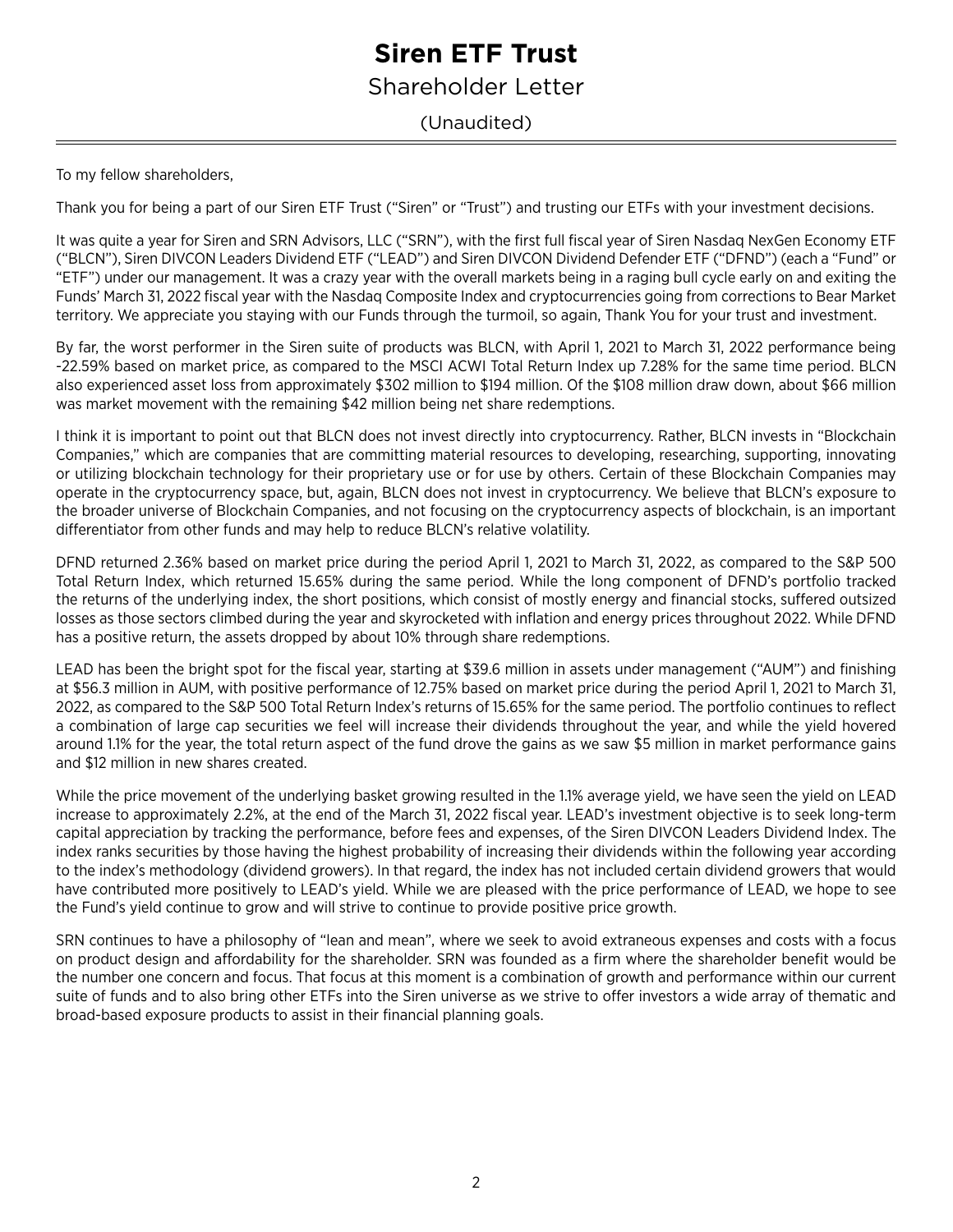Shareholder Letter

(Unaudited) (Continued)

Thank you for trusting us with your assets for another year, and I look forward to sharing many more smiles and news with you in my next letter.

Regards,

Save 1/18

Scott Freeze President Siren ETF Trust

*The views in this report were those of the Trust president as of March 31, 2022 and may not reflect his views on the date that this report is first published or anytime thereafter. These views are intended to assist shareholders in understanding their investments and do not constitute investment advice.*

**This report is submitted for the general information of the shareholders of each Fund. It is not authorized for distribution to prospective investors unless preceded or accompanied by an effective prospectus, which includes information regarding a Fund's risks, objectives, fees and expenses, experience of management and other information.**

#### **Important Risks**

There is no guarantee that the Fund will achieve its investment objective. Investing involves risk, including the possible loss of principal. Market Risk - The risk that the market value of a security may move up and down, sometimes rapidly and unpredictably. Market risk may affect a single issuer, an industry, a sector or the equity market as a whole.

#### Risks specific LEAD and DFND

The Fund's emphasis on dividend-paying stocks involves the risk that a company may cut or eliminate its dividend which may affect the Fund's returns. Dividends are not guaranteed. Companies can cease paying dividends without notice. Quantitative Model Risk The Index the fund tracks is constructed using a rules-based methodology based on quantitative models developed by Reality Shares, Inc. These quantitative models may be incomplete, flawed or based on inaccurate assumptions and, therefore, may lead to the selection of assets for inclusion in the Index that produce inferior investment returns or provide exposure to greater risk of loss.

#### Risks specific to BLCN

The Blockchain Score™ methodology may be incomplete, flawed or based on inaccurate assumptions and, therefore, may lead to the selection of assets that produce inferior investment returns or provide exposure to greater risk of loss. Blockchain Technology Risk - Blockchain technology is a new and developing technology protocol deployed by companies in a manner for optimizing business practices. Blockchain technology is not a product or service with an individually attributable revenue stream. Blockchain technology may never develop optimized transactional processes that lead to increased realized economic returns to any company in which the Fund invests. The Fund may invest in foreign securities. Investments in foreign securities are subject to additional risks in comparison to U.S. securities and U.S. issuers, including currency fluctuations, adverse political and economic developments, unreliable or untimely information, less liquidity, limited legal recourse and higher transactional costs.

Non-Blockchain Technology Business Line Risk - Blockchain technology is a technology protocol and not a direct product or service that can be bought and sold for profit. All of the companies in the Index are engaged in primary lines of business whose revenue is derived from a product or service that may utilize or otherwise stand to benefit from blockchain technology, but not directly derived from the sale of blockchain technology. As such, financial operating results for each company in which the Fund invests are principally driven by the products and/or services that constitute each such company's primary business offerings. The Fund invests in companies with the ability to use blockchain technology to develop new business opportunities or make current operations more efficient, thereby affecting future profitability. There can be no assurance that blockchain technology will affect the primary lines of business in the Fund's portfolio companies to have a positive impact on a company's financial condition.

*Distributor: Foreside Fund Services, LLC.*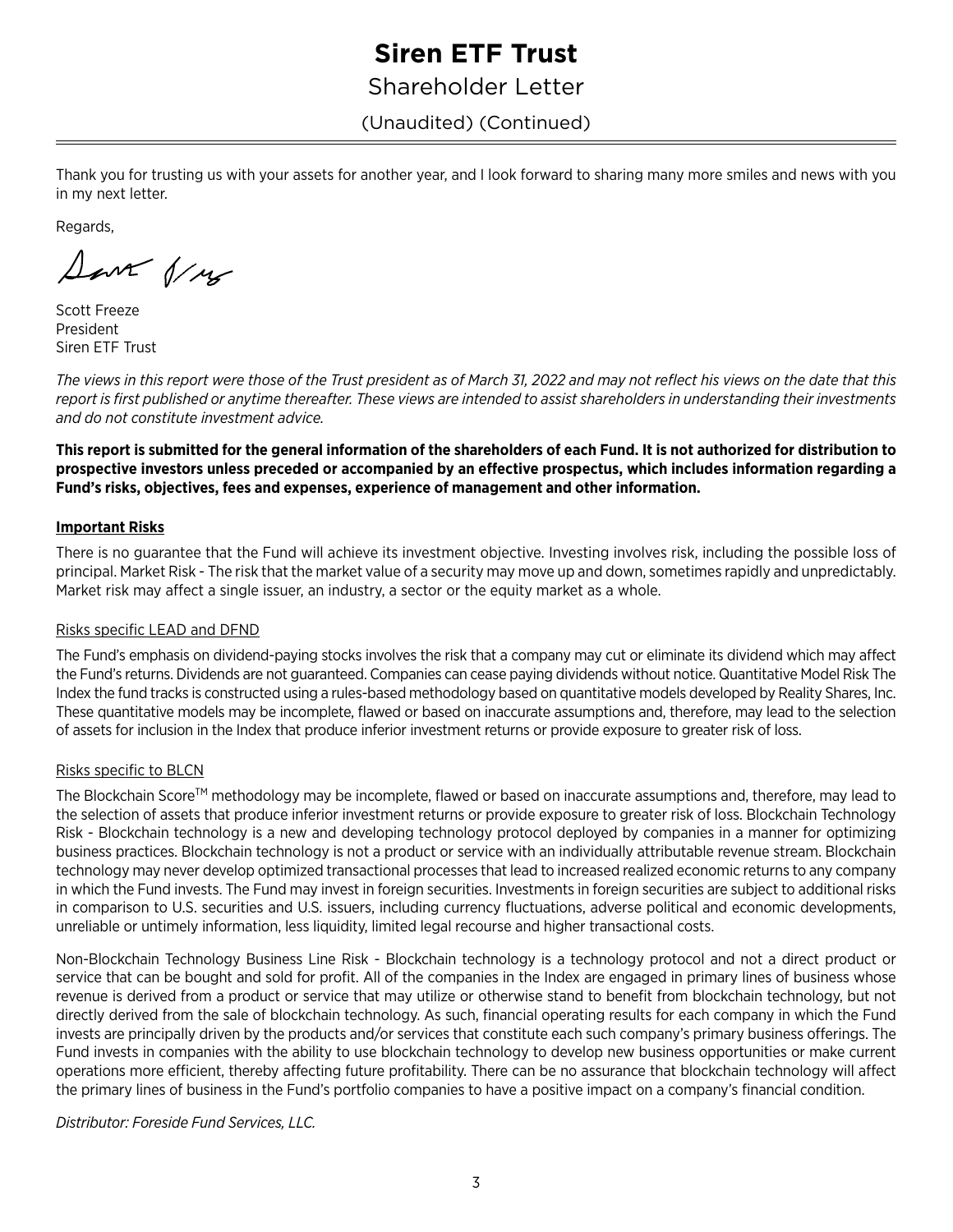<span id="page-5-1"></span>Fund Performance

As of March 31, 2022 (Unaudited)

<span id="page-5-0"></span>

| <b>Fund Performance History (%)</b>                                                                                                      |                                                                     | <b>Total Return</b><br>As of March 31, 2022 |                                             |
|------------------------------------------------------------------------------------------------------------------------------------------|---------------------------------------------------------------------|---------------------------------------------|---------------------------------------------|
| <b>Fund</b>                                                                                                                              | 1 Year                                                              | 5 Years                                     | <b>Since Inception</b><br>(January 6, 2016) |
| NAV Return<br>Market Price Return                                                                                                        | 12.68%<br>12.75%                                                    | 16.47%<br>16.44%                            | 15.67%<br>15.70%                            |
| <b>Indices</b>                                                                                                                           |                                                                     |                                             |                                             |
| Siren DIVCON Leaders Dividend Index<br>S&P 500 Total Return Index                                                                        | 14.64%<br>15.65%                                                    | 17.36%<br>15.99%                            | 16.55%<br>16.02%                            |
| $$26,000-$<br>\$24,000<br>$$22,000-$<br>$$20,000 +$<br>$$18,000 -$<br>$$16,000 +$<br>$$14,000 +$<br>$$12,000 +$<br>\$10,000<br>$$8,000-$ |                                                                     |                                             | \$25,980<br>\$25,261<br>\$24,789            |
| 1/6/16 Mar-16 Sep-16 Mar-17 Sep-17 Mar-18 Sep-18 Mar-19 Sep-19 Mar-20 Sep-20 Mar-21 Sep-21 Mar-22<br><b>LEAD NAV</b>                     | Siren DIVCON Leaders Dividend Index (1)<br>S&P 500 Total Return (2) |                                             |                                             |

The chart above represents historical performance of a hypothetical investment of \$10,000 over the life of the Fund.

On November 23, 2020, the Reality Shares DIVCON Leaders Dividend ETF (the "Predecessor Leaders Fund") was reorganized into the Fund. Accordingly, the performance shown for periods prior to the Reorganization represents the performance of the Predecessor Leaders Fund.

Past performance does not predict future performance. Current performance may be lower or higher than the performance data above. The graph and table above do not reflect the deduction of taxes that a shareholder would pay on fund distributions or the sale of fund shares. The Fund's performance assumes the reinvestment of all dividends and capital gains.

- <sup>(1)</sup> The Index invests in the largest U.S. companies by market capitalization that, based on their DIVCON™ ratings, have the highest probability of increasing their dividends in the next 12 months. DIVCON is a dividend health rating system created by Reality Shares, Inc. which assesses the likelihood that companies will grow or cut their dividends.
- (2) The S&P 500 Index is a broad stock market index of 500 large companies based on market capitalization. The S&P 500 Total Return Index is the S&P 500 Index with dividends reinvested.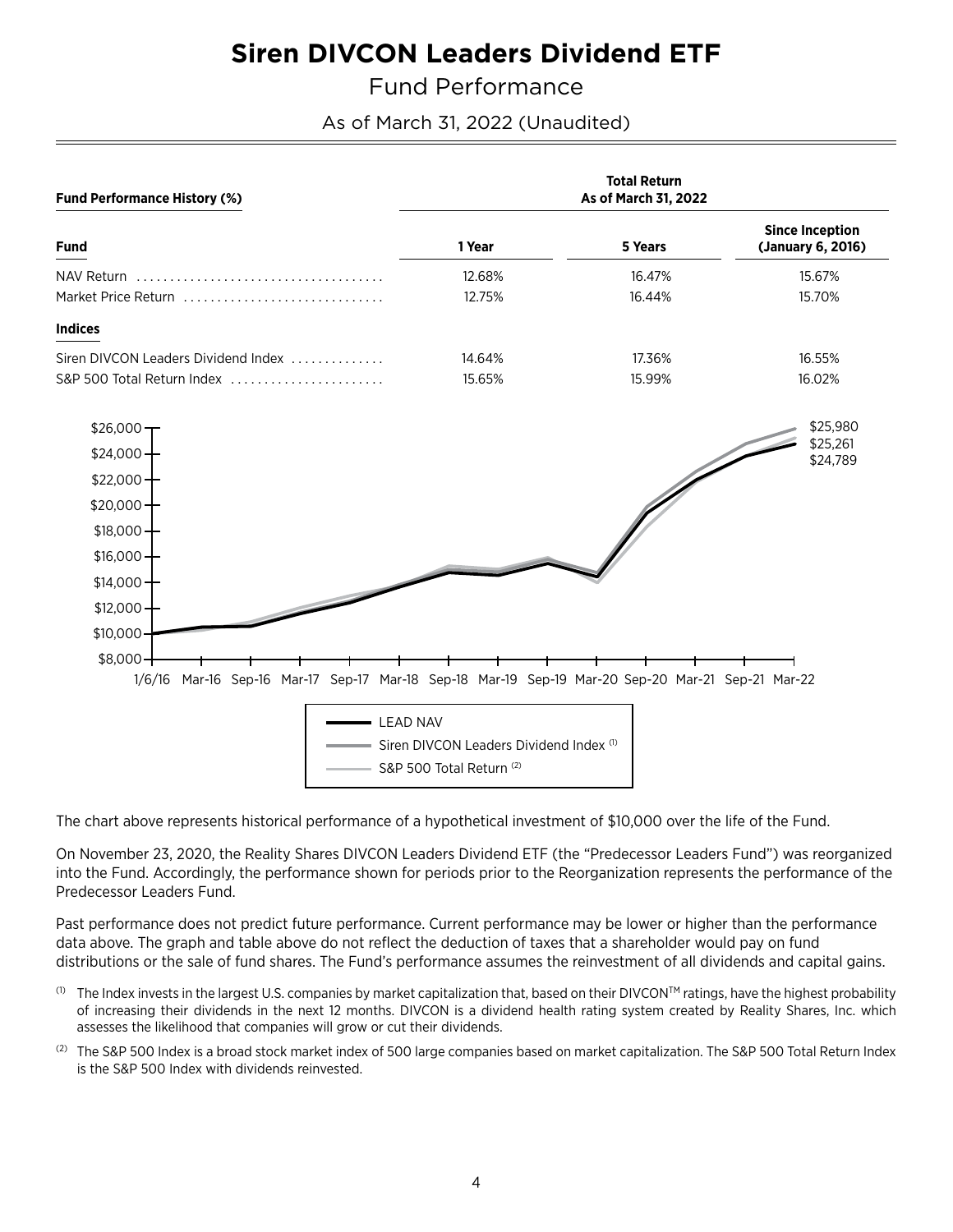<span id="page-6-0"></span>**Fund Performance** 

As of March 31, 2022 (Unaudited)

| <b>Fund Performance History (%)</b>                                                                                                             |                                                                      | <b>Total Return</b><br>As of March 31, 2022 |                                              |
|-------------------------------------------------------------------------------------------------------------------------------------------------|----------------------------------------------------------------------|---------------------------------------------|----------------------------------------------|
| <b>Fund</b>                                                                                                                                     | 1 Year                                                               | 5 Years                                     | <b>Since Inception</b><br>(January 14, 2016) |
| NAV Return<br>Market Price Return                                                                                                               | 2.37%<br>2.36%                                                       | 9.03%<br>8.89%                              | 7.75%<br>7.67%                               |
| <b>Indices</b>                                                                                                                                  |                                                                      |                                             |                                              |
| Siren DIVCON Dividend Defender Index<br>S&P 500 Total Return Index                                                                              | 3.60%<br>15.65%                                                      | 9.63%<br>15.99%                             | 8.41%<br>17.29%                              |
| $$28,000 -$<br>$$26,000 +$<br>\$24,000 $+$<br>$$22,000 +$                                                                                       |                                                                      |                                             | \$26,937                                     |
| $$20,000 +$<br>$$18,000 +$<br>$$16,000 +$<br>$$14,000 +$<br>$$12,000 +$                                                                         |                                                                      |                                             | \$16,517<br>\$15,900                         |
| \$10,000<br>$$8,000 -$<br>1/14/16 Mar-16 Sep-16 Mar-17 Sep-17 Mar-18 Sep-18 Mar-19 Sep-19 Mar-20 Sep-20 Mar-21 Sep-21 Mar-22<br><b>DFND NAV</b> | Siren DIVCON Dividend Defender Index (1)<br>S&P 500 Total Return (2) |                                             |                                              |

The chart above represents historical performance of a hypothetical investment of \$10,000 over the life of the Fund.

On November 23, 2020, the Reality Shares DIVCON Dividend Defender ETF (the "Predecessor Defender Fund") was reorganized into the Fund. Accordingly, the performance shown for periods prior to the Reorganization represents the performance of the Predecessor Defender Fund.

Past performance does not predict future performance. Current performance may be lower or higher than the performance data above. The graph and table above do not reflect the deduction of taxes that a shareholder would pay on fund distributions or the sale of fund shares. The Fund's performance assumes the reinvestment of all dividends and capital gains.

- <sup>(1)</sup> The Index invests 75% in the largest U.S. companies by market capitalization that, based on their DIVCON™ ratings, have the highest probability of increasing their dividends in the next 12 months. As a hedge, the remaining 25% of the Index takes a short position in companies with the highest probability of cutting their dividends in the next 12 months based on their DIVCON ratings. DIVCON is a dividend health rating system created by Reality Shares, Inc. which assesses the likelihood that companies will grow or cut their dividends.
- (2) The S&P 500 Index is a broad stock market index of 500 large companies based on market capitalization. The S&P 500 Total Return Index is the S&P 500 Index with dividends reinvested.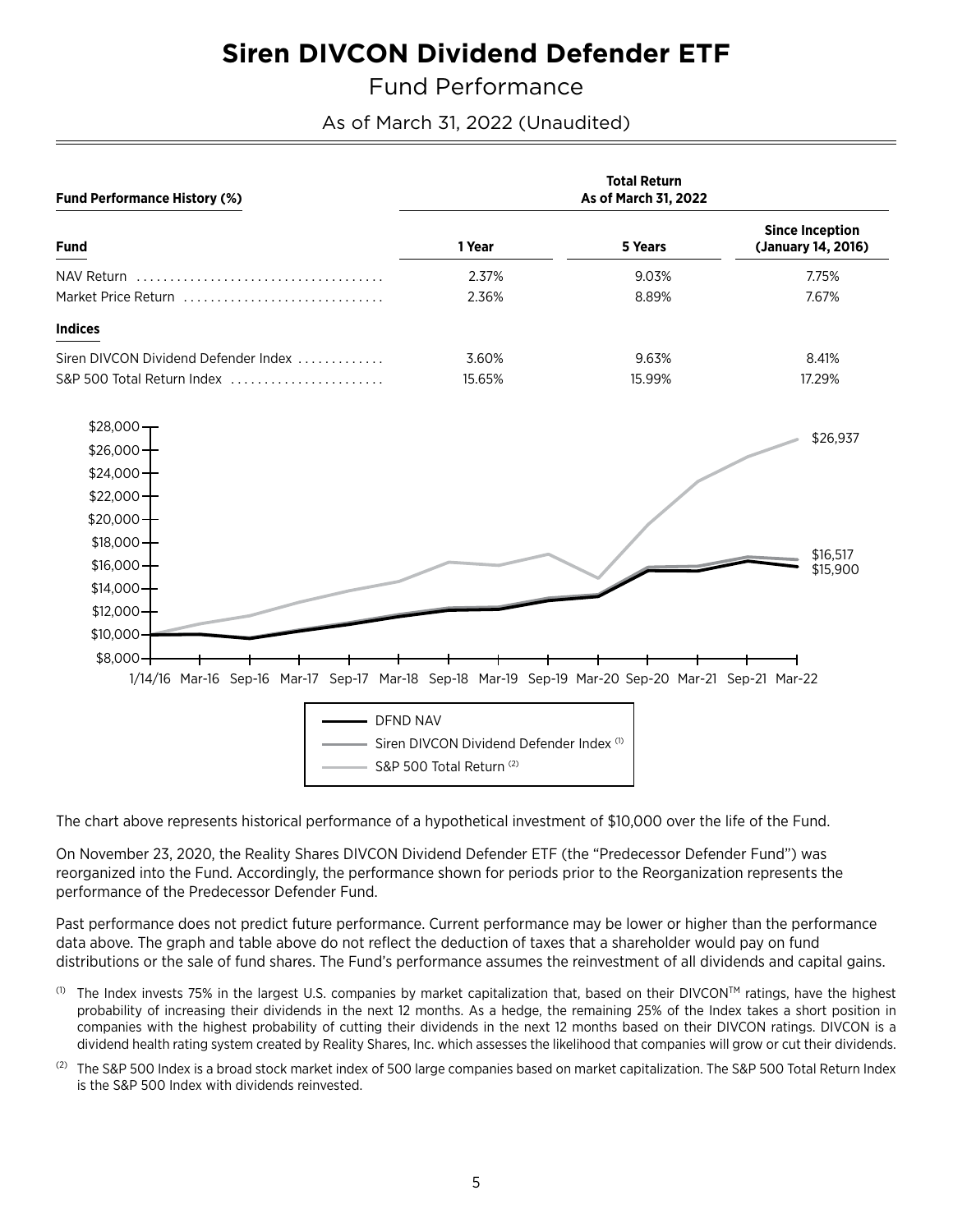## **Siren Nasdag NexGen Economy ETF**

<span id="page-7-0"></span>**Fund Performance** 

As of March 31, 2022 (Unaudited)

| <b>Fund Performance History (%)</b>                                                                         | <b>Total Return</b><br>As of March 31, 2022 |                                              |
|-------------------------------------------------------------------------------------------------------------|---------------------------------------------|----------------------------------------------|
| <b>Fund</b>                                                                                                 | 1 Year                                      | <b>Since Inception</b><br>(January 17, 2018) |
| NAV Return                                                                                                  | $-21.82%$<br>$-22.59%$                      | 12.09%<br>11.94%                             |
| <b>Indices</b>                                                                                              |                                             |                                              |
|                                                                                                             | $-13.46%$<br>7.28%                          | 15.23%<br>8.85%                              |
| $$22,000-$                                                                                                  |                                             |                                              |
| $$20,000 +$<br>$$18,000 +$                                                                                  |                                             | \$18,141                                     |
| $$16,000 +$                                                                                                 |                                             | \$16,150                                     |
| $$14,000 +$                                                                                                 |                                             | \$14,281                                     |
| $$12,000 +$                                                                                                 |                                             |                                              |
| \$10,000                                                                                                    |                                             |                                              |
| $$8,000-$<br>1/17/2018<br>Mar-19<br>Mar-18<br>Sep-18<br>Sep-19<br>Mar-20                                    | Sep-20<br>Mar-21                            | Sep-21<br>Mar-22                             |
| <b>BLCN NAV</b><br>Siren NASDAQ Blockchain Economy Index (1)<br>MSCI ACWI Total Return Index <sup>(2)</sup> |                                             |                                              |

The chart above represents historical performance of a hypothetical investment of \$10,000 over the life of the Fund.

On November 23, 2020, the Reality Shares Nasdaq NexGen Economy ETF (the "Predecessor NexGen Fund") was reorganized into the Fund. Accordingly, the performance shown for periods prior to the Reorganization represents the performance of the Predecessor NexGen Fund.

Past performance does not predict future performance. Current performance may be lower or higher than the performance data above. The graph and table above do not reflect the deduction of taxes that a shareholder would pay on fund distributions or the sale of fund shares. The Fund's performance assumes the reinvestment of all dividends and capital gains.

- $(1)$ The Index was created through a partnership between Reality Shares, Inc. and Nasdaq, and constitutes the joint research, analysis and investigation of both groups on the emerging development of blockchain technology. The Index is designed to measure the returns of companies that are committing material resources to developing, researching, supporting, innovating or utilizing blockchain technology for their use or for use by others.
- <sup>(2)</sup> The MSCI ACWI Total Return Index captures large and mid-cap representation across 23 developed markets and 24 emerging markets countries. One cannot invest directly in an index.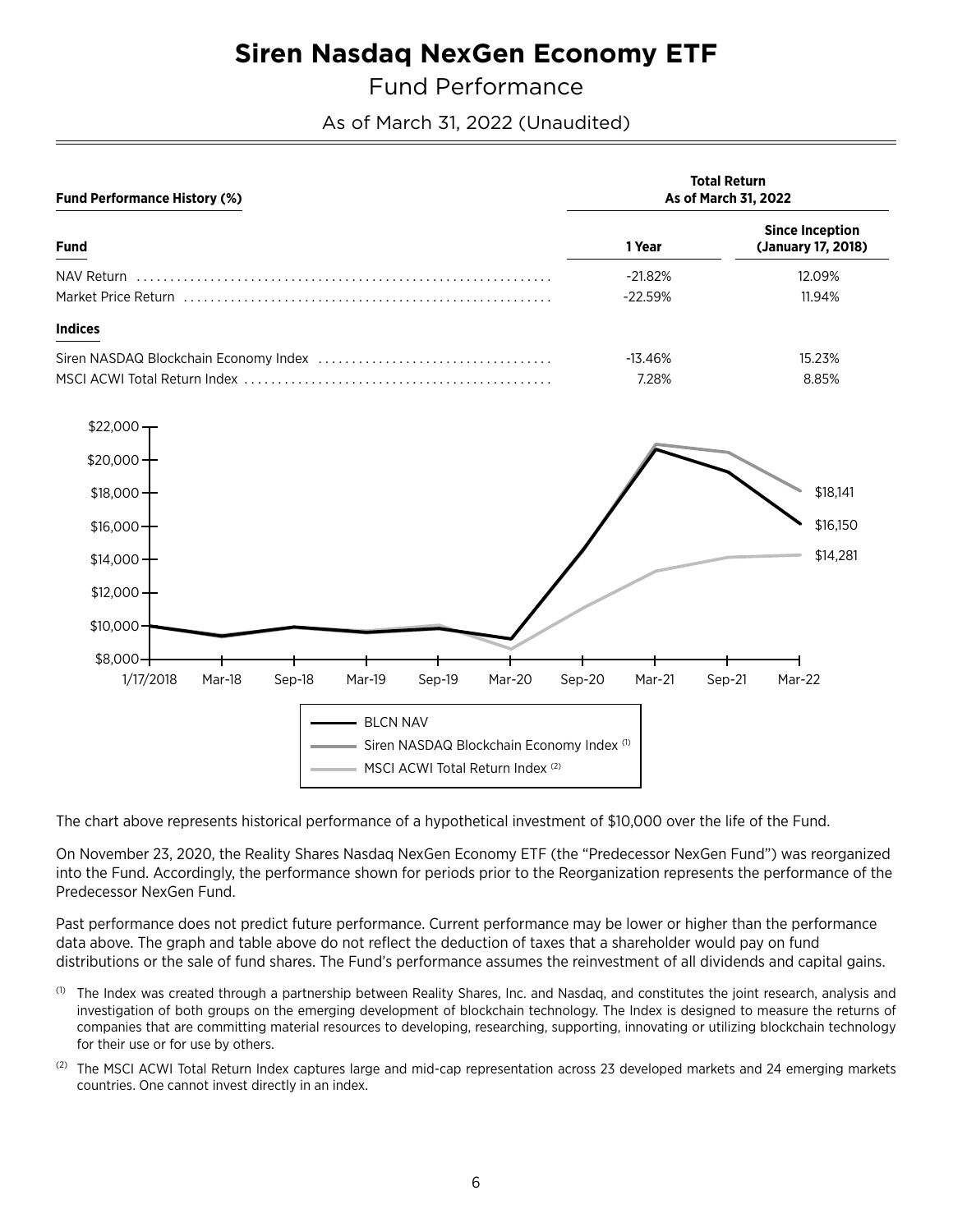Schedule of Investments

March 31, 2022

<span id="page-8-0"></span>

| <b>Number</b><br>of Shares |                                                         | Value     |
|----------------------------|---------------------------------------------------------|-----------|
|                            | <b>COMMON STOCKS 96.8%</b>                              |           |
|                            | <b>Communications 1.6%</b>                              |           |
| 10,839                     | Activision Blizzard, Inc. \$                            | 868,312   |
|                            | <b>Consumer Discretionary 11.9%</b>                     |           |
| 8,735                      |                                                         | 794,011   |
| 1,983                      | Domino's Pizza, Inc.                                    | 807,101   |
| 9,930                      |                                                         | 739,884   |
| 3,495                      | Lowe's Companies, Inc.                                  | 706,654   |
| 5,284                      |                                                         | 711,015   |
| 1,662                      |                                                         | 702,777   |
| 2,196                      | The Home Depot, Inc.                                    | 657,329   |
| 3,848                      | Tractor Supply Co.                                      | 898,008   |
| 4,806                      | Williams-Sonoma, Inc.                                   | 696,870   |
|                            |                                                         | 6,713,649 |
|                            | <b>Consumer Staples 5.9%</b>                            |           |
| 10,033                     | Colgate-Palmolive Co.                                   | 760,802   |
| 3,635                      | Dollar General Corp.                                    | 809,260   |
| 3,583                      |                                                         | 760,384   |
| 4,665                      |                                                         | 1,010,579 |
|                            |                                                         | 3,341,025 |
|                            | Energy 1.9%                                             |           |
| 8,984                      |                                                         | 1,071,162 |
|                            | <b>Financials 14.8%</b>                                 |           |
| 13,943                     |                                                         | 897,790   |
| 17,112                     |                                                         | 744,030   |
| 12,846                     | Brown & Brown, Inc.                                     | 928,380   |
| 7,533                      | Discover Financial Services                             | 830,061   |
| 24,608                     | Franklin Resources, Inc.                                | 687,056   |
| 3,289                      | Mastercard, Inc. - Class A                              | 1,175,423 |
| 8,493                      | Morgan Stanley                                          | 742,288   |
| 4,447                      | T. Rowe Price Group, Inc. $\ldots \ldots \ldots \ldots$ | 672,342   |
| 2,161                      | The Goldman Sachs Group, Inc.                           | 713,346   |
| 4,235                      | Visa, Inc. - Class A                                    | 939,196   |
|                            |                                                         | 8,329,912 |
|                            | <b>Health Care 10.6%</b>                                |           |
| 6,314                      | Abbott Laboratories                                     | 747,325   |
| 5.667                      | Agilent Technologies, Inc.                              | 749,914   |
| 9,910                      | Baxter International, Inc.                              | 768,421   |
| 2,891                      |                                                         | 848,017   |
| 3,828                      | McKesson Corp.                                          | 1,171,866 |
| 1,405                      | Thermo Fisher Scientific, Inc.                          | 829,863   |
| 2,121                      | West Pharmaceutical Services, Inc.                      | 871,116   |
|                            |                                                         | 5,986,522 |

| <b>Number</b><br>of Shares |                                                                       | Value      |
|----------------------------|-----------------------------------------------------------------------|------------|
|                            | <b>COMMON STOCKS 96.8% (continued)</b><br>Industrials 15.2%           |            |
| 10,188                     | Amphenol Corp. - Class A \$                                           | 767,666    |
| 21,780                     |                                                                       | 815,661    |
|                            | Expeditors International of                                           |            |
| 6,660                      |                                                                       | 687,046    |
| 4,089                      | J.B. Hunt Transport Services, Inc.                                    | 821,030    |
| 4.620                      | L3Harris Technologies, Inc.                                           | 1,147,932  |
| 4,926                      |                                                                       | 1,118,596  |
| 2,531                      | Old Dominion Freight Line, Inc.                                       | 755,959    |
| 2,567                      | Parker-Hannifin Corp.                                                 | 728,412    |
| 5,970                      | Waste Connections, Inc.                                               | 834,009    |
| 1,698                      |                                                                       | 875,811    |
|                            |                                                                       | 8,552,122  |
|                            | Materials 6.5%                                                        |            |
| 3.952                      | Avery Dennison Corp.                                                  | 687,530    |
| 4,997                      | Celanese Corp.                                                        | 713,921    |
| 8,238                      | Nucor Corp. $\ldots \ldots \ldots \ldots \ldots \ldots \ldots \ldots$ | 1,224,579  |
| 4,067                      | The Sherwin-Williams Co.                                              | 1,015,205  |
|                            |                                                                       | 3,641,235  |
|                            | Technology 28.4%                                                      |            |
| 4,850                      | Analog Devices, Inc.                                                  | 801,123    |
| 5,526                      |                                                                       | 964,895    |
| 5,486                      | Applied Materials, Inc.                                               | 723,055    |
| 1,488                      |                                                                       | 936,964    |
| 4,359                      | CDW Corporation of Delaware                                           | 779,782    |
| 1,656                      | FactSet Research Systems, Inc.                                        | 718,952    |
| 23,025                     |                                                                       | 835,808    |
| 1,384                      | $Intuit, Inc.$                                                        | 665,483    |
| 2,240                      |                                                                       | 819,974    |
| 1,355                      |                                                                       | 728,462    |
| 2,749                      |                                                                       | 847,544    |
| 1,655                      | Monolithic Power Systems, Inc.                                        | 803,800    |
| 2.313                      |                                                                       | 780,429    |
| 4,517                      | QUALCOMM, Inc.                                                        | 690,288    |
| 1,906                      |                                                                       | 781,803    |
| 6,083                      | Skyworks Solutions, Inc.                                              | 810,742    |
| 10,450                     | SS&C Technologies Holdings, Inc.                                      | 783,959    |
| 5,825                      | Teradyne, Inc.                                                        | 688,690    |
| 4,938                      | Texas Instruments, Inc.                                               | 906,024    |
| 3,034                      |                                                                       | 883,379    |
|                            |                                                                       | 15,951,156 |
|                            | <b>Total Common Stocks</b>                                            |            |
|                            |                                                                       | 54,455,095 |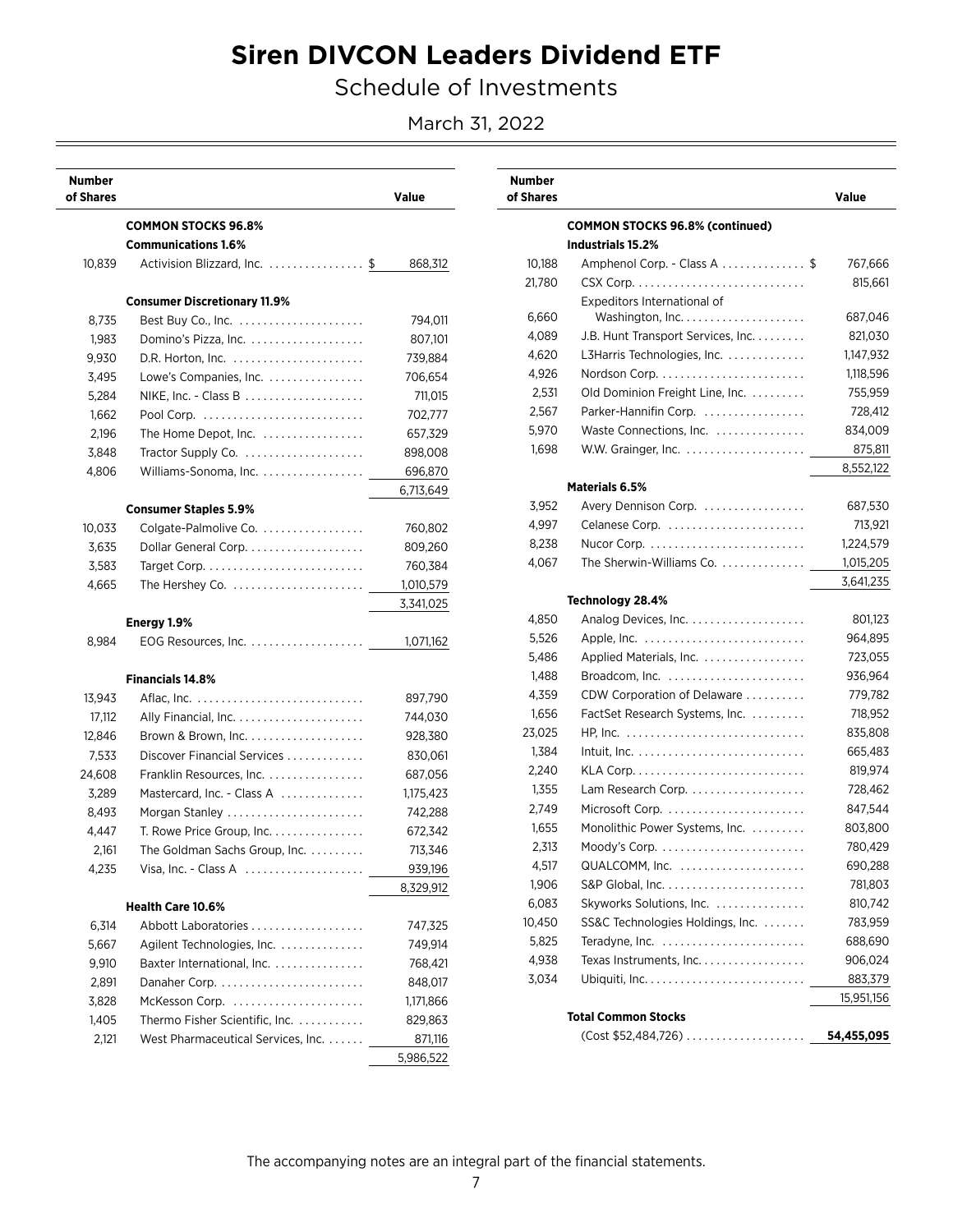Schedule of Investments

March 31, 2022 (Continued)

| <b>Number</b><br>of Shares |                                                                                        | Value      |
|----------------------------|----------------------------------------------------------------------------------------|------------|
|                            | <b>MONEY MARKET FUNDS 3.2%</b>                                                         |            |
|                            | 1,821,197 First American Government<br>Obligations Fund, $0.19\%$ (a) $\dots \dots$ \$ | 1,821,197  |
|                            | <b>Total Money Market Funds</b>                                                        |            |
|                            |                                                                                        | 1,821,197  |
|                            | Total Investments 100.0%                                                               |            |
|                            | $(Cost $54,305,923)$                                                                   | 56,276,292 |
|                            | Other Assets in Excess of Liabilities 0.0%                                             | 17,652     |
|                            | TOTAL NET ASSETS 100.0% \$ 56,293,944                                                  |            |

<sup>(a)</sup> 7-day net yield at March 31, 2022.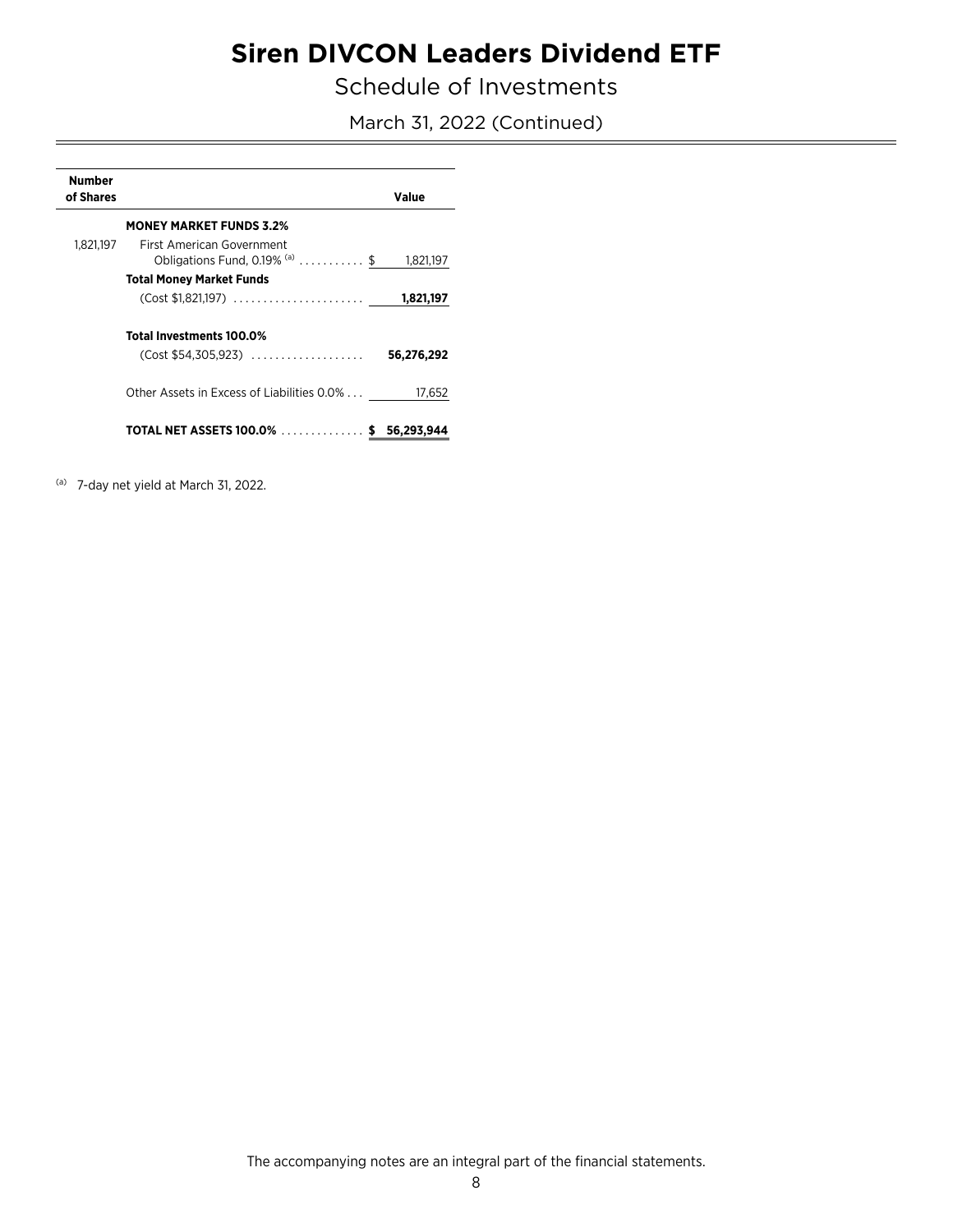Schedule of Investments Summary of Schedule of Investments

March 31, 2022 (Unaudited)

#### **ALLOCATION BY SECTOR**

| Sector                                                                                                                                                                                                                                                                                                                                                                                                                                                                                                                                    | Percentage of<br><b>Total Net Assets</b> |
|-------------------------------------------------------------------------------------------------------------------------------------------------------------------------------------------------------------------------------------------------------------------------------------------------------------------------------------------------------------------------------------------------------------------------------------------------------------------------------------------------------------------------------------------|------------------------------------------|
| $\textbf{Technology} \textcolor{red}{\textbf{1}} \textcolor{red}{\textbf{1}} \textcolor{red}{\textbf{1}} \textcolor{red}{\textbf{1}} \textcolor{red}{\textbf{1}} \textcolor{red}{\textbf{1}} \textcolor{red}{\textbf{1}} \textcolor{red}{\textbf{1}} \textcolor{red}{\textbf{1}} \textcolor{red}{\textbf{1}} \textcolor{red}{\textbf{1}} \textcolor{red}{\textbf{1}} \textcolor{red}{\textbf{1}} \textcolor{red}{\textbf{1}} \textcolor{red}{\textbf{1}} \textcolor{red}{\textbf{1}} \textcolor{red}{\textbf{1}} \textcolor{red}{\textbf$ | 28.4%                                    |
|                                                                                                                                                                                                                                                                                                                                                                                                                                                                                                                                           | 15.2                                     |
|                                                                                                                                                                                                                                                                                                                                                                                                                                                                                                                                           | 14.8                                     |
|                                                                                                                                                                                                                                                                                                                                                                                                                                                                                                                                           | 11.9                                     |
|                                                                                                                                                                                                                                                                                                                                                                                                                                                                                                                                           | 10.6                                     |
|                                                                                                                                                                                                                                                                                                                                                                                                                                                                                                                                           | 6.5                                      |
|                                                                                                                                                                                                                                                                                                                                                                                                                                                                                                                                           | 5.9                                      |
|                                                                                                                                                                                                                                                                                                                                                                                                                                                                                                                                           | 1.9                                      |
|                                                                                                                                                                                                                                                                                                                                                                                                                                                                                                                                           | 1.6                                      |
|                                                                                                                                                                                                                                                                                                                                                                                                                                                                                                                                           | 96.8                                     |
|                                                                                                                                                                                                                                                                                                                                                                                                                                                                                                                                           | 3.2                                      |
|                                                                                                                                                                                                                                                                                                                                                                                                                                                                                                                                           | 100.0                                    |
|                                                                                                                                                                                                                                                                                                                                                                                                                                                                                                                                           | 0.0 <sup>(a)</sup>                       |
|                                                                                                                                                                                                                                                                                                                                                                                                                                                                                                                                           | 100.0%                                   |

(a) Rounds to less than 0.1%.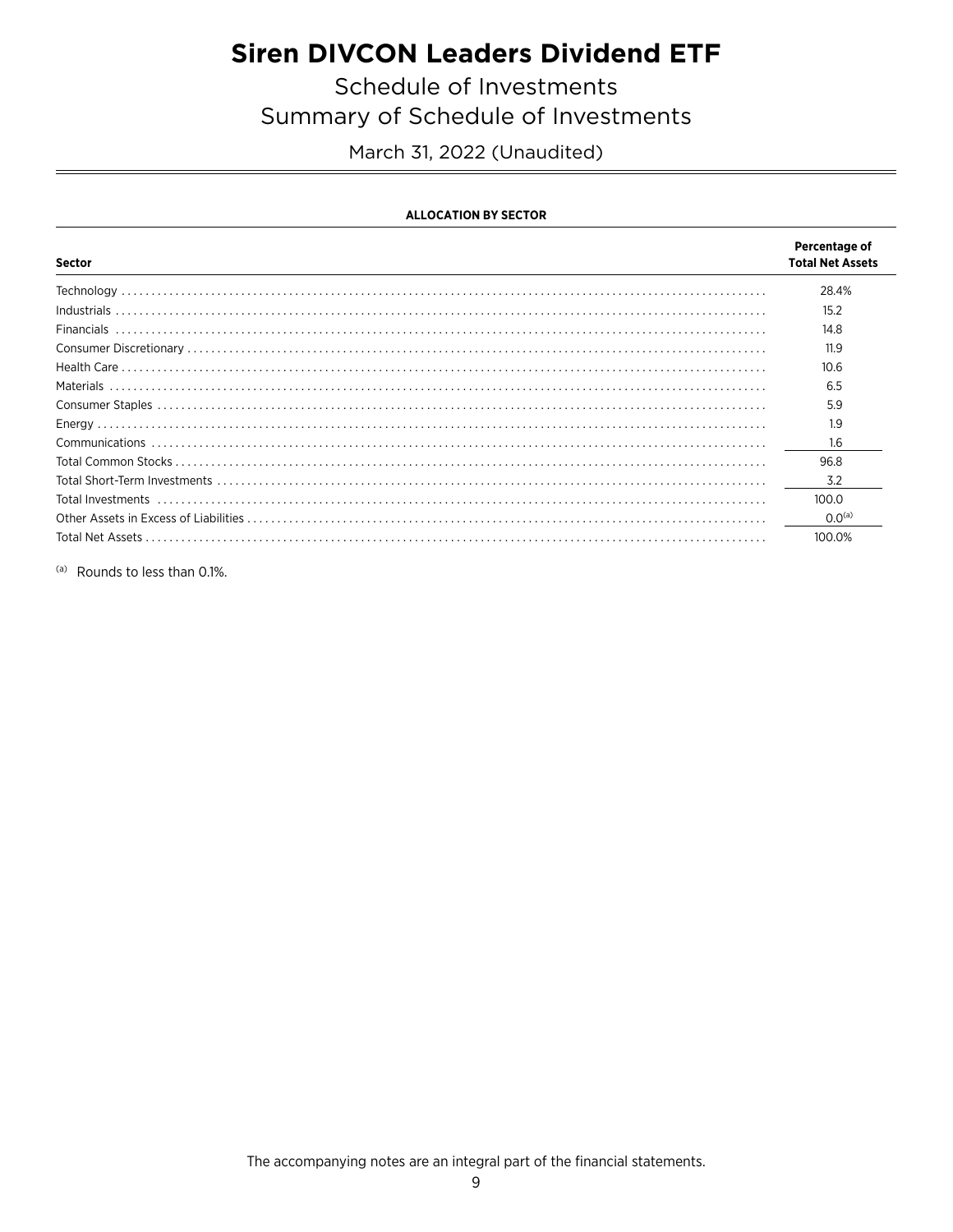Schedule of Investments

March 31, 2022

| Number<br>of Shares |                                                                         | Value     |
|---------------------|-------------------------------------------------------------------------|-----------|
|                     | <b>COMMON STOCKS 83.2%</b>                                              |           |
|                     | <b>Communications 1.6%</b>                                              |           |
| 6,800               | Activision Blizzard, Inc. (a) \$                                        | 544,748   |
|                     | <b>Consumer Discretionary 9.6%</b>                                      |           |
| 4,565               |                                                                         | 414,958   |
| 872                 | Domino's Pizza. Inc. $\ldots$ , $\ldots$ , $\ldots$ , $\ldots$          | 354,913   |
| 4,472               | D.R. Horton, Inc. (a)                                                   | 333,209   |
| 1,677               | Lowe's Companies, Inc.                                                  | 339,073   |
| 2,539               | NIKE, Inc. - Class B $\ldots \ldots \ldots \ldots \ldots \ldots$        | 341,648   |
| 800                 |                                                                         | 338,280   |
| 1,010               | The Home Depot, Inc. $\ldots$                                           | 302,323   |
| 1,992               | Tractor Supply Co. (a)                                                  | 464,873   |
| 2,285               | Williams-Sonoma, Inc.                                                   | 331,325   |
|                     |                                                                         | 3,220,602 |
|                     | <b>Consumer Staples 4.9%</b>                                            |           |
| 4,976               | Colgate-Palmolive Co.                                                   | 377,330   |
| 1,829               | Dollar General Corp. (a)                                                | 407,190   |
| 1,697               |                                                                         | 360,137   |
| 2,268               | The Hershey Co. $\ldots \ldots \ldots \ldots \ldots \ldots$             | 491,317   |
|                     |                                                                         | 1,635,974 |
| 4,506               | Energy 1.6%<br>EOG Resources, Inc. $\ldots \ldots \ldots \ldots \ldots$ | 537,250   |
|                     |                                                                         |           |
|                     | <b>Financials 12.2%</b>                                                 |           |
| 7,458               |                                                                         | 480,221   |
| 8,486               |                                                                         | 368,971   |
| 7,438               | Brown & Brown, Inc. $(a)$                                               | 537,544   |
| 3,774               | Discover Financial Services                                             | 415,857   |
| 12,203              | Franklin Resources, Inc.                                                | 340,708   |
| 1,225               | Mastercard, Inc. - Class A                                              | 437,791   |
| 4,104               | Morgan Stanley                                                          | 358,690   |
| 2,078               | T. Rowe Price Group, Inc. $(a)$                                         | 314,173   |
| 1,046               | The Goldman Sachs Group, Inc.                                           | 345,284   |
| 2,099               | Visa, Inc. - Class A $\ldots$                                           | 465,495   |
|                     |                                                                         | 4,064,734 |
|                     | <b>Health Care 10.3%</b>                                                |           |
| 3,052               | Abbott Laboratories                                                     | 361,235   |
| 2,738               | Agilent Technologies, Inc.                                              | 362,320   |
| 4,976               | Baxter International, Inc.                                              | 385,839   |
| 1,368               |                                                                         | 401,275   |
| 1,893               | McKesson Corp.                                                          | 579,504   |
| 653                 | Thermo Fisher Scientific, Inc.                                          | 385,694   |
| 1,292               | West Pharmaceutical Services, Inc. (a)                                  | 530,637   |
| 2,382               |                                                                         | 449,222   |
|                     |                                                                         | 3,455,726 |

| <b>Number</b><br>of Shares |                                                             | Value      |
|----------------------------|-------------------------------------------------------------|------------|
|                            | <b>COMMON STOCKS 83.2% (continued)</b><br>Industrials 13.4% |            |
| 5,732                      | Amphenol Corp. - Class A (a) \$                             | 431,906    |
| 10,800                     |                                                             | 404.460    |
|                            | Expeditors International of                                 |            |
| 3,219                      |                                                             | 332,072    |
| 2,748                      | J.B. Hunt Transport Services, Inc. (a)                      | 551,771    |
| 2.207                      | L3Harris Technologies, Inc. (a)                             | 548,373    |
| 2,758                      |                                                             | 626,287    |
| 1,201                      | Old Dominion Freight Line, Inc.                             | 358,715    |
| 1,296                      | Parker-Hannifin Corp.                                       | 367,753    |
| 2,984                      | Waste Connections, Inc.                                     | 416,865    |
| 829                        |                                                             | 427,590    |
|                            |                                                             | 4,465,792  |
|                            | Materials 4.7%                                              |            |
| 1,947                      | Avery Dennison Corp.                                        | 338,720    |
| 2,558                      | Celanese Corp.                                              | 365,462    |
| 3,982                      |                                                             | 591,924    |
| 1,085                      | The Sherwin-Williams Co. (a)                                | 270,838    |
|                            |                                                             | 1,566,944  |
|                            | Technology 24.9%                                            |            |
| 2,306                      | Analog Devices, Inc.                                        | 380,905    |
| 2,484                      | Apple, Inc. (a)                                             | 433,731    |
| 2,739                      | Applied Materials, Inc.                                     | 361,000    |
| 724                        |                                                             | 455,888    |
| 2,152                      | CDW Corporation of Delaware                                 | 384,971    |
| 945                        | FactSet Research Systems, Inc. (a)                          | 410,272    |
| 11,124                     |                                                             | 403,801    |
| 604                        |                                                             | 290,427    |
| 1,142                      | KLA Corp. (a)                                               | 418,041    |
| 864                        | Lam Research Corp. (a)                                      | 464,495    |
| 1,461                      | Microsoft Corp. (a)                                         | 450,441    |
| 751                        | Monolithic Power Systems, Inc.                              | 364,746    |
| 1,296                      | Moody's Corp. $(a)$                                         | 437,283    |
| 540                        |                                                             | 271,555    |
| 2,203                      |                                                             | 336,663    |
| 1,106                      | S&P Global, Inc. $(a)$                                      | 453,659    |
| 2,894                      | Skyworks Solutions, Inc. (a)                                | 385,712    |
| 5,320                      | SS&C Technologies Holdings, Inc.                            | 399,106    |
| 2,530                      | Teradyne, Inc. (a)                                          | 299,122    |
| 2,987                      | Texas Instruments, Inc. $(a)$                               | 548,055    |
| 1,311                      |                                                             | 381,711    |
|                            |                                                             | 8,331,584  |
|                            | <b>Total Common Stocks</b>                                  |            |
|                            | (Cost \$26,280,865)                                         | 27,823,354 |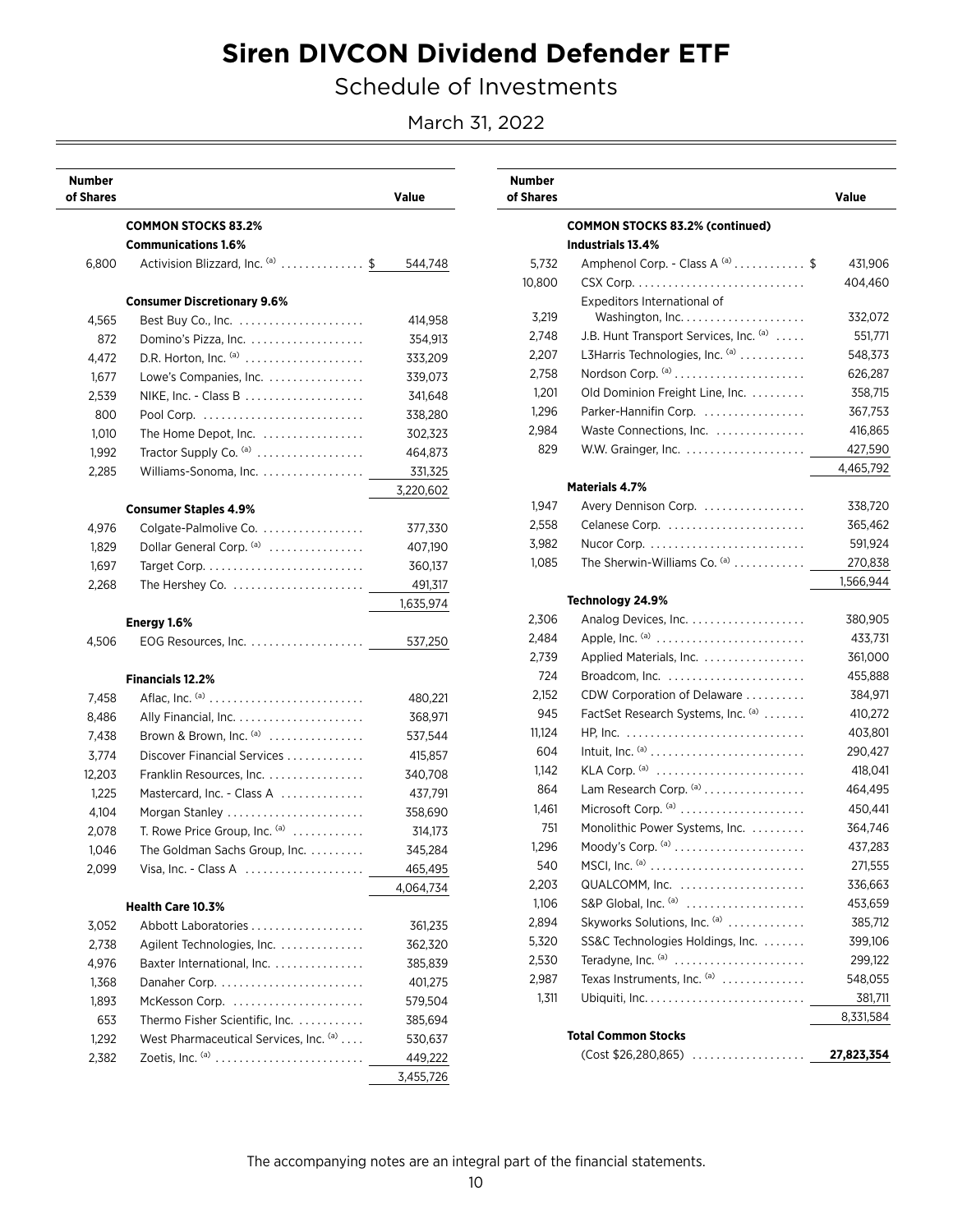Schedule of Investments

March 31, 2022 (Continued)

| <b>Number</b><br>of Shares |                                                     | Value           |
|----------------------------|-----------------------------------------------------|-----------------|
|                            | <b>MONEY MARKET FUNDS 19.5%</b>                     |                 |
| 6,506,983                  | First American Government                           |                 |
|                            | Obligations Fund, 0.19% (b)                         | \$<br>6,506,983 |
|                            | <b>Total Money Market Funds</b>                     |                 |
|                            | $(Cost $6,506,983)$                                 | 6,506,983       |
|                            | <b>Total Investments Before</b>                     |                 |
|                            | <b>Securities Sold Short</b>                        |                 |
|                            |                                                     |                 |
|                            | <b>SECURITIES SOLD SHORT</b>                        |                 |
|                            | <b>COMMON STOCKS (34.4%)</b>                        |                 |
|                            | <b>Communications (1.6)%</b>                        |                 |
| (4,224)                    | Electronic Arts, Inc. $\ldots$                      | (534, 378)      |
|                            | <b>Consumer Discretionary (3.4)%</b>                |                 |
| (29, 813)                  | Ford Motor Co. $\ldots \ldots \ldots \ldots \ldots$ | (504, 138)      |
| (15, 223)                  | MGM Resorts International                           | (638, 453)      |
|                            |                                                     | (1,142,591)     |
|                            | <b>Consumer Staples (2.1)%</b>                      |                 |
| (17,680)                   |                                                     | (696, 415)      |
|                            | <b>Energy (12.9)%</b>                               |                 |
| (23,218)                   | Baker Hughes Co.                                    | (845, 367)      |
| (24, 248)                  | Halliburton Co.                                     | (918, 272)      |
| (6, 525)                   |                                                     | (698, 436)      |
| (19, 814)                  | Occidental Petroleum Corp.                          | (1,124,246)     |
| (17, 483)                  | Schlumberger NV                                     | (722, 223)      |
|                            |                                                     | (4.308.544)     |

| <b>Number</b><br>of Shares |                                                   | Value          |
|----------------------------|---------------------------------------------------|----------------|
|                            | <b>COMMON STOCKS (34.4%) (continued)</b>          |                |
|                            | Financials (3.0)%                                 |                |
| (8,955)                    | The Progressive Corp. \$ (1,020,781)              |                |
|                            |                                                   |                |
|                            | Health Care (1.5)%                                |                |
|                            |                                                   |                |
|                            |                                                   |                |
|                            | Industrials (2.1)%                                |                |
| (7,512)                    |                                                   |                |
|                            |                                                   |                |
|                            | Utilities (7.8)%                                  |                |
| (32,993)                   | CenterPoint Energy, Inc.                          | (1,010,906)    |
|                            |                                                   | (733,801)      |
|                            |                                                   | (850, 242)     |
|                            |                                                   | (2,594,949)    |
|                            | <b>Total Securities Sold Short</b>                |                |
|                            | $[Proceeds $(9,072,016)] \dots \dots \dots \dots$ | (11, 487, 368) |
|                            |                                                   |                |
|                            | <b>Total Investments 68.3%</b>                    |                |
|                            |                                                   | 22,842,969     |
|                            |                                                   |                |
|                            | Other Assets in Excess of Liabilities 31.7%       | 10,586,556     |
|                            |                                                   |                |
|                            | TOTAL NET ASSETS 100.0% \$ 33,429,525             |                |
|                            |                                                   |                |

(a) Each of these securities, or a portion thereof, have been pledged as collateral for open short positions by the Fund. The aggregate market value of the collateral at March 31, 2022 was \$21,964,251, which includes cash in the amount of \$10,610,466.

<sup>(b)</sup> 7-day net yield at March 31, 2022.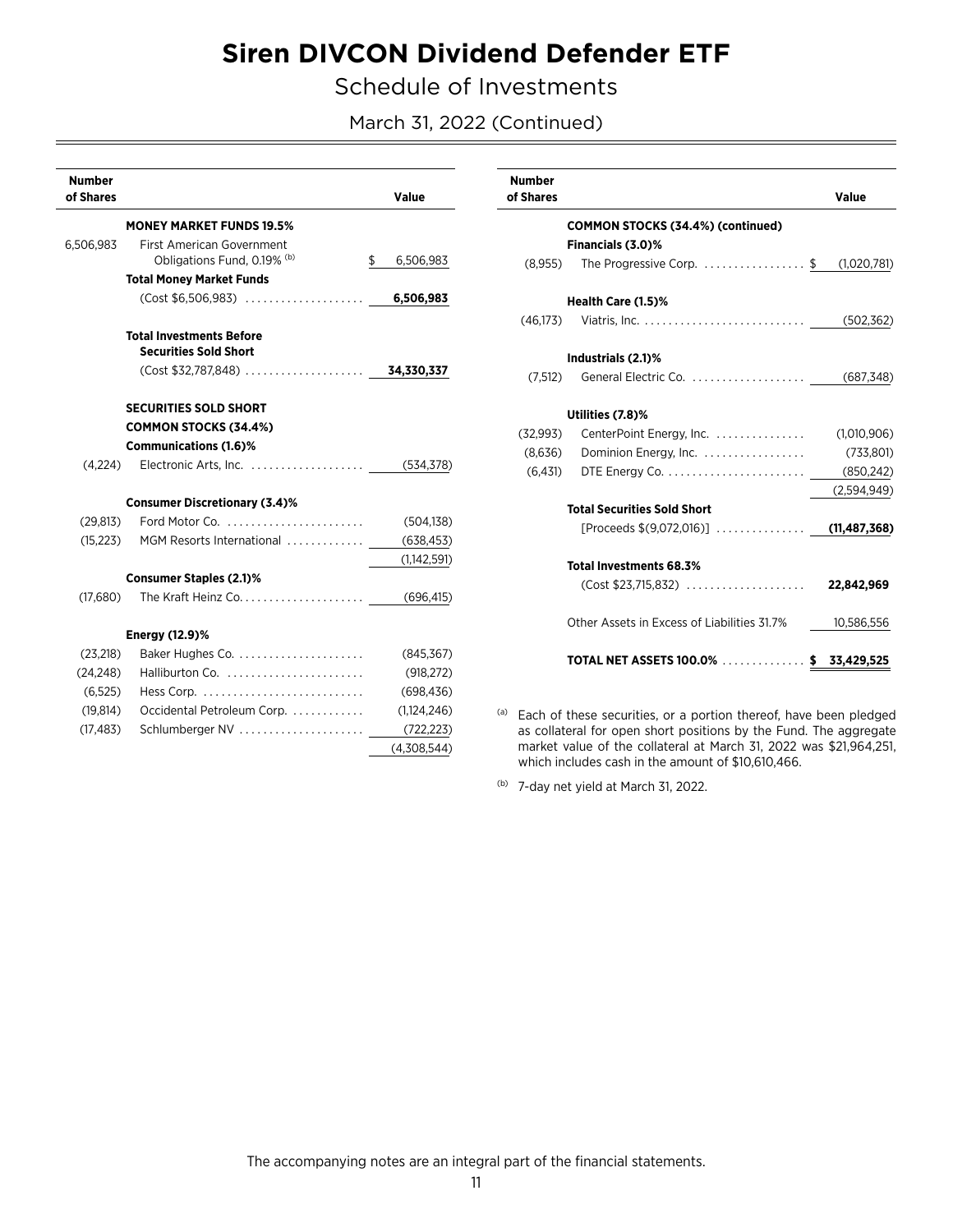Schedule of Investments

Summary of Schedule of Investments

March 31, 2022 (Unaudited)

|  | <b>ALLOCATION BY SECTOR</b> |
|--|-----------------------------|
|  |                             |

| Sector                          | Percentage of<br><b>Total Net Assets</b> |
|---------------------------------|------------------------------------------|
| <b>Securities Held Long</b>     |                                          |
|                                 | 24.9%                                    |
|                                 | 13.4                                     |
|                                 | 12.2                                     |
|                                 | 10.3                                     |
| $\mathsf{Consumer\,Discretion}$ | 9.6                                      |
|                                 | 4.9                                      |
|                                 | 4.7                                      |
|                                 | 1.6                                      |
|                                 | 1.6                                      |
|                                 | 83.2                                     |
| <b>Securities Held Short</b>    |                                          |
|                                 | (1.5)                                    |
|                                 | (1.6)                                    |
|                                 | (2.1)                                    |
|                                 | (2.1)                                    |
|                                 | (3.0)                                    |
|                                 | (3.4)                                    |
|                                 | (7.8)                                    |
|                                 | (12.9)                                   |
|                                 | (34.4)                                   |
|                                 | 48.8                                     |
|                                 | 19.5                                     |
|                                 | 68.3                                     |
|                                 | 31.7                                     |
|                                 | 100.0%                                   |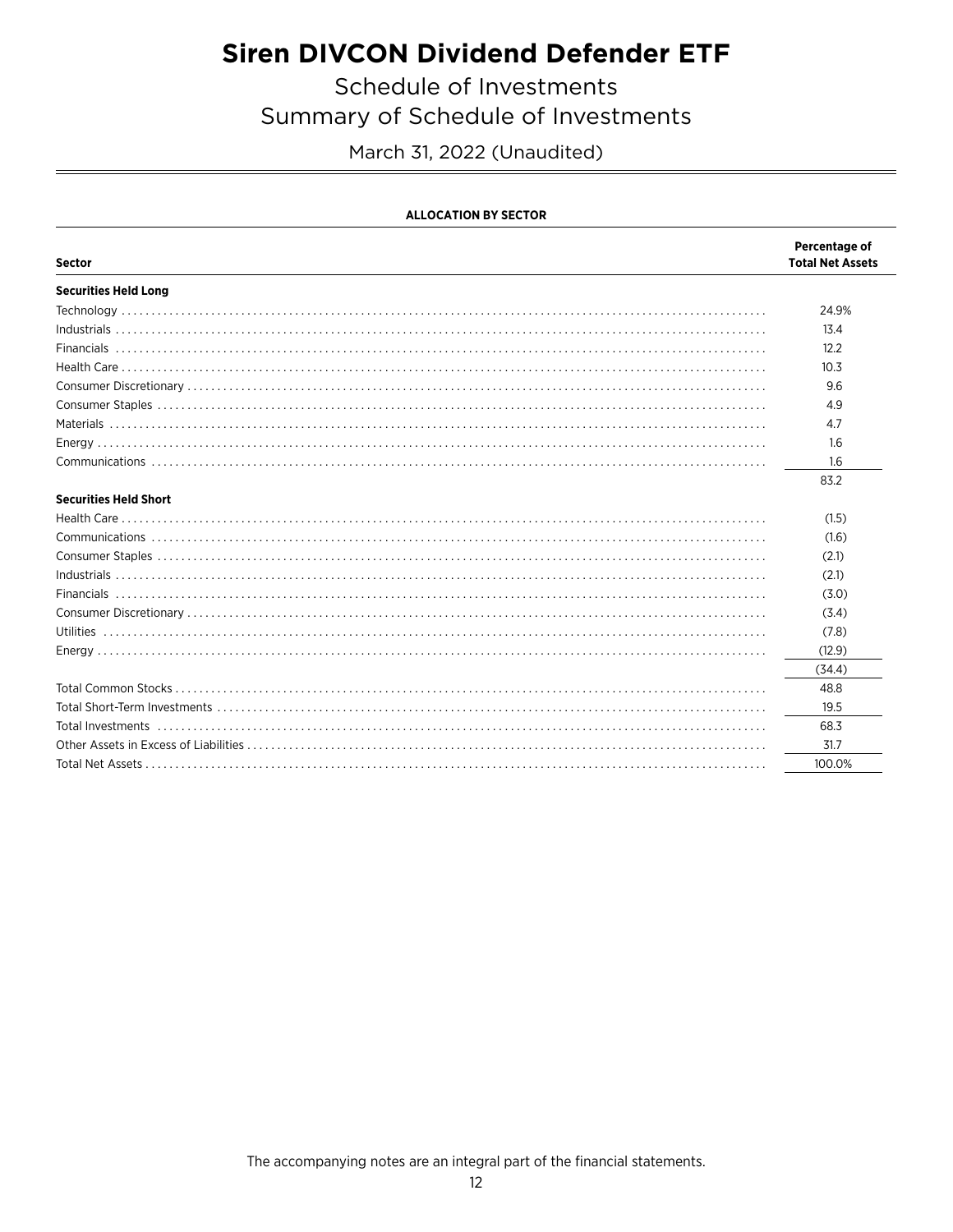## **Siren Nasdaq NexGen Economy ETF**

Schedule of Investments

March 31, 2022

| Number<br>of Shares |                                              | Value      |
|---------------------|----------------------------------------------|------------|
|                     | <b>COMMON STOCKS 99.2%</b>                   |            |
|                     | <b>Communications 8.3%</b>                   |            |
| 17,281              | Baidu, Inc. - ADR $(b)$ \$                   | 2,286,276  |
| 92,358              | Digital Garage, Inc. (a)                     | 3,489,788  |
| 173,302             | GMO Internet, Inc. (a)                       | 3,988,765  |
| 8,409               | Meta Platforms, Inc. - Class A (b)           | 1,869,825  |
| 5,440               | Swisscom AG <sup>(a)</sup>                   | 3,267,356  |
| 25,725              | Tencent Holdings Ltd. (a)                    | 1,228,894  |
|                     |                                              | 16,130,904 |
|                     | <b>Consumer Discretionary 4.2%</b>           |            |
| 22,473              | Alibaba Group Holding Ltd. - ADR (b)         | 2,445,062  |
| 31,486              | JD.com, Inc. - ADR $^{(b)}$                  | 1,822,095  |
| 68,723              | Overstock.com, Inc. (b)                      | 3,024,156  |
| 103,487             | Rakuten Group, Inc. (a)                      | 822,013    |
|                     |                                              | 8,113,326  |
|                     | <b>Consumer Staples 1.6%</b>                 |            |
| 21,207              |                                              | 3,158,146  |
|                     |                                              |            |
|                     | <b>Financials 37.6%</b>                      |            |
| 21,008              | American Express Co.                         | 3,928,496  |
| 51,543              |                                              | 2,752,396  |
| 27,209              | Coinbase Global, Inc. - Class A (b)          | 5,165,901  |
| 69,920              | Customers Bancorp, Inc. (b)                  | 3,645,629  |
| 8,076               | Deutsche Boerse AG <sup>(a)</sup>            | 1,456,262  |
| 219,479             | Galaxy Digital Holdings Ltd. (a)(b)          | 3,739,474  |
| 231,571             | ING Groep NV - ADR                           | 2,415,286  |
| 23,689              | Intercontinental Exchange, Inc.              | 3,129,791  |
| 25,418              | JPMorgan Chase & Co.                         | 3,464,982  |
| 10,603              | Mastercard, Inc. - Class A                   | 3,789,300  |
| 1,253,817           |                                              | 3,648,607  |
| 18,101              |                                              | 3,225,598  |
| 22,549              | PayPal Holdings, Inc. (b)                    | 2,607,792  |
| 187,762             | Plus500 Ltd. (a)                             | 3,483,971  |
| 175.559             | Robinhood Markets, Inc. - Class A (b)        | 2,371,802  |
| 146,726             | SBI Holdings, Inc. (a)                       | 3,736,246  |
| 11,774              | Signature Bank/New York NY                   | 3,455,551  |
| 25,690              | Silvergate Capital Corp. - Class A (b)       | 3,868,143  |
| 53,255              | The Bank of New York Mellon Corp.            | 2,643,046  |
| 7,494               | The Goldman Sachs Group, Inc.                | 2,473,769  |
| 29,207              | TMX Group Ltd. (a)(b)                        | 3,003,988  |
| 17,102              | Visa, Inc. - Class A                         | 3,792,711  |
| 300,000             | ZhongAn Online P&C Insurance Co. Ltd. (a)(b) | 1,022,558  |
|                     |                                              | 72,821,299 |

| <b>Number</b><br>of Shares |                                                                | Value       |
|----------------------------|----------------------------------------------------------------|-------------|
|                            | <b>COMMON STOCKS 99.2% (continued)</b>                         |             |
|                            | Industrials 3.3%                                               |             |
| 66,567                     | Hitachi Ltd. (a) \$                                            | 3,371,000   |
| 22,034                     | Siemens AG $(3)$                                               | 3,062,993   |
|                            |                                                                | 6,433,993   |
|                            | Technology 44.2%                                               |             |
| 10,693                     | Accenture PLC - Class A                                        | 3,606,000   |
| 36,933                     | Advanced Micro Devices. Inc. (b)                               | 4,038,254   |
| 360,407                    | Bakkt Holdings, Inc. (b)                                       | 2,220,107   |
| 821,852                    | Bitfarms Ltd. (b)                                              | 3,081,945   |
| 24,672                     | Block, Inc. $(b)$                                              | 3,345,523   |
| 21,411                     | Broadridge Financial Solutions, Inc.                           | 3,333,907   |
| 748.515                    |                                                                | 4,064,437   |
| 58,460                     |                                                                | 3,259,730   |
| 2,519,150                  | Ebang International Holdings, Inc. -                           |             |
|                            |                                                                | 2,922,214   |
| 23,391                     |                                                                | 3,538,239   |
| 191,139                    | Hewlett Packard Enterprise Co.                                 | 3,193,933   |
| 140,455                    | Infosys Ltd. - ADR $\ldots \ldots \ldots \ldots \ldots \ldots$ | 3,495,925   |
| 23,906                     | International Business Machines Corp.                          | 3,108,258   |
| 171,982                    | Marathon Digital Holdings, Inc. (b)                            | 4,806,897   |
| 31,924                     | Micron Technology, Inc.                                        | 2,486,560   |
| 11,752                     | Microsoft Corp.                                                | 3,623,259   |
| 10,158                     | MicroStrategy, Inc. (b)                                        | 4,940,039   |
| 167,981                    | NTT Data Corp. (a)                                             | 3,336,439   |
| 12.692                     |                                                                | 3,463,139   |
| 1,565,740                  | OneConnect Financial Technology Co.                            |             |
|                            |                                                                | 2,207,693   |
| 38,038                     | Oracle Corp                                                    | 3,146,884   |
|                            | Samsung Electronics Co. Ltd. - GDR                             |             |
| 2,133                      |                                                                | 3,026,727   |
| 26,664                     | SAP SE - ADR                                                   | 2,958,637   |
|                            | Taiwan Semiconductor Manufacturing                             |             |
| 26,842                     |                                                                | 2,798,547   |
| 17,194                     | Texas Instruments, Inc.                                        | 3,154,755   |
| 574.918                    |                                                                | 2,533,153   |
|                            |                                                                | 85,691,201  |
|                            | <b>Total Common Stocks</b>                                     |             |
|                            | (Cost \$190,324,972)                                           | 192,348,869 |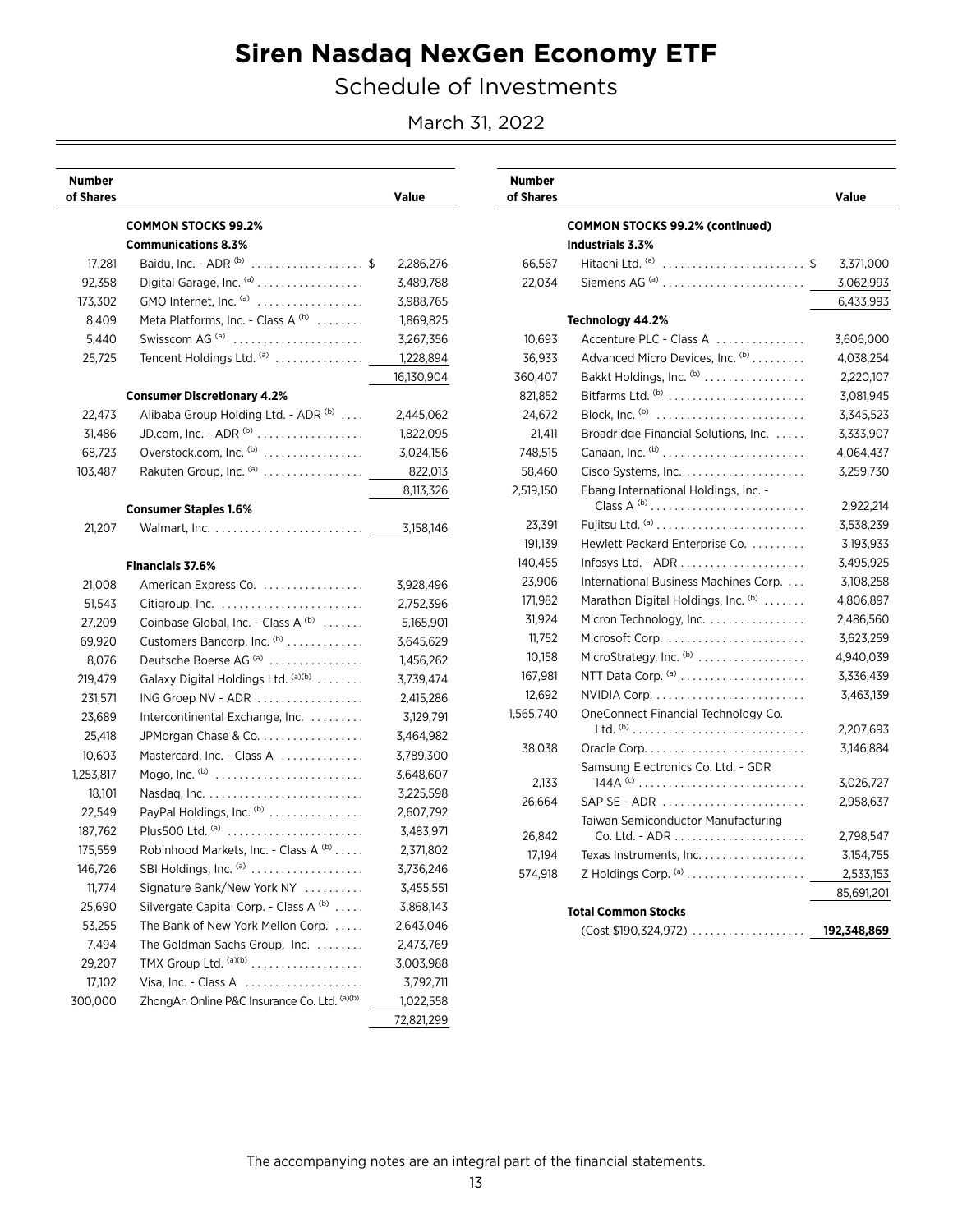## **Siren Nasdaq NexGen Economy ETF**

Schedule of Investments

March 31, 2022 (Continued)

| <b>Number</b><br>of Shares |                                                                 | Value       |
|----------------------------|-----------------------------------------------------------------|-------------|
|                            | <b>MONEY MARKET FUNDS 0.5%</b>                                  |             |
| 867.574                    | First American Government<br>Obligations Fund, $0.19\%$ (d)  \$ | 867,574     |
|                            | <b>Total Money Market Funds</b>                                 |             |
|                            |                                                                 | 867,574     |
|                            | <b>Total Investments 99.7%</b>                                  |             |
|                            |                                                                 | 193,216,443 |
|                            | Other Assets in Excess of Liabilities 0.3%                      | 586,537     |
|                            | TOTAL NET ASSETS 100.0% \$ 193,802,980                          |             |

(a) U.S.-dollar denominated security of a foreign issuer.

- (b) Non-Income Producing.
- <sup>(c)</sup> Security was purchased pursuant to Rule 144 under the securities Act of 1933 and may not be resold subject to the rule except to qualified institutional buyers. Unless otherwise noted, 144 securities are deemed to be liquid. At March 31, 2022, the net value of this security amounted to \$3,026,727 which represents 1.6% of net assets.
- $(d)$ 7-day net yield at March 31, 2022.

ADR - American Depositary Receipt

GDR - Global Depositary Receipt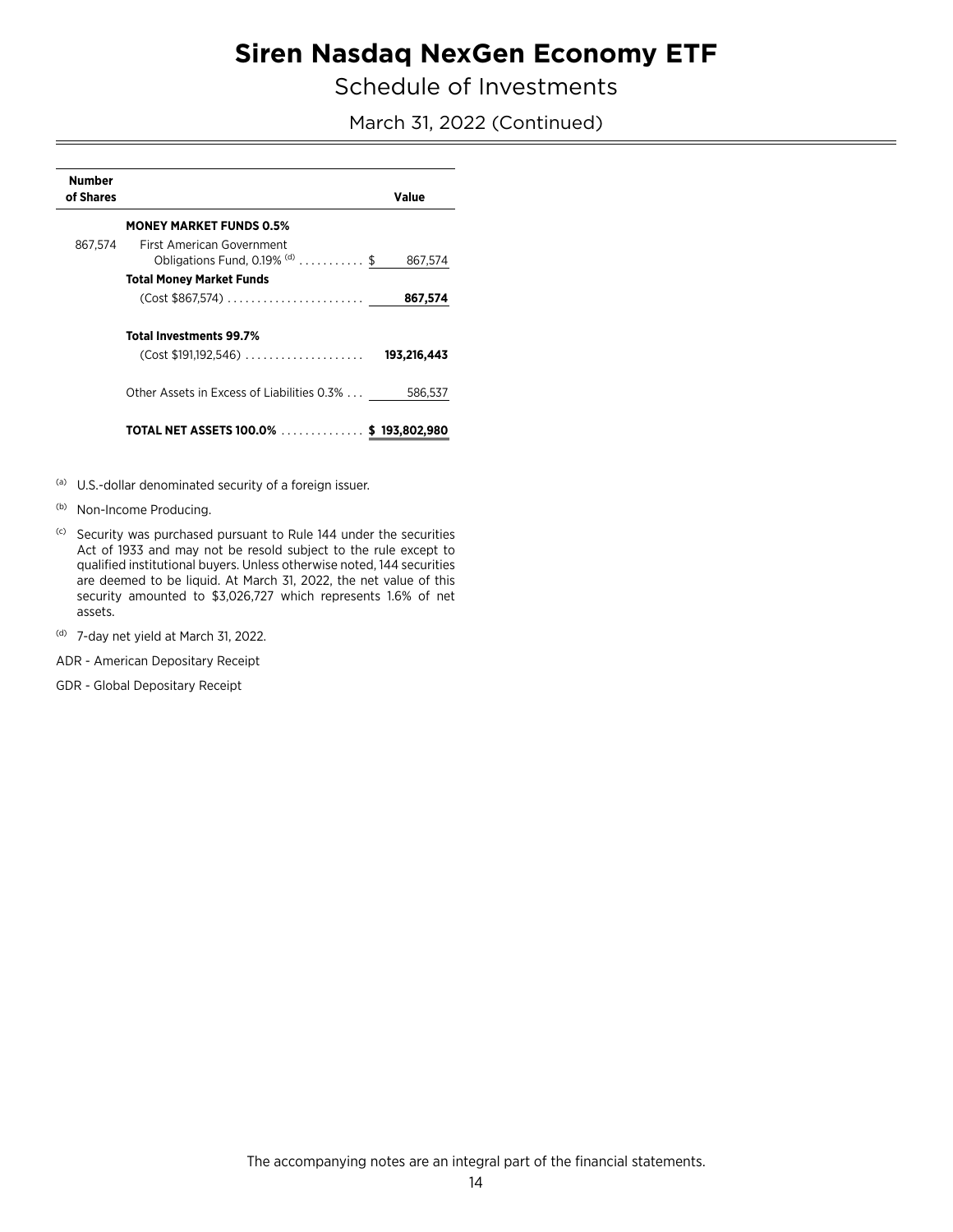## **Siren Nasdaq NexGen Economy ETF**

Schedule of Investments Summary of Schedule of Investments

March 31, 2022 (Unaudited)

#### **ALLOCATION BY SECTOR**

| Sector | Percentage of<br><b>Total Net Assets</b> |
|--------|------------------------------------------|
|        | 44.2%                                    |
|        | 37.6                                     |
|        | 8.3                                      |
|        | 4.2                                      |
|        | 3.3                                      |
|        | 16                                       |
|        | 99.2                                     |
|        | 0.5                                      |
|        | 99.7                                     |
|        | 0.3                                      |
|        | 100.0%                                   |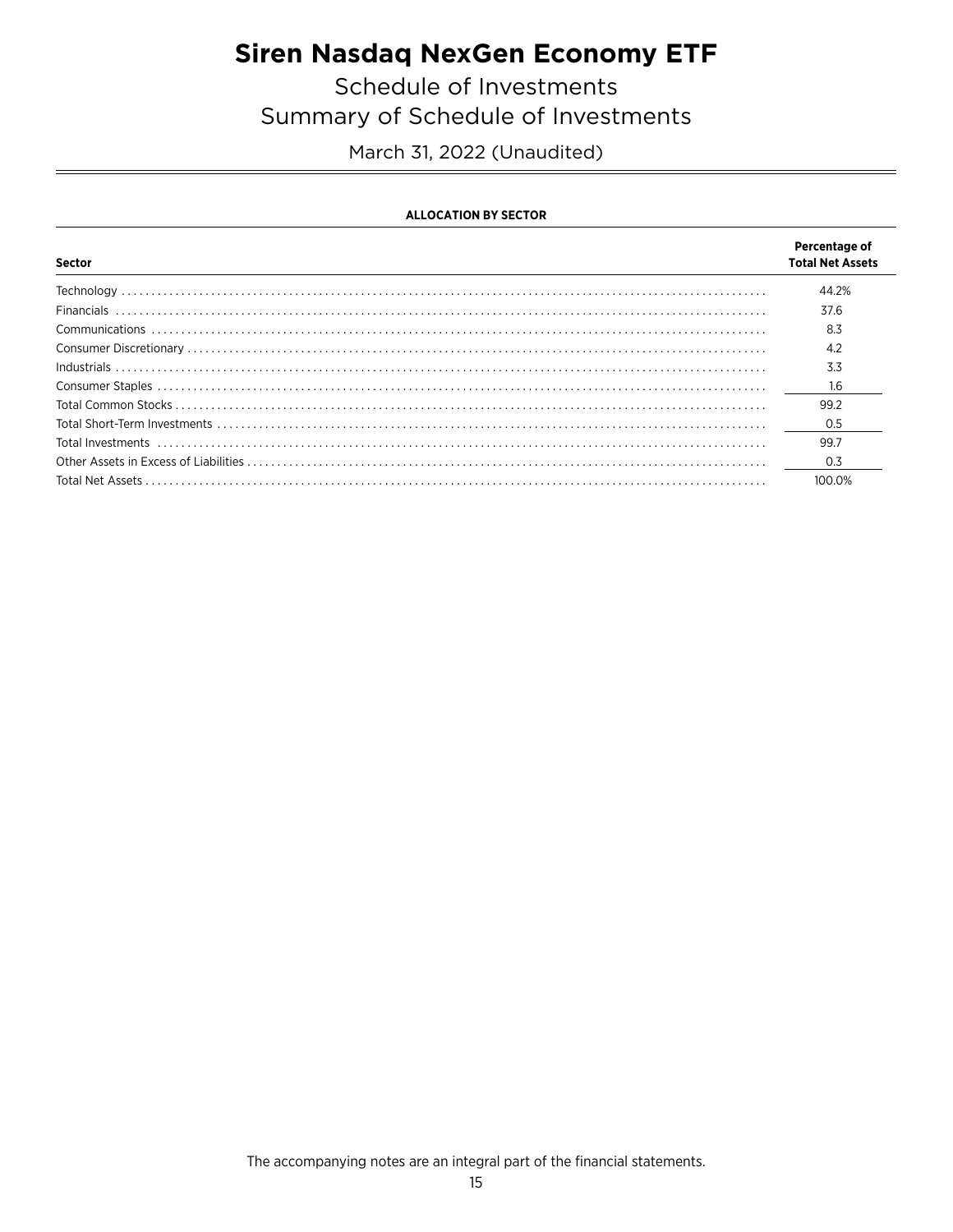### **Statements of Assets and Liabilities**

<span id="page-17-0"></span>March 31, 2022

|                                                                           | <b>Siren DIVCON</b><br><b>Leaders</b><br><b>Dividend ETF</b> | <b>Siren DIVCON</b><br><b>Dividend</b><br><b>Defender ETF</b> | <b>Siren</b><br><b>Nasdag NexGen</b><br><b>Economy ETF</b> |
|---------------------------------------------------------------------------|--------------------------------------------------------------|---------------------------------------------------------------|------------------------------------------------------------|
| <b>ASSETS:</b>                                                            |                                                              |                                                               |                                                            |
|                                                                           | \$54,305,923                                                 | \$ 32,787,848                                                 | \$191,192,546                                              |
|                                                                           | \$56,276,292                                                 | \$ 34,330,337                                                 | \$193,216,443                                              |
| Cash pledged as collateral for securities sold short                      |                                                              | 411,294                                                       |                                                            |
| Cash held at broker for securities sold short                             |                                                              | 10,199,172                                                    |                                                            |
|                                                                           |                                                              |                                                               | 4,000,025                                                  |
|                                                                           | 37.704                                                       | 21,583                                                        | 489,961                                                    |
|                                                                           |                                                              |                                                               | 40                                                         |
|                                                                           | 56,313,996                                                   | 44,962,386                                                    | 197,706,469                                                |
| <b>LIABILITIES:</b>                                                       |                                                              |                                                               |                                                            |
|                                                                           |                                                              | 9,072,016<br>\$                                               |                                                            |
|                                                                           |                                                              | 11,487,368<br>$\mathfrak{F}$                                  |                                                            |
|                                                                           |                                                              |                                                               | 3,790,401                                                  |
|                                                                           | 20,052                                                       | 22.758                                                        | 113,088                                                    |
| Dividends and interest payable on securities sold short                   |                                                              | 22,735                                                        |                                                            |
|                                                                           | 20,052                                                       | 11,532,861                                                    | 3,903,489                                                  |
|                                                                           | \$56,293,944                                                 | \$33,429,525                                                  | \$193,802,980                                              |
| <b>NET ASSETS CONSIST OF:</b>                                             |                                                              |                                                               |                                                            |
|                                                                           | \$54,849,542                                                 | \$7,191,802                                                   | \$236,184,837                                              |
|                                                                           | 1,444,402                                                    | (3,762,277)                                                   | (42,381,857)                                               |
|                                                                           | \$56,293,944                                                 | \$33,429,525                                                  | \$193,802,980                                              |
| Shares issued and outstanding, \$0 par value, unlimited shares authorized | 1.025.000                                                    | 905.060                                                       | 5,200,000                                                  |
| Net Asset Value, Redemption Price and Offering Price Per Share            | 54.92<br>s                                                   | \$<br>36.94                                                   | 37.27<br>\$                                                |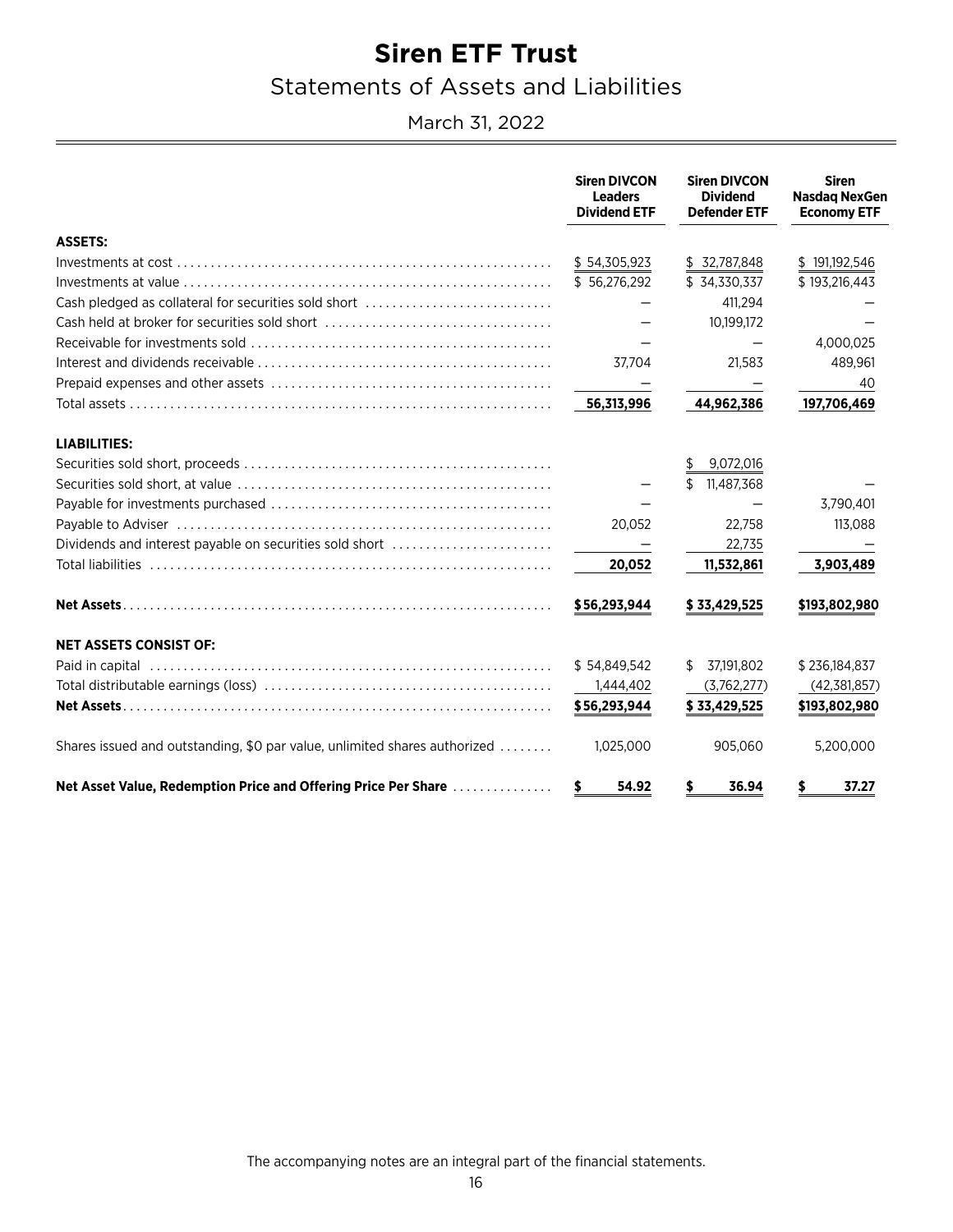### <span id="page-18-0"></span>**Statements of Operations**

For the Year Ended March 31, 2022

|                                                                 | <b>Siren DIVCON</b><br><b>Leaders</b><br><b>Dividend ETF</b> | <b>Siren DIVCON</b><br><b>Dividend</b><br><b>Defender ETF</b> | <b>Siren Nasdag</b><br><b>NexGen</b><br><b>Economy ETF</b> |  |
|-----------------------------------------------------------------|--------------------------------------------------------------|---------------------------------------------------------------|------------------------------------------------------------|--|
| <b>INVESTMENT INCOME:</b>                                       |                                                              |                                                               |                                                            |  |
|                                                                 | 606,024<br>S                                                 | \$<br>412,205                                                 | \$<br>3,612,199                                            |  |
|                                                                 | 592                                                          | 6,654                                                         | 644                                                        |  |
|                                                                 | (201)                                                        | (449)                                                         | (263, 273)                                                 |  |
|                                                                 | 606,415                                                      | 418,410                                                       | 3,349,570                                                  |  |
| <b>EXPENSES:</b>                                                |                                                              |                                                               |                                                            |  |
|                                                                 | 210,901                                                      | 308,360                                                       | 1,887,693                                                  |  |
|                                                                 |                                                              | 252,833                                                       |                                                            |  |
|                                                                 |                                                              | 69,863                                                        |                                                            |  |
|                                                                 | 210,901                                                      | 631.056                                                       | 1.887.693                                                  |  |
|                                                                 | $\overline{\phantom{0}}$                                     | (33,255)                                                      |                                                            |  |
|                                                                 | 210,901                                                      | 597,801                                                       | 1,887,693                                                  |  |
|                                                                 | 395,514                                                      | (179, 391)                                                    | 1,461,877                                                  |  |
| REALIZED AND UNREALIZED GAIN (LOSS) ON INVESTMENTS:             |                                                              |                                                               |                                                            |  |
| Net realized gain (loss) on:                                    |                                                              |                                                               |                                                            |  |
|                                                                 | (564, 299)                                                   | 3,284,841                                                     | (42,545,018)                                               |  |
|                                                                 | 10,139,016                                                   | 2,626,176                                                     | 23,129,450                                                 |  |
|                                                                 |                                                              | (2,207,761)                                                   |                                                            |  |
|                                                                 |                                                              |                                                               | (90, 879)                                                  |  |
| Change in net unrealized appreciation/depreciation on:          |                                                              |                                                               |                                                            |  |
|                                                                 | (5,692,034)                                                  | (2,077,225)                                                   | (46,069,539)                                               |  |
|                                                                 |                                                              | (655,005)                                                     |                                                            |  |
|                                                                 |                                                              |                                                               | 6,710                                                      |  |
| Net Realized and Unrealized Gain (Loss) on Investments          | 3,882,683                                                    | 971,026                                                       | (65, 569, 276)                                             |  |
| Net Increase (Decrease) in Net Assets Resulting from Operations | \$4,278,197                                                  | 791,635<br>s                                                  | $$$ (64,107,399)                                           |  |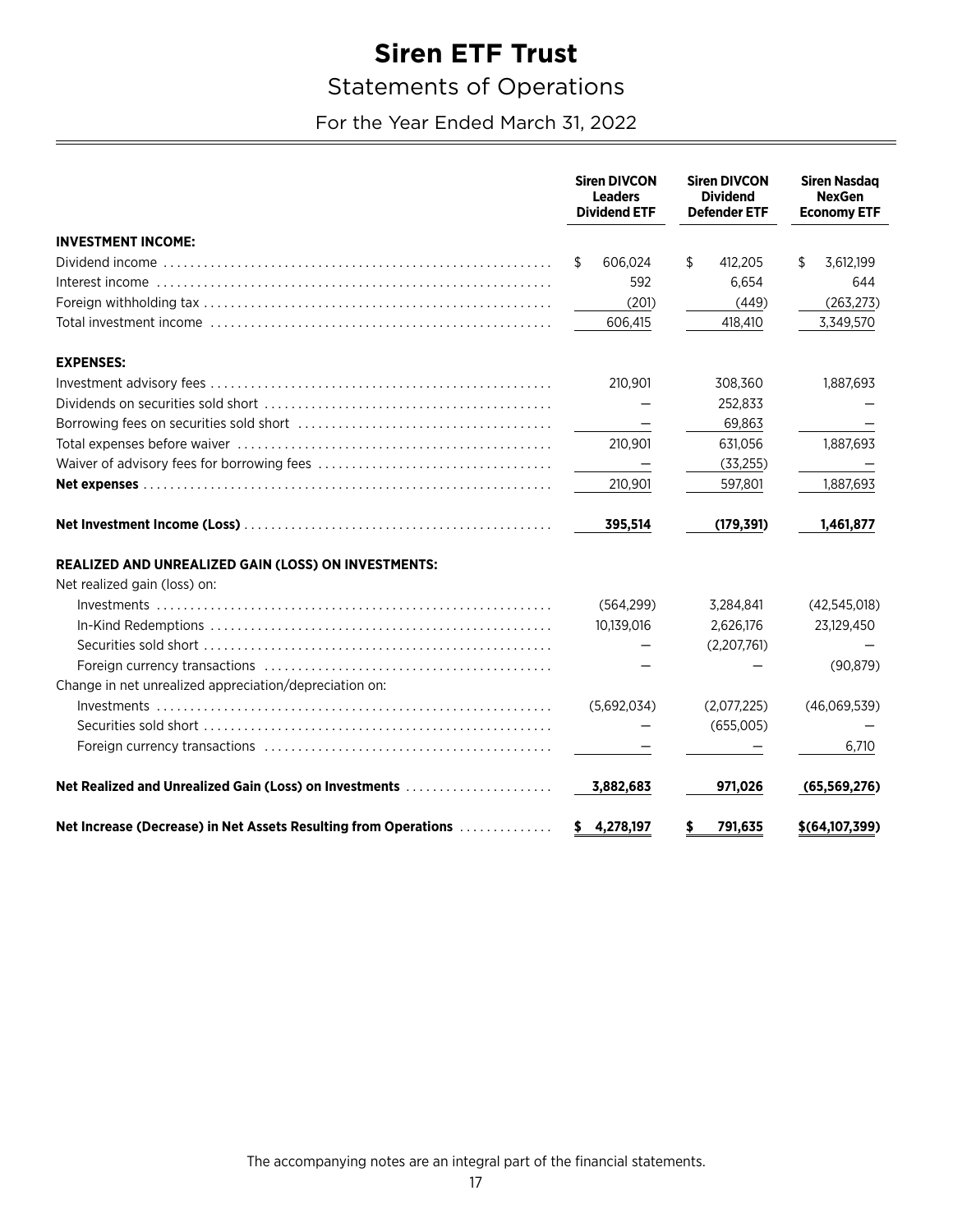## <span id="page-19-0"></span>**Siren ETF Trust** Statements of Changes in Net Assets

|                                                      | <b>Siren DIVCON Leaders Dividend ETF</b><br><b>Siren DIVCON Dividend Defender ETF</b> |                                                                                 |                                                     |                                                   |                                                                                 |                                                     |
|------------------------------------------------------|---------------------------------------------------------------------------------------|---------------------------------------------------------------------------------|-----------------------------------------------------|---------------------------------------------------|---------------------------------------------------------------------------------|-----------------------------------------------------|
|                                                      | For the<br><b>Year Ended</b><br>March 31,<br>2022                                     | For the<br><b>Period</b><br>November 1,<br>2020<br>to March 31,<br>$2021^{(1)}$ | For the<br><b>Year Ended</b><br>October 31,<br>2020 | For the<br><b>Year Ended</b><br>March 31,<br>2022 | For the<br><b>Period</b><br>November 1,<br>2020<br>to March 31,<br>$2021^{(1)}$ | For the<br><b>Year Ended</b><br>October 31,<br>2020 |
| <b>OPERATIONS:</b>                                   |                                                                                       |                                                                                 |                                                     |                                                   |                                                                                 |                                                     |
| Net investment income (loss)                         | 395,514<br>S                                                                          | \$<br>173,329                                                                   | 299,620<br>\$                                       | \$<br>(179, 391)                                  | \$<br>(31, 422)                                                                 | \$<br>(137, 362)                                    |
| Net realized gain (loss) on:                         |                                                                                       |                                                                                 |                                                     |                                                   |                                                                                 |                                                     |
| Investments                                          | (564, 299)                                                                            | 2,723,054                                                                       | 123,706                                             | 3,284,841                                         | 1.333.096                                                                       | (576, 939)                                          |
| In-Kind Redemptions                                  | 10,139,016                                                                            | 2,419,480                                                                       | 2,776,263                                           | 2,626,176                                         | 2,946,886                                                                       | 1,099,133                                           |
| Securities sold short                                |                                                                                       |                                                                                 |                                                     | (2,207,761)                                       | (3,046,418)                                                                     | (178, 324)                                          |
| Change in net unrealized                             |                                                                                       |                                                                                 |                                                     |                                                   |                                                                                 |                                                     |
| appreciation/depreciation on:<br>Investments         | (5,692,034)                                                                           | 563,900                                                                         | 2,240,746                                           | (2,077,225)                                       | 1,096,662                                                                       | 2,741,810                                           |
| Securities sold short                                |                                                                                       |                                                                                 |                                                     | (655,005)                                         | (1,620,039)                                                                     | (210, 125)                                          |
| Net increase in net assets resulting                 |                                                                                       |                                                                                 |                                                     |                                                   |                                                                                 |                                                     |
| from operations                                      | 4,278,197                                                                             | 5,879,763                                                                       | 5,440,335                                           | 791,635                                           | 678,765                                                                         | 2,738,193                                           |
| <b>DISTRIBUTIONS TO SHAREHOLDERS:</b>                |                                                                                       |                                                                                 |                                                     |                                                   |                                                                                 |                                                     |
| Net distributions to shareholders                    | (1,054,074)                                                                           | (205, 845)                                                                      | (321,796)                                           |                                                   |                                                                                 | (14, 654)                                           |
| Net decrease in net assets resulting                 |                                                                                       |                                                                                 |                                                     |                                                   |                                                                                 |                                                     |
| from distributions paid                              | (1,054,074)                                                                           | (205, 845)                                                                      | (321,796)                                           |                                                   |                                                                                 | (14, 654)                                           |
| <b>CAPITAL SHARE TRANSACTIONS:</b>                   |                                                                                       |                                                                                 |                                                     |                                                   |                                                                                 |                                                     |
| Shares sold                                          | 45,810,930                                                                            | 12,937,595                                                                      | 20,224,757                                          | 11,191,970                                        | 15,467,454                                                                      | 37,679,131                                          |
| Shares issued in connection with merger.             |                                                                                       |                                                                                 |                                                     |                                                   |                                                                                 | 10,108,401(2)                                       |
| Shares redeemed                                      | (32, 477, 728)                                                                        | (14, 113, 233)                                                                  | (21, 839, 904)                                      | (15,744,075)                                      | (26,705,018)                                                                    | (8,951,047)                                         |
| Transaction fees                                     | 16                                                                                    | 11                                                                              |                                                     | 27,055                                            | 35,360                                                                          |                                                     |
| Net increase (decrease) in net assets                |                                                                                       |                                                                                 |                                                     |                                                   |                                                                                 |                                                     |
| resulting from capital share                         |                                                                                       |                                                                                 |                                                     |                                                   |                                                                                 |                                                     |
| transactions                                         | 13,333,218                                                                            | (1,175,627)                                                                     | (1,615,147)                                         | (4,525,050)                                       | (11, 202, 204)                                                                  | 38,836,485                                          |
| <b>Total Increase (Decrease) in Net Assets</b>       | 16,557,341                                                                            | 4,498,291                                                                       | 3,503,392                                           | (3,733,415)                                       | (10, 523, 439)                                                                  | 41,560,024                                          |
| <b>NET ASSETS:</b>                                   |                                                                                       |                                                                                 |                                                     |                                                   |                                                                                 |                                                     |
| Beginning of Period                                  | 39,736,603                                                                            | 35,238,312                                                                      | 31,734,920                                          | 37,162,940                                        | 47,686,379                                                                      | 6,126,355                                           |
| End of Period                                        | \$56,293,944                                                                          | \$39,736,603                                                                    | \$ 35,238,312                                       | \$33,429,525                                      | \$37,162,940                                                                    | \$47,686,379                                        |
| <b>TRANSACTIONS IN SHARES:</b>                       |                                                                                       |                                                                                 |                                                     |                                                   |                                                                                 |                                                     |
| Shares sold                                          | 775,000                                                                               | 275,000                                                                         | 525,000                                             | 300,000                                           | 425,000                                                                         | 1,100,000                                           |
| Shares issued in connection with merger.             |                                                                                       |                                                                                 |                                                     |                                                   |                                                                                 | 330,060(2)                                          |
| Shares redeemed<br>Net increase (decrease) in shares | (550,000)                                                                             | (300,000)                                                                       | (575,000)                                           | (425,000)                                         | (750,000)                                                                       | (275,000)                                           |
| outstanding                                          | 225,000                                                                               | (25,000)                                                                        | (50,000)                                            | (125,000)                                         | (325,000)                                                                       | 1,155,060                                           |

<sup>(1)</sup> The Board of Trustees elected to change the Fund's fiscal year end to March 31 from October 31.

<sup>(2)</sup> See Note 11 in the Notes to Financial Statements.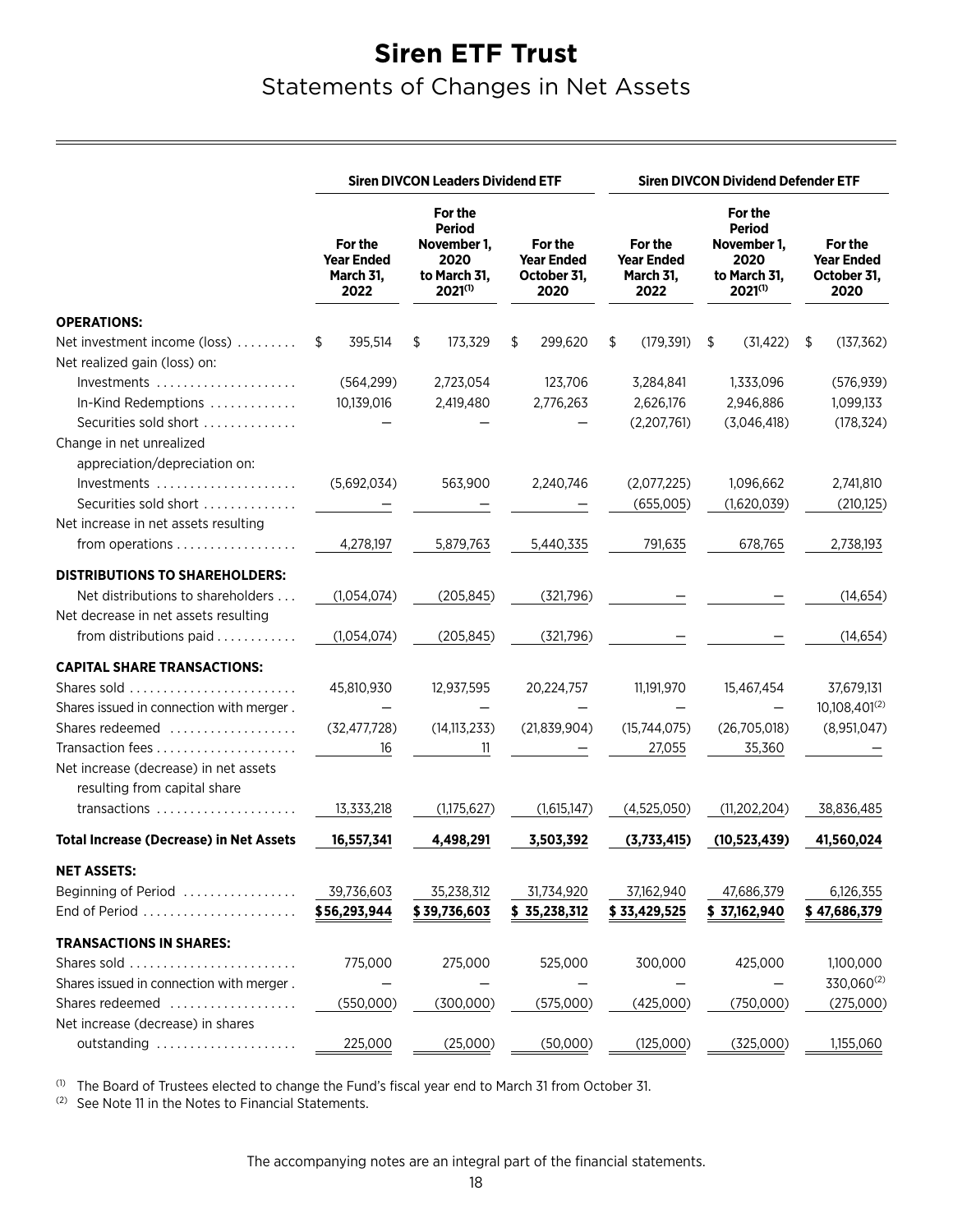### Statements of Changes in Net Assets

### (Continued)

|                                                                                                                | <b>Siren Nasdaq NexGen Economy ETF</b>            |                                                                                 |                                                     |  |  |
|----------------------------------------------------------------------------------------------------------------|---------------------------------------------------|---------------------------------------------------------------------------------|-----------------------------------------------------|--|--|
|                                                                                                                | For the<br><b>Year Ended</b><br>March 31,<br>2022 | For the<br><b>Period</b><br>November 1.<br>2020<br>to March 31,<br>$2021^{(1)}$ | For the<br><b>Year Ended</b><br>October 31,<br>2020 |  |  |
| <b>OPERATIONS:</b>                                                                                             |                                                   |                                                                                 |                                                     |  |  |
|                                                                                                                | 1.461.877<br>S                                    | 605,962<br>S                                                                    | 775,117<br>\$                                       |  |  |
| Net realized gain (loss) on:                                                                                   |                                                   |                                                                                 |                                                     |  |  |
|                                                                                                                | (42,545,018)                                      | 410,307                                                                         | (2,607,486)                                         |  |  |
|                                                                                                                | 23,129,450                                        | 24,227,064                                                                      | 10,116,497                                          |  |  |
|                                                                                                                | (90, 879)                                         | (705)                                                                           | (13,735)                                            |  |  |
| Change in net unrealized appreciation/depreciation on:                                                         |                                                   |                                                                                 |                                                     |  |  |
|                                                                                                                | (46,069,539)                                      | 42,960,631                                                                      | 10,961,608                                          |  |  |
|                                                                                                                | 6,710                                             | (19, 867)                                                                       | 5,805                                               |  |  |
| Net increase (decrease) in net assets resulting from operations                                                | (64,107,399)                                      | 68,183,392                                                                      | 19,237,806                                          |  |  |
| <b>DISTRIBUTIONS TO SHAREHOLDERS:</b>                                                                          |                                                   |                                                                                 |                                                     |  |  |
|                                                                                                                | (1,313,372)                                       | (689,159)                                                                       | (513, 431)                                          |  |  |
| Net decrease in net assets resulting from distributions paid                                                   | (1,313,372)                                       | (689,159)                                                                       | (513, 431)                                          |  |  |
| <b>CAPITAL SHARE TRANSACTIONS:</b>                                                                             |                                                   |                                                                                 |                                                     |  |  |
|                                                                                                                | 41,956,683                                        | 143,956,504                                                                     | 73,449,195                                          |  |  |
|                                                                                                                | (84, 421, 558)                                    | (38,013,330)                                                                    | (31, 255, 977)                                      |  |  |
|                                                                                                                | 844                                               | 55,725                                                                          |                                                     |  |  |
| Net increase (decrease) in net assets resulting from capital share transactions                                | (42, 464, 031)                                    | 105,998,899                                                                     | 42,193,218                                          |  |  |
|                                                                                                                |                                                   |                                                                                 |                                                     |  |  |
|                                                                                                                | (107, 884, 802)                                   | 173,493,132                                                                     | 60,917,593                                          |  |  |
| <b>NET ASSETS:</b>                                                                                             |                                                   |                                                                                 |                                                     |  |  |
|                                                                                                                | 301,687,782                                       | 128,194,650                                                                     | 67,277,057                                          |  |  |
|                                                                                                                | \$193,802,980                                     | \$301,687,782                                                                   | \$128,194,650                                       |  |  |
| <b>TRANSACTIONS IN SHARES:</b>                                                                                 |                                                   |                                                                                 |                                                     |  |  |
|                                                                                                                | 875,000                                           | 3,225,000                                                                       | 2,175,000                                           |  |  |
| Shares redeemed (and according to the control of the control of the control of the state of the state of the s | (1,975,000)                                       | (800,001)                                                                       | (1,100,000)                                         |  |  |
|                                                                                                                | (1,100,000)                                       | 2,424,999                                                                       | 1,075,000                                           |  |  |
|                                                                                                                |                                                   |                                                                                 |                                                     |  |  |

(1) The Board of Trustees elected to change the Fund's fiscal year end from March 31 to October 31.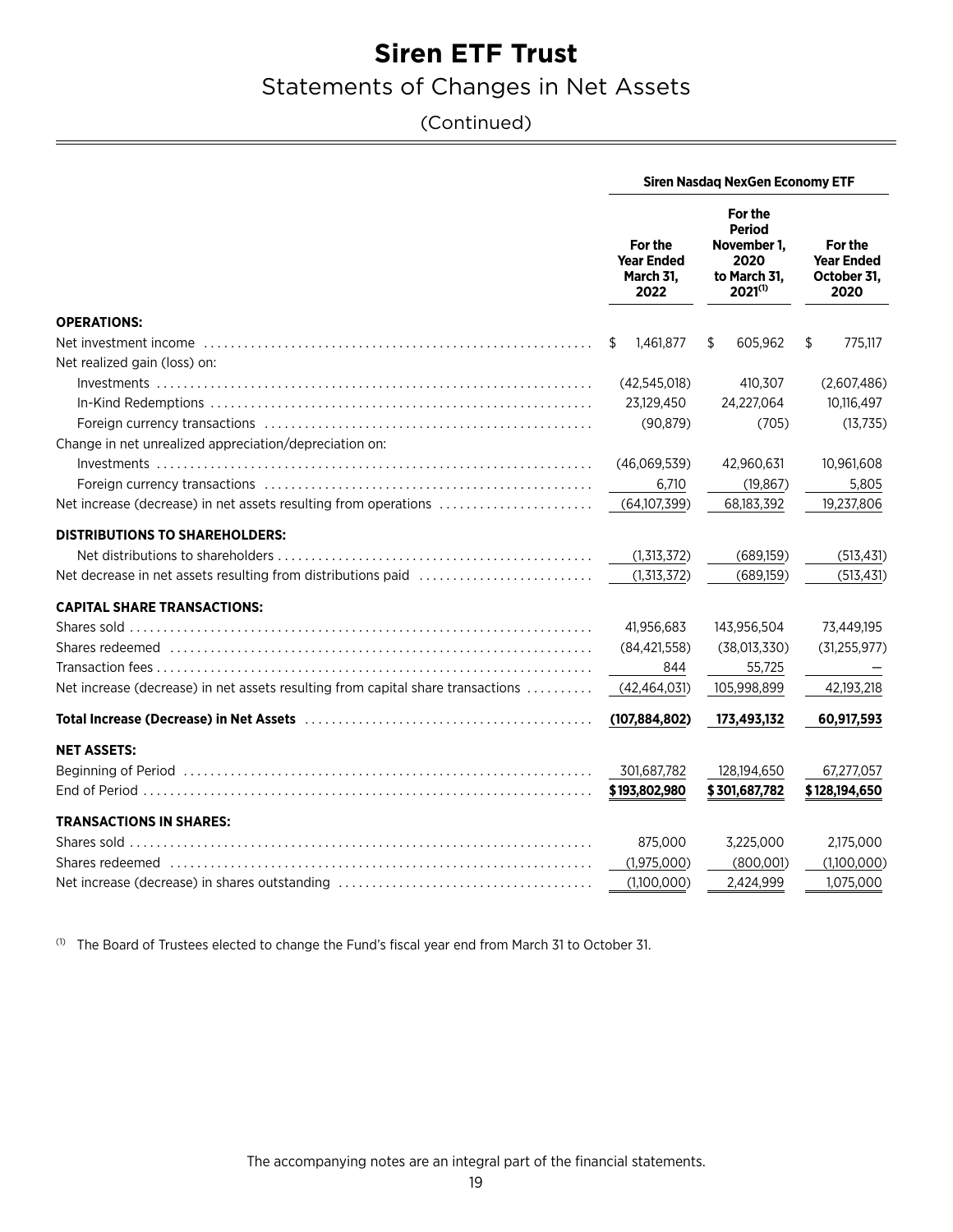<span id="page-21-0"></span>**Financial Highlights** 

For a share outstanding throughout each year/period presented.

|                                                         |   | For the<br><b>Year Ended</b><br>March 31,<br>2022 |     | <b>For the Period</b><br>November 1,<br>$2020^{(1)}$ to<br>March 31,<br>2021 |    | For the<br><b>Year Ended</b><br>October 31.<br>2020 |     | For the<br><b>Year Ended</b><br>October 31.<br>2019 |    | For the<br><b>Year Ended</b><br>October 31.<br>2018 |    | For the<br><b>Year Ended</b><br>October 31,<br>2017 |  |
|---------------------------------------------------------|---|---------------------------------------------------|-----|------------------------------------------------------------------------------|----|-----------------------------------------------------|-----|-----------------------------------------------------|----|-----------------------------------------------------|----|-----------------------------------------------------|--|
| Net Asset Value, Beginning of Period                    | S | 49.67                                             | \$  | 42.71                                                                        | \$ | 36.27                                               | \$  | 31.76                                               | \$ | 29.98                                               | \$ | 24.36                                               |  |
| <b>INCOME FROM INVESTMENT OPERATIONS:</b>               |   |                                                   |     |                                                                              |    |                                                     |     |                                                     |    |                                                     |    |                                                     |  |
| Net investment income <sup>(2)</sup>                    |   | 0.45                                              |     | 0.21                                                                         |    | 0.37                                                |     | 0.50                                                |    | 0.39                                                |    | 0.33                                                |  |
| Net realized and unrealized<br>gain on investments      |   | 5.89                                              |     | 7.00                                                                         |    | 6.46                                                |     | 4.51                                                |    | 1.77                                                |    | 5.57                                                |  |
| Total Income from Investment<br>Operations              |   | 6.34                                              |     | 7.21                                                                         |    | 6.83                                                |     | 5.01                                                |    | 2.16                                                |    | 5.90                                                |  |
| <b>LESS DISTRIBUTIONS:</b>                              |   |                                                   |     |                                                                              |    |                                                     |     |                                                     |    |                                                     |    |                                                     |  |
| From net investment income                              |   | (0.42)                                            |     | (0.25)                                                                       |    | (0.39)                                              |     | (0.50)                                              |    | (0.36)                                              |    | (0.28)                                              |  |
| From net realized gain on investments                   |   | (0.67)                                            |     | -                                                                            |    |                                                     |     | $-$ (3)                                             |    | (0.02)                                              |    |                                                     |  |
| Total Distributions                                     |   | (1.09)                                            |     | (0.25)                                                                       |    | (0.39)                                              |     | (0.50)                                              |    | (0.38)                                              |    | (0.28)                                              |  |
| Net Asset Value, End of Period                          | s | 54.92                                             |     | 49.67                                                                        | \$ | 42.71                                               |     | 36.27                                               | \$ | 31.76                                               |    | 29.98                                               |  |
| <b>Total Return</b>                                     |   |                                                   |     |                                                                              |    |                                                     |     |                                                     |    |                                                     |    |                                                     |  |
| Net Asset Value <sup>(4)</sup>                          |   | 12.68%                                            |     | $16.91\%$ <sup>(6)</sup>                                                     |    | 18.98%                                              |     | 15.95%                                              |    | 7.19%                                               |    | 24.29%                                              |  |
| Market Value <sup>(5)</sup>                             |   | 12.75%                                            |     | $17.39\%$ <sup>(6)</sup>                                                     |    |                                                     |     |                                                     |    |                                                     |    |                                                     |  |
| <b>SUPPLEMENTAL DATA AND RATIOS:</b>                    |   |                                                   |     |                                                                              |    |                                                     |     |                                                     |    |                                                     |    |                                                     |  |
| Net assets, end of period (in thousands). \$            |   | 56.294                                            | \$. | 39,737                                                                       | \$ | 35,238                                              | \$. | 31,735                                              | £. | 45,257                                              | \$ | 29,229                                              |  |
| Ratio of expenses to average net assets.                |   | 0.43%                                             |     | $0.43\%^{(7)}$                                                               |    | 0.43%                                               |     | 0.43%                                               |    | 0.43%                                               |    | 0.43%                                               |  |
| Ratio of net investment income to<br>average net assets |   | 0.81%                                             |     | $1.09\%^{(7)}$                                                               |    | 0.92%                                               |     | 1.50%                                               |    | 1.18%                                               |    | 1.18%                                               |  |
| Portfolio turnover rate <sup>(8)</sup>                  |   | 66.42% <sup>(9)</sup>                             |     | 47.34% (6)(9)                                                                |    | 1.81%                                               |     | 65.52% <sup>(9)</sup>                               |    | 0.26%                                               |    | 3.35%                                               |  |

<sup>(1)</sup> The Board of Trustees elected to change the Fund's fiscal year end to March 31 from October 31.

<sup>(2)</sup> Per share net investment income has been calculated using the daily average share method.

 $(3)$  Less than 0.001.

<sup>(4)</sup> Net asset value total return is calculated assuming an initial investment made at the net asset value at the beginning of the period, reinvestment of all dividends and distributions at net asset value during the period and redemption on the last day of the period at net asset value.

<sup>(5)</sup> Market value total return is calculated assuming an initial investment made at market value at the beginning of the period, reinvestment of all dividends and distributions at net asset value during the period and redemption on the last day of the period at market value. The market value is determined by the mid point of the bid/ask spread at 4:00 p.m. EST from the Cboe BZX Exchange, Inc. Market value returns may vary from net asset value returns.

<sup>(6)</sup> Not annualized.

 $(7)$ Annualized.

 $(8)$ Portfolio turnover rate excludes securities received or delivered in-kind.

 $(9)$ During the year/period, the Fund underwent a portfolio re-balancing. As a result, investment transactions were increased during the period, which caused a higher than normal turnover.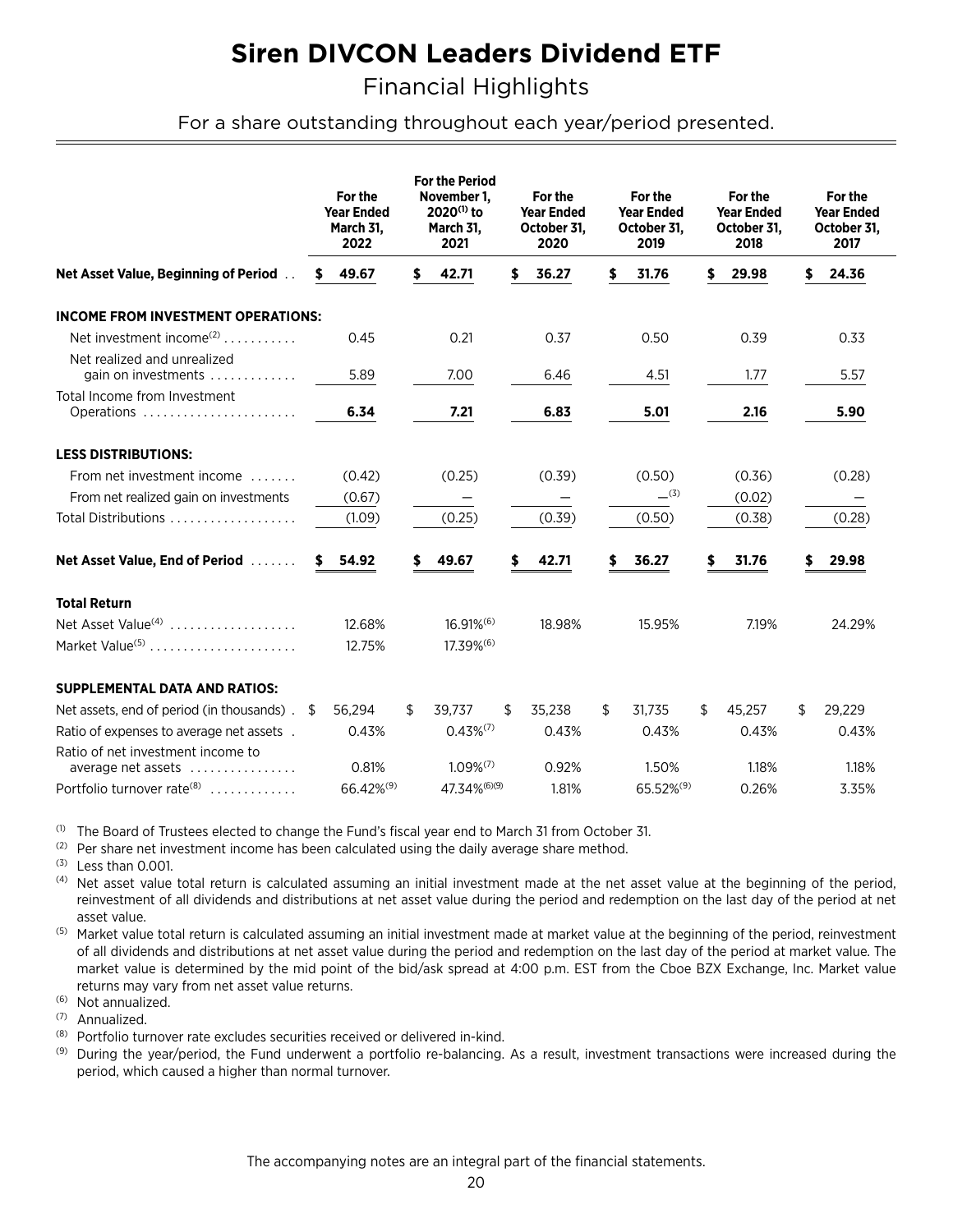**Financial Highlights** 

For a share outstanding throughout each year/period presented.

|                                                            | For the<br><b>Year Ended</b><br>March 31,<br>2022 |    | <b>For the Period</b><br>November 1,<br>2020 <sup>(1)</sup> to<br>March 31,<br>2021 | For the<br><b>Year Ended</b><br>October 31,<br>2020 | For the<br><b>Year Ended</b><br>October 31,<br>2019 | For the<br><b>Year Ended</b><br>October 31,<br>2018 | For the<br><b>Year Ended</b><br>October 31,<br>2017 |
|------------------------------------------------------------|---------------------------------------------------|----|-------------------------------------------------------------------------------------|-----------------------------------------------------|-----------------------------------------------------|-----------------------------------------------------|-----------------------------------------------------|
| Net Asset Value, Beginning of<br><b>Period</b>             | \$<br>36.08                                       | \$ | 35.19                                                                               | \$<br>30.63                                         | \$<br>27.54                                         | \$<br>26.08                                         | \$<br>22.44                                         |
| <b>INCOME (LOSS) FROM</b><br><b>INVESTMENT OPERATIONS:</b> |                                                   |    |                                                                                     |                                                     |                                                     |                                                     |                                                     |
| Net investment income ( $loss$ ) <sup>(2)</sup> .          | (0.19)                                            |    | (0.02)                                                                              | (0.22)                                              | 0.26                                                | 0.12                                                | 0.03                                                |
| Net realized and unrealized gain<br>on investments         | 1.05                                              |    | 0.91                                                                                | 4.85                                                | 3.09                                                | 1.41                                                | 3.61                                                |
| Total Income from Investment<br>Operations                 | 0.86                                              |    | 0.89                                                                                | 4.63                                                | 3.35                                                | 1.53                                                | 3.64                                                |
| <b>LESS DISTRIBUTIONS:</b>                                 |                                                   |    |                                                                                     |                                                     |                                                     |                                                     |                                                     |
| From net investment income                                 |                                                   |    |                                                                                     | (0.07)                                              | (0.26)                                              | (0.07)                                              |                                                     |
| Total Distributions                                        |                                                   |    |                                                                                     | (0.07)                                              | (0.26)                                              | (0.07)                                              |                                                     |
| <b>Net Asset Value, End of Period</b>                      | \$<br>36.94                                       | S  | 36.08                                                                               | \$<br>35.19                                         | 30.63                                               | \$<br>27.54                                         | \$<br>26.08                                         |
| <b>Total Return</b>                                        |                                                   |    |                                                                                     |                                                     |                                                     |                                                     |                                                     |
| Net Asset Value <sup>(3)</sup>                             | 2.37%                                             |    | $2.53\%^{(5)}$                                                                      | 15.12%                                              | 12.22%                                              | 5.89%                                               | 16.23%                                              |
| Market Value <sup>(4)</sup>                                | 2.36%                                             |    | $2.36\%^{(5)}$                                                                      |                                                     |                                                     |                                                     |                                                     |
| <b>SUPPLEMENTAL DATA</b><br><b>AND RATIOS:</b>             |                                                   |    |                                                                                     |                                                     |                                                     |                                                     |                                                     |
| Net assets, end of period (in<br>thousands) $\ldots$ \$    | 33,430                                            | \$ | 37,163                                                                              | \$<br>47,686                                        | \$<br>6,126                                         | \$<br>5,509                                         | \$<br>3,912                                         |
| Ratio of expenses to<br>average net assets:                |                                                   |    |                                                                                     |                                                     |                                                     |                                                     |                                                     |
| Before waivers                                             | $1.74\%^{(7)}$                                    |    | $1.60\%$ <sup>(6)(7)</sup>                                                          | $1.64\%^{(9)}$                                      | $1.44\%^{(9)}$                                      | $1.21\%^{(9)}$                                      | $1.38\%^{(9)}$                                      |
| Net of waivers                                             | $1.65\%$ <sup>(8)</sup>                           |    | $1.49\%$ <sup>(6)(8)</sup>                                                          | $1.64\%^{(9)}$                                      | $1.44\%^{(9)}$                                      | $1.21\%^{(9)}$                                      | $1.38\%^{(9)}$                                      |
| Ratio of net investment income<br>to average net assets:   |                                                   |    |                                                                                     |                                                     |                                                     |                                                     |                                                     |
| Before waivers                                             | $(0.58\%)^{(7)}$                                  |    | $(0.27\%)^{(6)(7)}$                                                                 | (0.65%)                                             | 0.89%                                               | 0.42%                                               | 0.11%                                               |
| Net of waivers                                             | $(0.49\%)^{(8)}$                                  |    | $(0.16\%)^{(6)(8)}$                                                                 | (0.65%)                                             | 0.89%                                               | 0.42%                                               | 0.11%                                               |
| Portfolio turnover rate <sup>(10)</sup>                    | 54.66%(11)                                        |    | 75.16%(5)(11)                                                                       | 23.34%(12)                                          | 57.30%(11)                                          | 36.94%                                              | 69.11%                                              |

 $(1)$ The Board of Trustees elected to change the Fund's fiscal year end to March 31 from October 31.

<sup>(2)</sup> Per share net investment income (loss) has been calculated using the daily average share method.

 $(3)$ Net asset value total return is calculated assuming an initial investment made at the net asset value at the beginning of the period, reinvestment of all dividends and distributions at net asset value during the period and redemption on the last day of the period at net asset value.

<sup>(4)</sup> Market value total return is calculated assuming an initial investment made at market value at the beginning of the period, reinvestment of all dividends and distributions at net asset value during the period and redemption on the last day of the period at market value. The market value is determined by the mid point of the bid/ask spread at 4:00 p.m. EST from the Cboe BZX Exchange, Inc. Market value returns may vary from net asset value returns.

(5) Not annualized.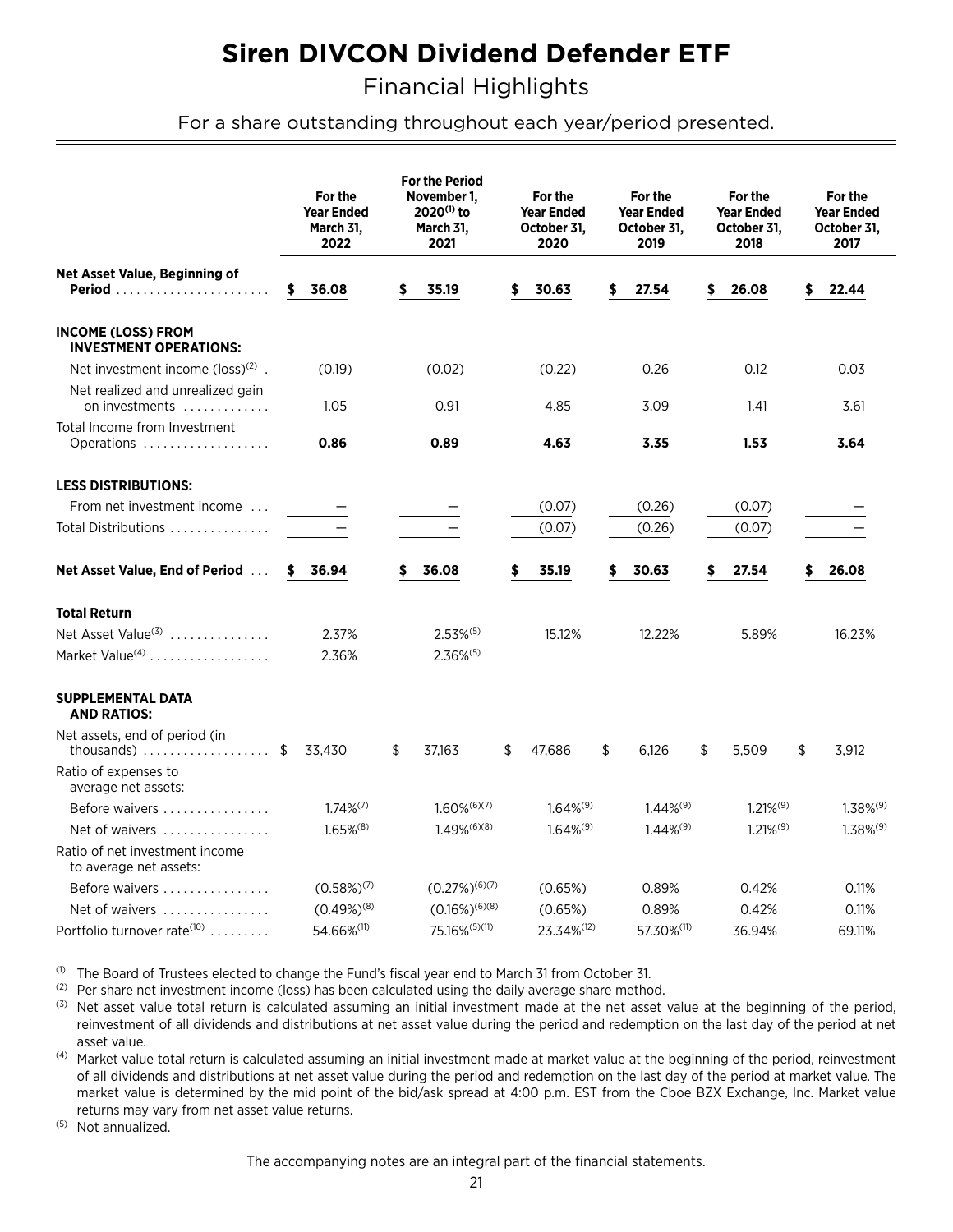Financial Highlights

For a share outstanding throughout each year/period presented. (Continued)

- (6) Annualized.
- $(7)$  Includes interest expense (borrowing fees) and dividend expense associated with short sale transactions. For the period ended March 31, 2021, interest expense (borrowing fees) and dividend expense were 0.21% and 0.53%, respectively. For the year ended March 31, 2022, interest expense (borrowing fees) and dividend expense were 0.19% and 0.70%, respectively.
- (8) Includes interest expense (borrowing fees) and dividend expense associated with short sale transactions. For the period ended March 31, 2021, interest expense (borrowing fees) and dividend expense were 0.10% and 0.53%, respectively. For the year ended March 31, 2022, interest expense (borrowing fees) and dividend expense were 0.10% and 0.70%, respectively. The Adviser has agreed to limit interest expense (borrowing fees) to 0.10% of the average daily net assets. See Note 5.
- (9) Includes interest expense (borrowing fees), rebates and dividend expense associated with short sale transactions. For the year ended October 31, 2020, interest expense (borrowing fees) and dividend expense were 0.05% and 0.74%, respectively. For the year ended October 31, 2019, the rebate and dividend expense were (0.39%) and 0.59%, respectively. For the year ended October 31, 2018, the rebate and dividend expense were (0.30%) and 0.66%, respectively. For the year ended October 31, 2017, the dividend expense was 0.53%.
- (10) Portfolio turnover rate excludes securities received or delivered in-kind.
- <sup>(11)</sup> During the period, the Fund underwent a portfolio re-balancing. As a result, investment transactions were increased during the period, which caused a higher than normal turnover.
- <sup>(12)</sup> Portfolio turnover rate excludes the purchase and sale of the Reality Shares DIVCON Dividend Guard ETF acquired on March 27, 2020 (see Note 11 in the Notes to the Financial Statements). If these transactions were included, portfolio turnover would have been higher.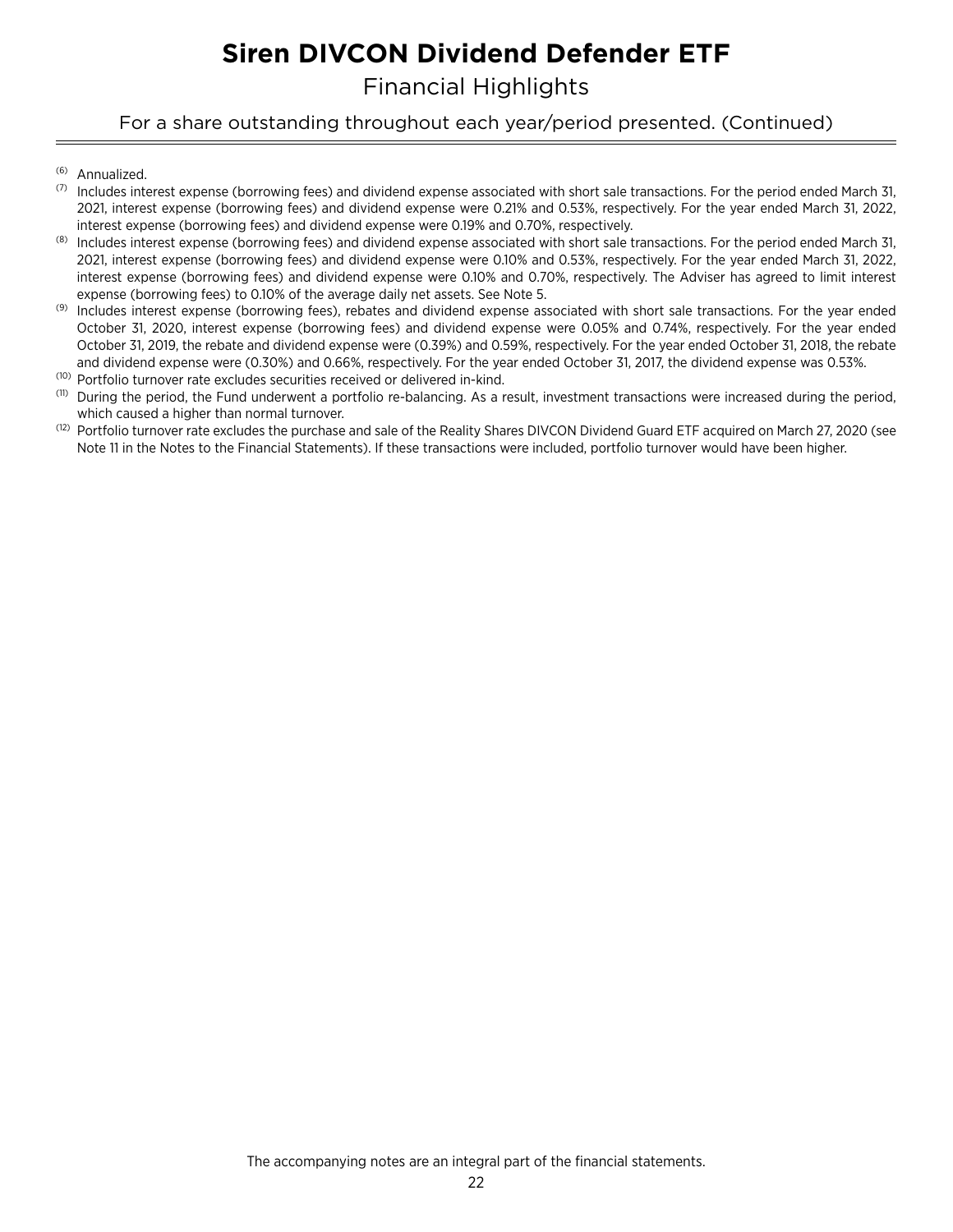## **Siren Nasdag NexGen Economy ETF**

**Financial Highlights** 

For a share outstanding throughout each year/period presented.

|                                                        |  | For the<br><b>Year Ended</b><br>March 31,<br>2022 |    | <b>For the Period</b><br>November 1,<br>2020 <sup>(1)</sup> to<br>March 31,<br>2021 |   | For the<br><b>Year Ended</b><br>October 31,<br>2020 | For the<br><b>Year Ended</b><br>October 31.<br>2019 | <b>For the Period</b><br>January 17,<br>$2018^{(2)}$ to<br>October 31,<br>2018 |                   |
|--------------------------------------------------------|--|---------------------------------------------------|----|-------------------------------------------------------------------------------------|---|-----------------------------------------------------|-----------------------------------------------------|--------------------------------------------------------------------------------|-------------------|
| Net Asset Value, Beginning of Period                   |  | 47.89<br>s.                                       | \$ | 33.08                                                                               |   | 24.03                                               | \$<br>21.19                                         | S                                                                              | 24.00             |
| INCOME (LOSS) FROM INVESTMENT OPERATIONS:              |  |                                                   |    |                                                                                     |   |                                                     |                                                     |                                                                                |                   |
| Net investment income <sup>(3)</sup>                   |  | 0.24                                              |    | 0.12                                                                                |   | 0.29                                                | 0.34                                                |                                                                                | 0.21              |
| Net realized and unrealized gain (loss) on investments |  | (10.66)                                           |    | 14.83                                                                               |   | 8.97                                                | 2.86                                                |                                                                                | (2.86)            |
| Total Income (Loss) from Investment Operations         |  | (10.42)                                           |    | 14.95                                                                               |   | 9.26                                                | 3.20                                                |                                                                                | (2.65)            |
| <b>LESS DISTRIBUTIONS:</b>                             |  |                                                   |    |                                                                                     |   |                                                     |                                                     |                                                                                |                   |
| From net investment income                             |  | (0.20)                                            |    | (0.14)                                                                              |   | (0.21)                                              | (0.36)                                              |                                                                                | (0.16)            |
|                                                        |  | (0.20)                                            |    | (0.14)                                                                              |   | (0.21)                                              | (0.36)                                              |                                                                                | (0.16)            |
| Net Asset Value, End of Period                         |  | 37.27<br>s.                                       | S. | 47.89                                                                               |   | 33.08                                               | \$<br>24.03                                         | S                                                                              | 21.19             |
| <b>Total Return</b>                                    |  |                                                   |    |                                                                                     |   |                                                     |                                                     |                                                                                |                   |
|                                                        |  | (21.82%)                                          |    | 45.25% <sup>(6)</sup>                                                               |   | 38.81%                                              | 15.24%                                              |                                                                                | $(11.09\%)^{(6)}$ |
|                                                        |  | (22.59%)                                          |    | 45.76% <sup>(6)</sup>                                                               |   |                                                     |                                                     |                                                                                |                   |
| <b>SUPPLEMENTAL DATA AND RATIOS:</b>                   |  |                                                   |    |                                                                                     |   |                                                     |                                                     |                                                                                |                   |
| Net assets, end of period (in thousands) \$            |  | 193.803                                           |    | \$ 301,688                                                                          | S | 128,195                                             | \$<br>67,277                                        | S                                                                              | 86,348            |
| Ratio of expenses to average net assets                |  | 0.68%                                             |    | $0.68\%^{(7)}$                                                                      |   | 0.68%                                               | 0.68%                                               |                                                                                | $0.68\%^{(7)}$    |
| Ratio of net investment income to average net assets   |  | 0.53%                                             |    | $0.68\%^{(7)}$                                                                      |   | 1.01%                                               | 1.51%                                               |                                                                                | $1.14\%^{(7)}$    |

<sup>(1)</sup> The Board of Trustees elected to change the Fund's fiscal year end to March 31 from October 31.

 $(2)$ Commencement of operations.

Portfolio turnover rate<sup>(8)</sup> ..............................

(3) Per share net investment income has been calculated using the daily average share method.

<sup>(4)</sup> Net asset value total return is calculated assuming an initial investment made at the net asset value at the beginning of the period, reinvestment of all dividends and distributions at net asset value during the period and redemption on the last day of the period at net asset value.

70.65%(9)

37.54%<sup>(6)</sup>

18.39%

20.72%

31.18%<sup>(6)</sup>

(5) Market value total return is calculated assuming an initial investment made at market value at the beginning of the period, reinvestment of all dividends and distributions at net asset value during the period and redemption on the last day of the period at market value. The market value is determined by the mid point of the bid/ask spread at 4:00 p.m. EST from the NASDAQ Stock Market, LLC. Market value returns may vary from net asset value returns.

<sup>(6)</sup> Not annualized.

(7) Annualized.

(8) Portfolio turnover rate excludes securities received or delivered in-kind.

 $(9)$ During the fiscal year, the Fund underwent a portfolio re-balancing. As a result, investment transactions were increased during the period, which caused a higher than normal turnover.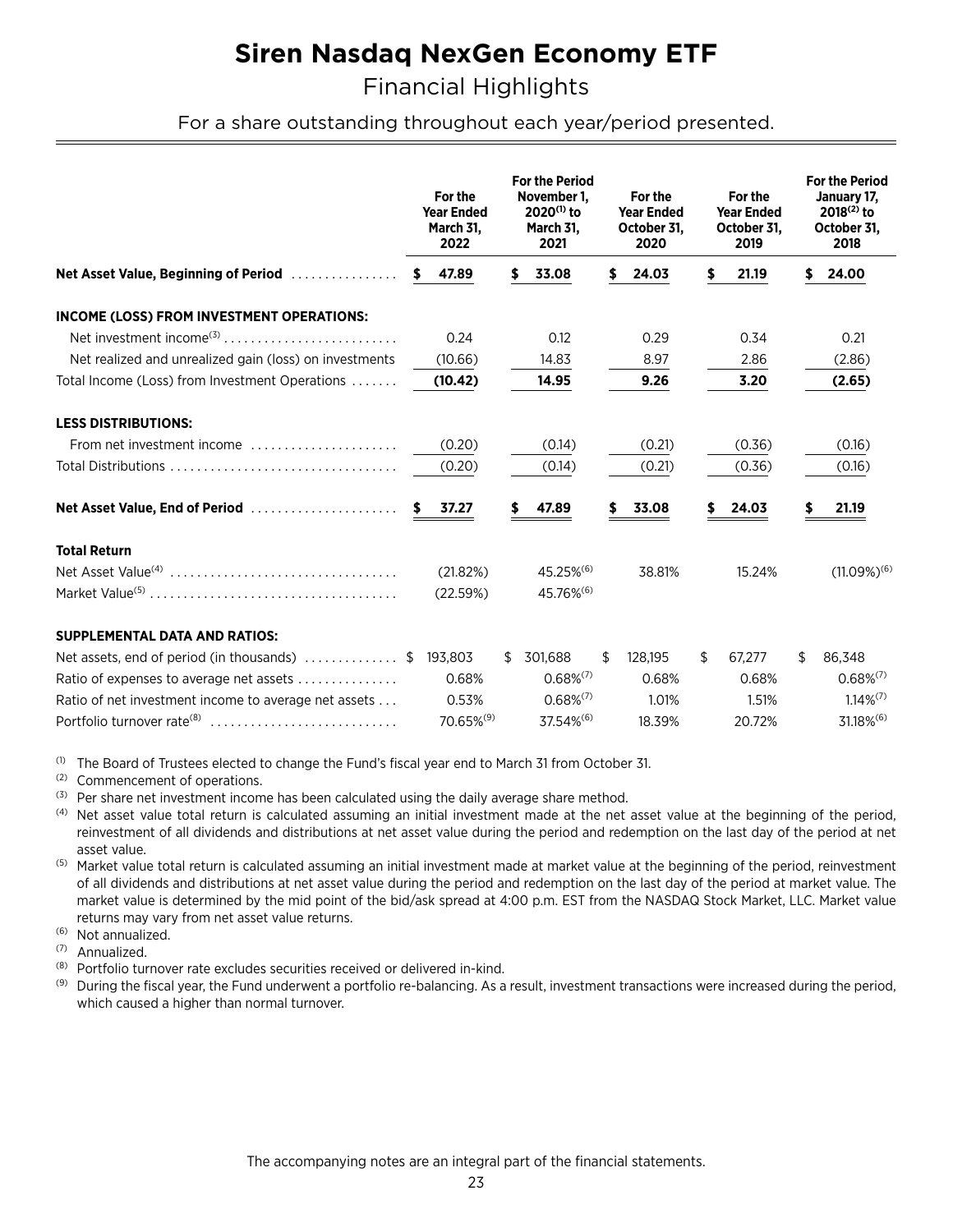<span id="page-25-0"></span>March 31, 2022

### **1. Organization**

The Siren ETF Trust (the "Trust") was organized on October 25, 2019 as a Delaware statutory trust and is registered with the Securities and Exchange Commission under the Investment Company Act of 1940, as amended (the "1940 Act"), as an openend management investment company issuing shares in series (each a "fund" or collectively the "Funds"). The offering of the Funds' shares ("Shares") is registered under the Securities Act of 1933, as amended (the "Securities Act"). As of the fiscal year ended March 31, 2022, the Trust consisted of three funds: the Siren DIVCON Leaders Dividend ETF, Siren DIVCON Dividend Defender ETF, and Siren Nasdaq NextGen Economy ETF (each, a "Fund", and collectively, the "Funds"). The Siren DIVCON Leaders Dividend ETF and Siren DIVCON Dividend Defender ETF are each diversified funds and the Siren Nasdaq NexGen Economy ETF is a non-diversified fund under the 1940 Act. SRN Advisors, LLC (the "Adviser") serves as the investment adviser to the Funds.

| <b>Fund</b>                        | <b>Commencement of Operations Date</b> |
|------------------------------------|----------------------------------------|
| Siren DIVCON Leaders Dividend ETF  | January 6, 2016                        |
| Siren DIVCON Dividend Defender ETF | January 14, 2016                       |
| Siren Nasdag NexGen Economy ETF    | January 17, 2018                       |

On November 23, 2020, pursuant to an Agreement and Plan of Reorganization (the ''Reorganization'') previously approved by the Board of Trustees of the Reality Shares Trust, the shareholders of each of the Reality Shares DIVCON Leaders Dividend ETF, Reality Shares DIVCON Dividend Defender ETF and Reality Shares Nasdaq NextGen Economy ETF (the ''Predecessor Funds'') and the Trust's Board of Trustees (the "Trustees" or "Board"), all of the assets and liabilities of each Predecessor Fund were transferred into a corresponding series (the "Successor Funds") of the Trust in exchange for shares of the corresponding Successor Fund. The following is a summary of the Reorganization:

| <b>Successor Fund</b>              | <b>Predecessor Fund</b>                     |
|------------------------------------|---------------------------------------------|
| Siren DIVCON Leaders Dividend ETF  | Reality Shares DIVCON Leaders Dividend ETF  |
| Siren DIVCON Dividend Defender ETF | Reality Shares DIVCON Dividend Defender ETF |
| Siren Nasdag NexGen Economy ETF    | Reality Shares Nasdag NextGen Economy ETF   |

The Reorganization was a tax-free event to the Funds' shareholders and the primary investment objective of each Successor Fund is the same as that of its Predecessor Fund. The Predecessor Funds were deemed to be the accounting survivor for financial reporting purposes, and as a result, the financial statements and financial highlights reflect the operations of the Predecessor Funds for periods prior to the Reorganization date. The Predecessor Funds' fiscal year end of October 31, was also adopted by the Successor Funds. The Board elected to change the Successor Funds' fiscal year end to March 31 from October 31.

#### **2. Share Transactions**

Each Fund currently offers one class of shares, which has no front-end sales load, no deferred sales charge, and no redemption fee. The Funds may issue an unlimited number of shares of beneficial interest, with no par value. All shares of each Fund have equal rights and privileges. The shares of the Siren Nasdaq NexGen Economy ETF are principally listed and traded on the NASDAQ Stock Market. The shares of the Siren DIVCON Leaders Dividend ETF and Siren DIVCON Dividend Defender ETF are principally listed and traded on the Cboe BZX Exchange. The market price of each Fund may be below, at, or above its net asset value ("NAV").

Each Fund issues and redeems shares on a continuous basis at NAV only in aggregated lots of 25,000 shares, each lot called a "Creation Unit." Creation Unit transactions are conducted in exchange for the deposit or delivery of a designated basket of inkind securities and/or cash. Because securities sold short (there are other certain restricted securities that cannot be transacted in-kind where a broker is restricted in the security) are not currently eligible for in-kind transfers, they will be substituted with cash in the purchase or redemption of Creation Units of each Fund. A Fund will not accept (or offer) securities sold short in the creation or redemption of its shares. The Funds may charge an additional variable fee for creations and redemptions in cash, to offset brokerage and impact expenses associated with a cash transaction. Except when aggregated in Creation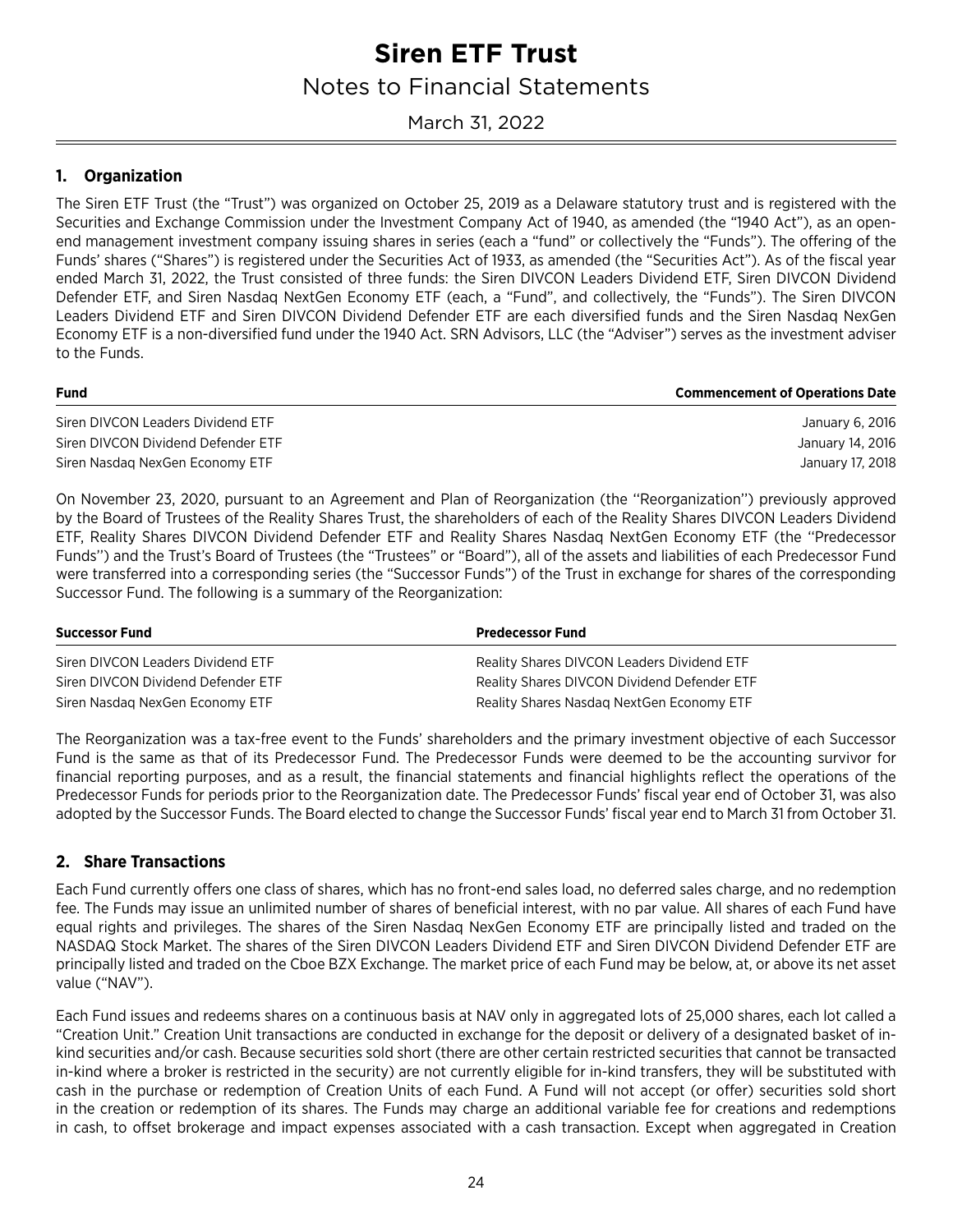March 31, 2022 (Continued)

Units, shares of the Funds are not redeemable securities. Shares of the Funds may only be purchased or redeemed by certain financial institutions ("Authorized Participants"). An Authorized Participant is either (i) a broker-dealer or other participant in the clearing process through the Continuous Net Settlement System ("Clearing Process") of the National Securities Clearing Corporation ("NSCC") or (ii) a participant in the Depository Trust Company ("DTC") and, in each case, must have executed a Participant Agreement with the Funds' distributor, Foreside Financial Services, LLC (the "Distributor"). Most retail investors will not qualify as Authorized Participants or have the resources to buy and sell whole Creation Units. Therefore, they will be unable to purchase or redeem shares directly from the Funds. Rather, most retail investors will purchase shares in the secondary market with the assistance of a broker and will be subject to customary brokerage commissions or fees. Once created, shares generally will trade in the secondary market in amounts less than a Creation Unit and at market prices that change throughout the day.

### **3. Significant Accounting Policies**

The Funds are investment companies and accordingly follow the investment company accounting and reporting guidance of the Financial Accounting Standards Board ("FASB") Accounting Standards Codification ("ASC") Topic 946, Financial Services – Investment Companies.

The following is a summary of significant accounting policies consistently followed by the Funds in the preparation of their financial statements. These policies are in conformity with accounting principles generally accepted in the United States of America ("U.S. GAAP").

*Security Transactions and Investment Income:* Investment transactions are recorded on the trade date. Realized gains and losses on sales of investment securities are calculated using specific identification basis. Dividend income, if any, is recorded on the ex-dividend date or, in the case of foreign securities, as soon as the Funds are informed of the ex-dividend dates. Interest income, including accretion of discounts and amortization of premiums over the lives of the respective securities, is recorded on the accrual basis. Non-cash dividends, if any, are recorded at the fair value of the securities received. Withholding taxes on foreign dividends have been provided for in accordance with the Funds' understanding of the applicable country's tax rules and rates.

*Federal Income Taxes:* Each Fund intends to comply with the requirements of Subchapter M of the Internal Revenue Code of 1986, as amended, necessary to qualify as a regulated investment company and to make the requisite distributions of income and capital gains to its shareholders sufficient to relieve it from all or substantially all federal income taxes. Therefore, no federal income tax provision has been provided.

Management evaluates each Fund's tax position to determine if the tax position taken meets the minimum recognition threshold in connection with accounting for uncertainties in income tax positions taken or expected to be taken for the purposes of measuring and recognizing tax liabilities in the financial statements. Recognition of tax benefits of an uncertain tax position is required only when the position is "more likely than not" to be sustained assuming examination by taxing authorities. Management has analyzed each Fund's tax position taken on federal, state and local income tax returns for all open tax years, and has concluded that no provisions for federal, state and local income tax are required in any of the Funds' financial statements. The Funds' federal, state and local income and federal excise tax returns for tax years for which the applicable statutes of limitations have not expired are subject to examination by the Internal Revenue Service and state and local departments of revenue.

*Foreign Taxes:* The Funds may be subject to foreign taxes related to foreign income received (a portion of which may be reclaimable), capital gains on the sale of securities and certain foreign currency transactions. All foreign taxes are recorded in accordance with the applicable regulations and rates that exist in the foreign jurisdictions in which the Funds invest.

*Distribution of Income and Gains:* Dividends from net investment income and net realized capital gains, if any, will be declared and paid at least annually by the Funds. Distributions to shareholders from investment income and capital gains are recorded on the ex-dividend date and are determined in accordance with federal income tax regulations, which may differ from U.S. GAAP.

*Cash Held at Broker for Securities Sold Short:* Cash held at broker for securities sold short represents deposits with a broker or the custodian used as collateral pledged to a broker for short sales. As of the fiscal year ended March 31, 2022, the Siren DIVCON Dividend Defender ETF had amounts due from one broker.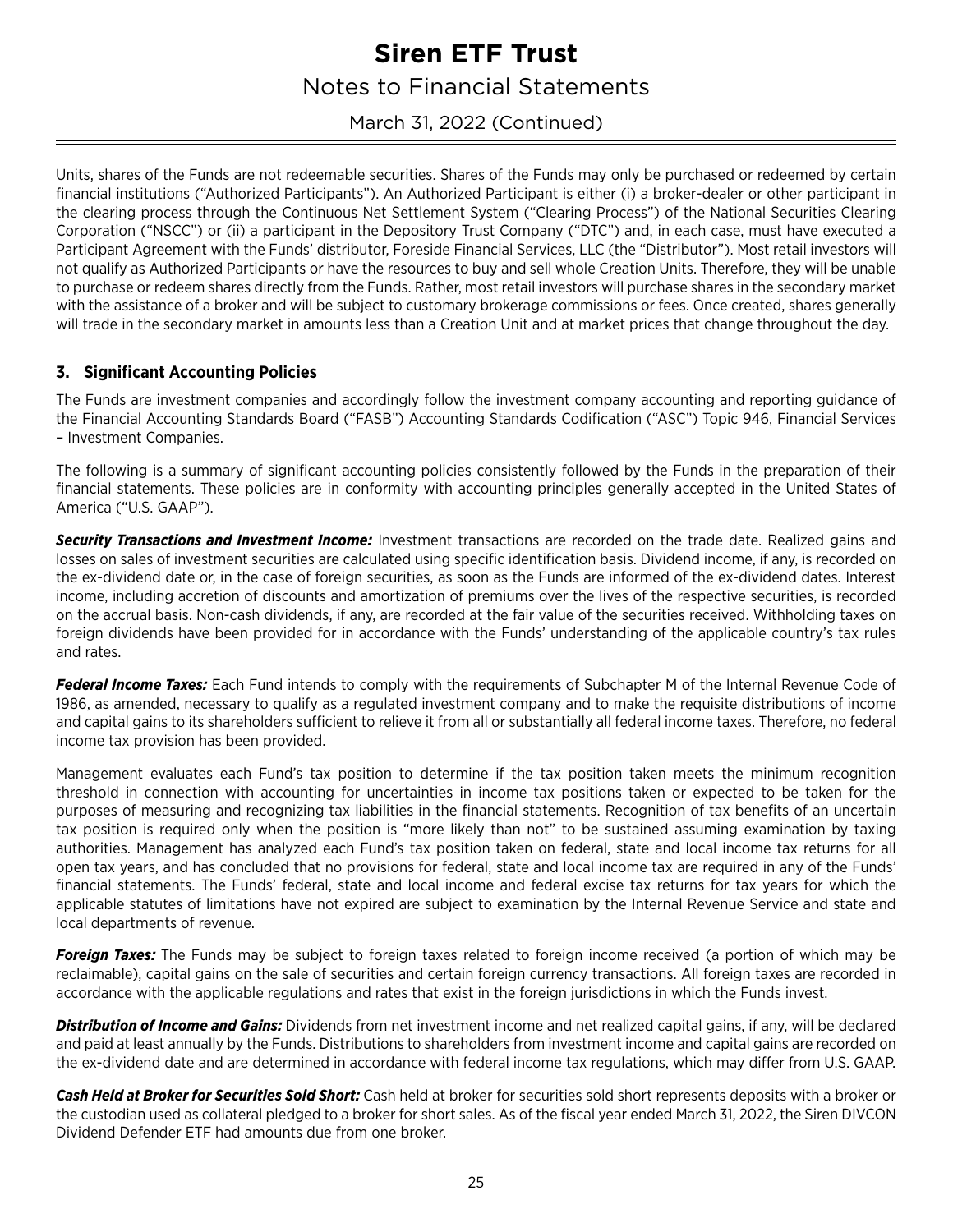March 31, 2022 (Continued)

**Short Sales:** A Fund may sell securities it does not own as a hedge against long positions and/or in anticipation of a decline in the market value of a security. If a Fund makes a short sale, it borrows the security sold short and delivers it to the broker through which it made the short sale. A Fund may have to pay a fee to borrow a particular security and may be obligated to remit any interest or dividends received on such borrowed security. Dividends declared on short positions open, if any, are recorded on the ex-date as an expense. The Funds may also receive rebate income from the broker resulting from the investment of proceeds from securities sold short. A gain, limited to the price at which a Fund sold the security short, or a loss, unlimited in magnitude, will be recognized upon the termination of a short sale if the market price at termination is less than or greater than, respectively, the proceeds originally received. A Fund is also subject to the risk that it may be unable to reacquire a security to terminate a short position except at a price substantially in excess of the last quoted price. During the fiscal year ended March 31, 2022, the Siren DIVCON Dividend Defender ETF engaged in short sale activity.

A Fund is required to pledge cash and/or securities to a broker as collateral for the securities sold short. Collateral requirements are calculated daily based on the current market value of the short positions. Cash deposited with a broker as collateral for securities sold short is recorded as the asset "Cash held at broker for securities sold short" on the Statements of Assets and Liabilities, if any, and securities segregated as collateral (if any) are denoted in the Schedules of Investments. A Fund may receive or pay the net of the following amounts: (i) a portion of the income from the investment of cash collateral; (ii) the broker's fee on the borrowed securities; and (iii) a financing charge for the difference in the market value of the short position and cash collateral deposited with the broker. This income or fee is calculated daily based upon the market value of each borrowed security and a variable rate that is dependent on the availability of the security and is shown on the Statements of Operations, if any. Deposits with brokers and segregated cash for securities sold short represent cash balances on deposit with the Funds' prime broker and custodian. Each Fund is subject to credit risk should the prime broker or custodian be unable to meet its obligations to the Funds.

*Foreign Currency Translation:* The books and records of the Funds are maintained in U.S. dollars. Any foreign currency amounts are translated into U.S. dollars on the following basis:

- (1) Value of investment securities, other assets and liabilities at the exchange rates prevailing at market close.
- (2)Purchases and sales of investment securities, income and expenses at the rates of exchange prevailing on the respective dates of such transactions.

Although the net assets and the values are presented at the foreign exchange rates at market close, the Funds do not isolate the portion of the results of operations resulting from changes in foreign exchange rates on investments from the fluctuations arising from changes in prices of securities held. Such fluctuations are included with the net realized and unrealized gains or losses from investments shown in the Statements of Operations. For securities, which are subject to foreign withholding tax upon disposition, realized and unrealized gains or losses on such securities are recorded net of foreign withholding tax.

Reported net realized foreign exchange gains or losses arise from sales of foreign currencies, currency gains or losses realized between the trade and settlement dates on securities transactions, the difference between the amounts of dividends, interest, and foreign withholding tax reclaims recorded on the Funds' books, and the U.S. dollar equivalent of the amounts actually received or paid. Net unrealized foreign exchange gains and losses arise from changes in the value of assets and liabilities other than investments in securities, resulting from changes in the exchange rates.

*Use of Estimates:* The preparation of the financial statements in conformity with U.S. GAAP requires management to make estimates and assumptions that affect the reported amounts of assets and liabilities and disclosure of contingent assets and liabilities at the date of the financial statements. Actual results could differ from those estimates. The Funds' financial statements are stated in U.S. dollars.

*Guarantees and Indemnifications:* In the normal course of business, the Funds enter into contracts with third-party service providers that contain a variety of representations and warranties and that provide general indemnifications. Additionally, under the Funds' organizational documents, the officers and Trustees are indemnified against certain liabilities arising out of the performance of their duties to the Funds. The Funds' maximum exposure under these arrangements is unknown, as it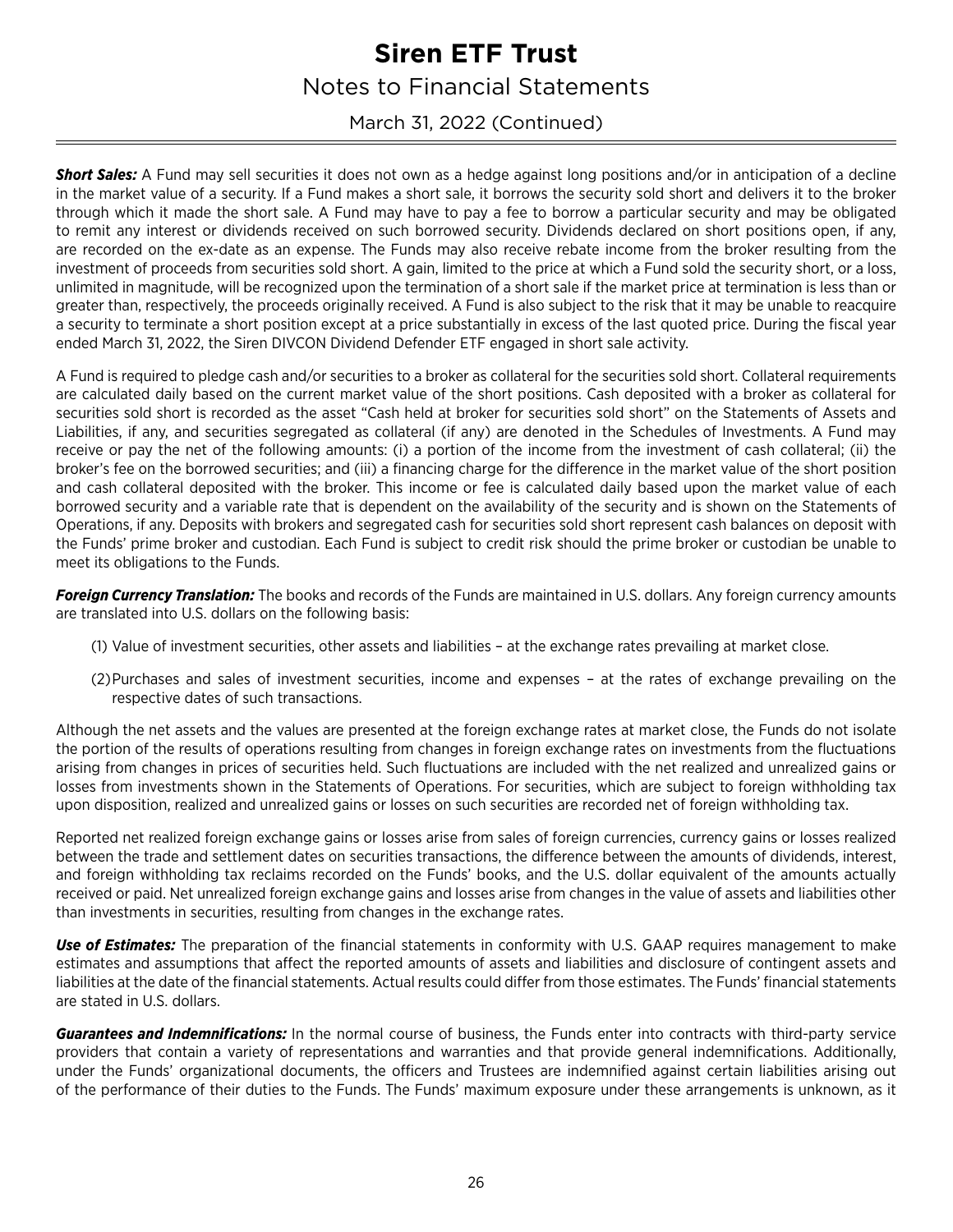### March 31, 2022 (Continued)

involves possible future claims that may or may not be made against the Funds. The Adviser is of the view that the risk of loss to the Funds in connection with the Funds' indemnification obligations is remote; however, there can be no assurance that such obligations will not result in material liabilities that adversely affect the Funds.

*Reclassification of Capital Accounts:* U.S. GAAP requires that certain components of net assets relating to permanent differences be reclassified between financial and tax reporting. These reclassifications have no effect on net assets or NAV per share. See Note 8 for a summary of reclassifications made for the fiscal period ended March 31, 2022.

### **4. Securities Valuation**

The NAV per share of each Fund is calculated each business day as of the close of regular trading on the New York Stock Exchange ("NYSE"), generally 4:00 p.m., Eastern Time. The NAV per share of each Fund is calculated by dividing the sum of the value of the securities held by the Fund, plus cash and other assets, minus all liabilities (including estimated accrued expenses) by the total number of shares outstanding for the Fund, rounded to the nearest cent. The Funds' shares will not be priced on the days on which the NYSE is closed for trading. The offering and redemption price per share for each Fund is equal to the NAV per share.

Securities held by the Funds are valued at market quotations when reliable market quotations are readily available. Exchange traded securities and instruments (including equity securities, depositary receipts and ETFs) are generally valued at the last reported sale price on the principal exchange on which such securities are traded (at the NASDAQ Official Closing Price for NASDAQ listed securities), as of the close of regular trading on the NYSE on the day the securities are being valued or, if there are no sales, at the mean of the most recent bid and asked prices. Over-the-counter ("OTC") securities and instruments not traded on an exchange are generally valued at the last traded price. In the absence of a recorded transaction sale price or if the last sale price is unavailable, OTC securities are valued at the mean between last bid and ask, as quoted. If an ask price for an OTC security is unavailable, the last bid price is used. Such valuations would typically be categorized as Level 1 or Level 2 in the fair value hierarchy described below.

When reliable market quotations are not readily available, securities are priced at their fair value in accordance with the Trust's valuation procedures, which were approved by the Trustees. The Funds may use fair value pricing in a variety of circumstances, including but not limited to, situations when the value of a Fund's security has been materially affected by events occurring after the close of the market on which such security is principally traded (such as a corporate action or other news that may materially affect the price of such security) or trading in such security has been suspended or halted. Such valuations would typically be categorized as Level 2 or Level 3 in the fair value hierarchy described below. Fair value pricing involves subjective judgments and it is possible that a fair value determination for a security is materially different than the value that could be realized upon the sale of such security. In addition, fair value pricing could result in a difference between the prices used to calculate a Fund's NAV and the prices used by the Funds' target Index. This may adversely affect a Fund's ability to track its Target Index.

The Funds disclose the fair market value of their investments in a hierarchy that distinguishes between: (1) market participant assumptions developed based on market data obtained from sources independent of the Funds (observable inputs) and (2) the Funds' own assumptions about market participant assumptions developed based on the best information available under the circumstances (unobservable inputs). The three levels defined by the hierarchy are as follows:

- Level  $1 -$  Quoted prices in active markets for identical assets.
- Level 2 Other significant observable inputs (including quoted prices for similar securities, interest rates, prepayment speeds, credit risk, etc.).
- Level 3 Significant unobservable inputs (including the Fund's own assumptions in determining the fair value of investments). The inputs or methodology used for valuing securities are not necessarily an indication of the risk associated with investing in those securities.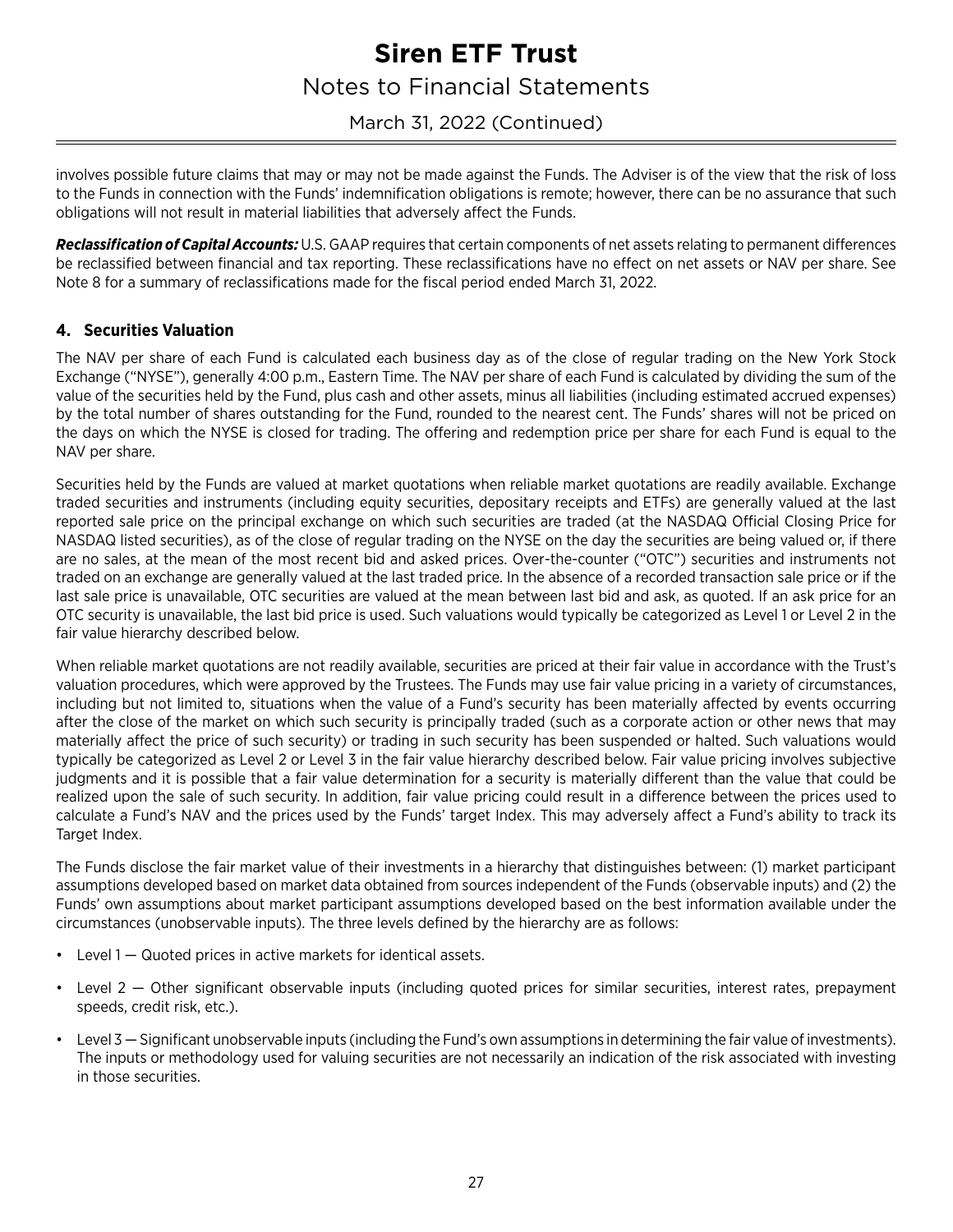### March 31, 2022 (Continued)

**Total** 

**Total** 

27,823,354

6,506,983

 $(11, 487, 368)$ 

867,574 193,216,443

**Total** 

54,455,095

1,821,197

The following is a summary of the inputs used to value the Funds' investments as of March 31, 2022:

#### **Siren DIVCON Leaders Dividend ETF Investments at Value** Level<sub>2</sub> Level 1 Level 3 Equity Common Stocks<sup>(a)</sup> ..............................  $\mathfrak{L}$ 54,455,095 \$  $\frac{1}{2}$ \$ Short-Term Investments Money Market Funds ........................ 1,821,197 \$. 56,276,292 Ś \$ 56,276,292 **Siren DIVCON Dividend Defender ETF Investments at Value** Level 1 Level<sub>2</sub> Level 3 **Assets** Equity Common Stocks<sup>(a)</sup> ............................... 27,823,354 \$  $\mathfrak{L}$  $\mathbf{\hat{S}}$ \$ Short-Term Investments Money Market Funds ............................. 6,506,983 34.330.337 \$ 34.330.337 \$ **Liabilities** Eauity Common Stocks<sup>(a)</sup> .............................. \$  $(11, 487, 368)$ \$  $(11, 487, 368)$ \$ \$  $(11, 487, 368)$ **Siren Nasdag NexGen Economy ETF Investments at Value** Level 1 Level<sub>2</sub> Level 3 Equity Common Stocks<sup>(a)</sup> .............................. \$ \$ 192,348,869 \$ \$ 192,348,869 Short-Term Investments Money Market Funds ............................ 867,574

(a) See each Fund's Schedule of Investments for breakout by sector classification.

#### 5. Investment Advisory and Other Agreements

Advisory Fee: Pursuant to an Investment Advisory Agreement ("Advisory Agreement") between the Trust, on behalf of the Funds, and the Adviser, the Adviser provides management services to the Funds and oversees the day-to-day operations of the Funds, subject to the supervision of the Board and the officers of the Trust. The Adviser administers the Funds' business affairs, provides office facilities and equipment and certain clerical, bookkeeping and administrative services. For its services, the Funds pay the Adviser an advisory fee, based on the average daily net assets of each Fund at the following annual rates:

193,216,443

5

\$

\$

| <b>Fund</b> | <b>Advisory Fee</b> |
|-------------|---------------------|
|             | 0.43%               |
|             | 0.85%               |
|             | 0.68%               |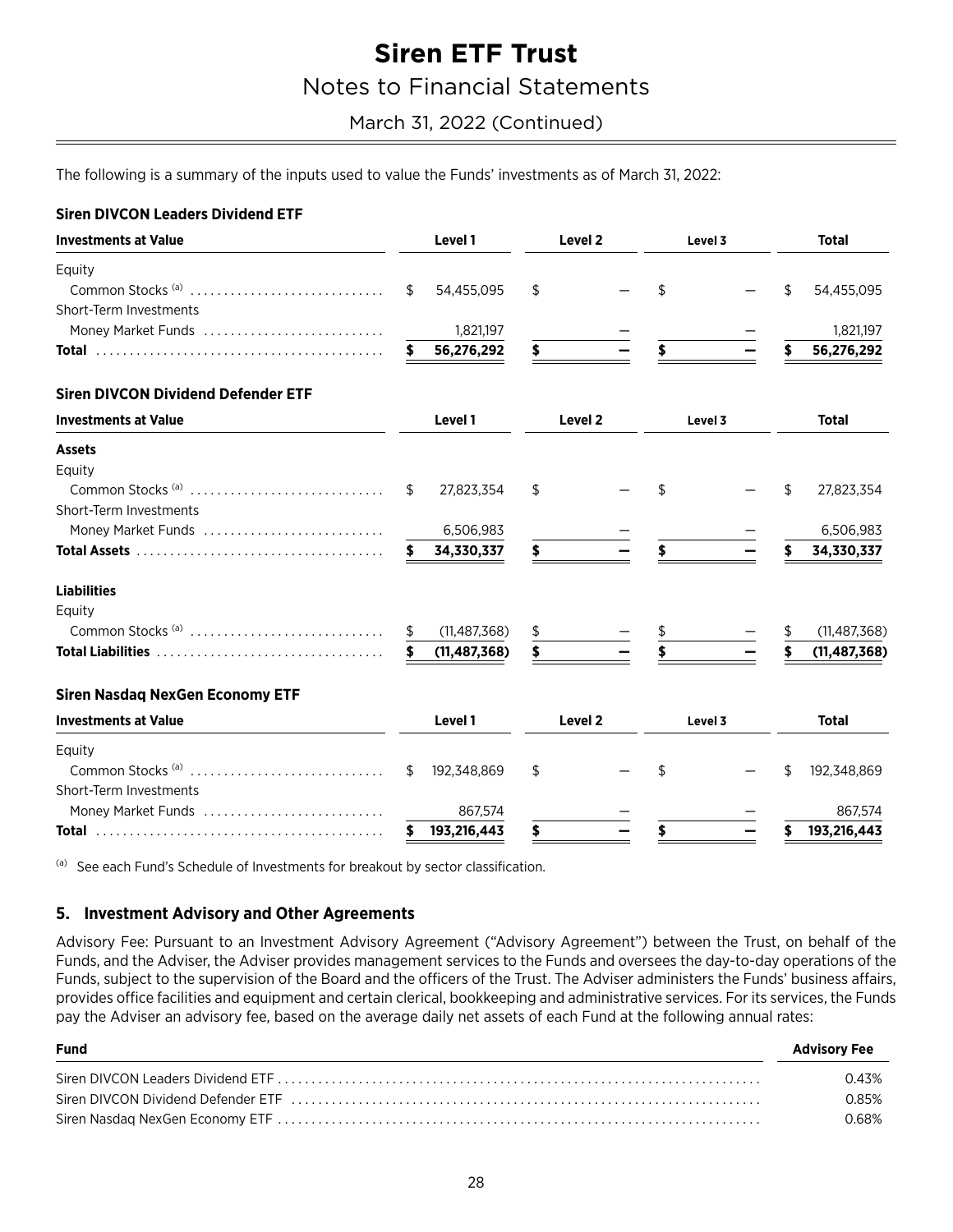### March 31, 2022 (Continued)

Advisory fees are accrued daily and paid monthly. The advisory fee is a unitary fee, whereby the Adviser has agreed to pay substantially all expenses of the Funds, including the cost of transfer agency, custody, fund administration, legal, audit and other services. The Adviser is not responsible for, and the Funds will bear the cost of, (i) interest expense, (ii) taxes, (iii) brokerage expenses and other expenses connected with the execution of portfolio securities transactions, (iv) dividends and expenses associated with securities sold short, (v) non-routine expenses and fees, and (vi) expenses paid by the Trust under any plan adopted pursuant to Rule 12b-1 under the 1940 Act.

Expenses Associated with Securities Sold Short: The Trust and the Adviser have entered into a written expense limitation agreement (the "Agreement") pursuant to which the Adviser has contractually agreed to reduce its fees and reimburse expenses to the extent necessary to keep aggregate interest expenses (borrowing fees) on securities sold short from exceeding 0.10% of the average daily net assets of the Siren DIVCON Dividend Defender ETF until November 23, 2022 (the "Expense Limitation"). The Adviser may recover all or a portion of its fee reductions or expense reimbursements with respect to the Siren DIVCON Dividend Defender ETF within a three-year period from the year in which it reduced its fee or reimbursed expenses if the Fund's aggregate interest expenses on securities sold short are below the Expense Limitation. The Agreement may be terminated: (i) by the Board, for any reason and at any time; (ii) by the Adviser, for any reason, upon ninety (90) days' prior written notice to the Trust, effective as of the close of business on November 23, 2022; and (iii) by either the party, if the Advisory Agreement is terminated for any reason, effective upon the effective date of the termination of the Advisory Agreement. The following table shows the waived expenses subject to potential recovery expiring on:

|  |                          | March 31, |              |
|--|--------------------------|-----------|--------------|
|  | 2024                     | 2025      | <b>Total</b> |
|  | 21.716 <sup>(a)</sup> \$ | 33.255 \$ | 54.971       |

(a) Expenses waived were for the period November 23, 2020, through March 31, 2021.

U.S. Bancorp Fund Services, LLC dba U.S. Bank Global Fund Services ("Fund Services"), an indirect wholly-owned subsidiary of U.S. Bancorp, serves as the Fund's administrator and, in that capacity performs various administrative and accounting services for the Funds. Fund Services also serves as the Funds' fund accountant, transfer agent, dividend disbursing agent and registrar. Fund Services prepares various federal and state regulatory filings, reports and returns for the Funds, including regulatory compliance monitoring and financial reporting; prepares reports and materials to be supplied to the Trustees; monitors the activities of the Funds' custodian, transfer agent and accountants; reviews the Funds' advisory fee expense accrual and coordinates the preparation and payment of the advisory fee. U.S. Bank, N.A. ("U.S. Bank"), an affiliate of Fund Services, serves as the Funds' custodian (the "Custodian"). As of March 31, 2022, there were no fees incurred by the Funds from the service providers described above as the Adviser bore all such costs.

Morgan, Lewis & Bockius LLP serves as Legal Counsel to the Trust, and the Funds.

Foreside Financial Services, LLC serves as the Distributor of Creation Units for the Funds. The Distributor serves as the principal underwriter for shares of the Funds, and acts as the Funds' Distributor in a continuous public offering of the Funds' shares. Shares are continuously offered for sale by the Trust through the Distributor only in Creation Units, as described under "Share Transactions" above. Shares in less than Creation Units are not distributed by the Distributor. The Distributor is a brokerdealer registered under the Securities Exchange Act of 1934, as amended, and a member of the Financial Industry Regulatory Authority, Inc. ("FINRA").

### **6. Related Parties**

At March 31, 2022 certain Officers and Trustees of the Trust were also officers or employees of the Adviser.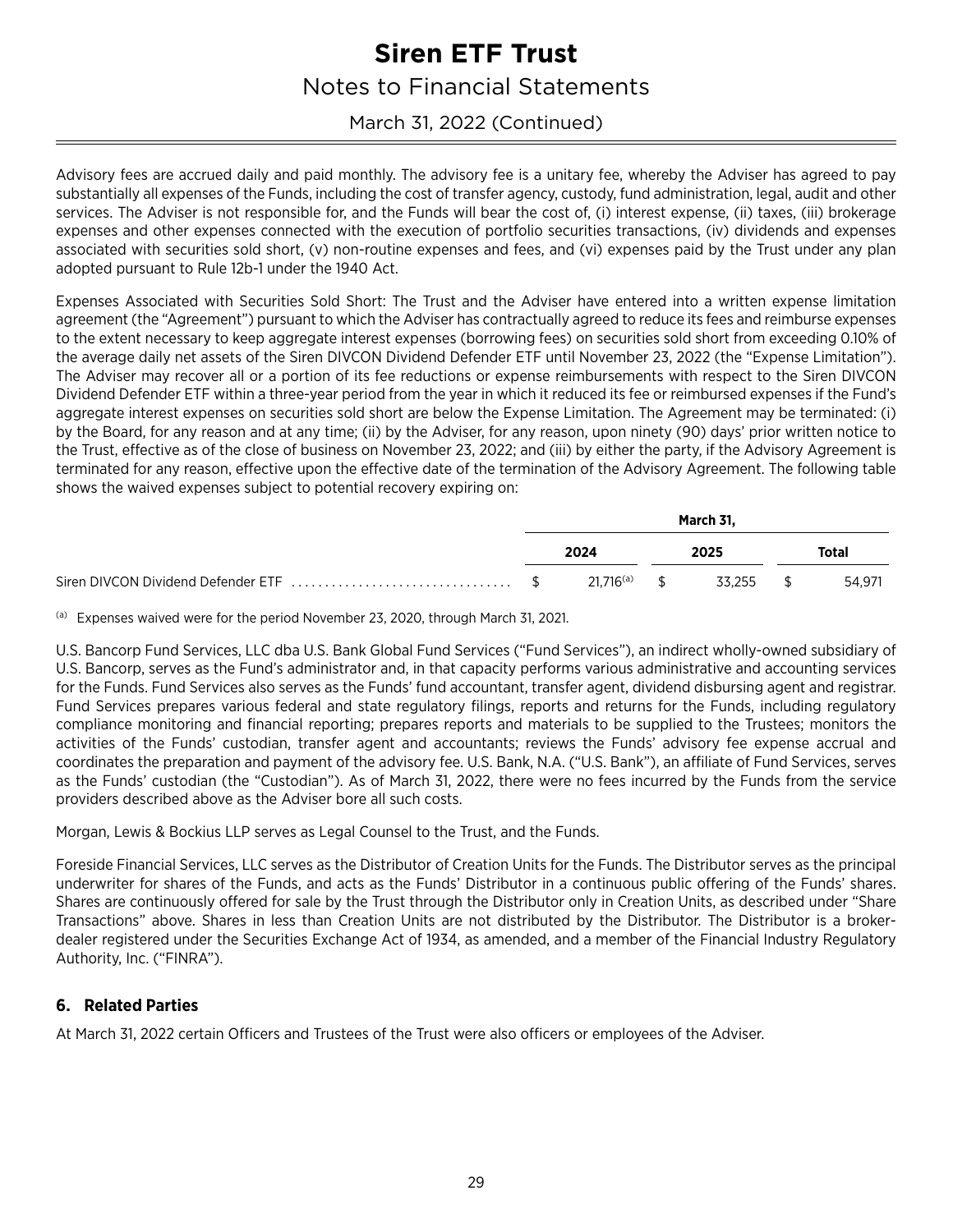### March 31, 2022 (Continued)

### 7. Purchases and Sales of Securities

The cost of purchases and the proceeds from sales of investment securities (excluding in-kind purchases and redemptions and short-term investments) for the fiscal year ended March 31, 2022, were as follows:

#### **Purchases and Sales**

| <b>Fund</b> | Purchases |  |  | <b>Sales</b> |  |  |
|-------------|-----------|--|--|--------------|--|--|
|             |           |  |  |              |  |  |
|             |           |  |  |              |  |  |
|             |           |  |  |              |  |  |

The cost of in-kind purchases and the proceeds from in-kind redemptions for the fiscal year ended March 31, 2022, were as follows:

#### **In-Kind Purchases and Sales**

| <b>Fund</b> | Purchases |  |  | Sales |  |  |
|-------------|-----------|--|--|-------|--|--|
|             |           |  |  |       |  |  |
|             |           |  |  |       |  |  |
|             |           |  |  |       |  |  |

### 8. Distributions to Shareholders and Other Income Tax Information

The tax character of distributions paid during the fiscal year ended March 31, 2022, fiscal period ended March 31, 2021 and the fiscal year ended October 31, 2020, were as follows:

| <b>Fund</b>                     | Fiscal year ended March 31, 2022 |                    |  |                                   |     |                      |        |              |  |  |  |
|---------------------------------|----------------------------------|--------------------|--|-----------------------------------|-----|----------------------|--------|--------------|--|--|--|
|                                 |                                  | Ordinary<br>Income |  | Long-Term<br><b>Capital Gains</b> |     | Return of<br>Capital |        | <b>Total</b> |  |  |  |
|                                 |                                  | 380.553            |  | 673.521                           | \$. |                      | $-$ \$ | 1.054.074    |  |  |  |
| Siren Nasdaq NexGen Economy ETF |                                  | 1,313,372          |  | –                                 |     | –                    |        | 1.313.372    |  |  |  |

|                                   |                           |                                   | Fiscal period ended March 31, 2021 |              |
|-----------------------------------|---------------------------|-----------------------------------|------------------------------------|--------------|
| <b>Fund</b>                       | <b>Ordinary</b><br>Income | Long-Term<br><b>Capital Gains</b> | Return of<br><b>Capital</b>        | <b>Total</b> |
| Siren DIVCON Leaders Dividend ETF | 201.697                   | 4.148                             | $\qquad \qquad -$                  | 205.845      |
| Siren Nasdaq NexGen Economy ETF   | 689.159                   |                                   |                                    | 689.159      |

#### Fiscal year ended October 31, 2020

| <b>Fund</b>                        |  | Ordinary<br>Income | Long-Term<br><b>Capital Gains</b> |        | Return of<br>Capital |        | <b>Total</b> |         |
|------------------------------------|--|--------------------|-----------------------------------|--------|----------------------|--------|--------------|---------|
|                                    |  | 321.796            |                                   | $-$ \$ |                      | $-$ \$ |              | 321.796 |
| Siren DIVCON Dividend Defender ETF |  | 14.654             |                                   |        |                      |        |              | 14.654  |
| Siren Nasdaq NexGen Economy ETF    |  | 513.431            |                                   |        |                      |        |              | 513.431 |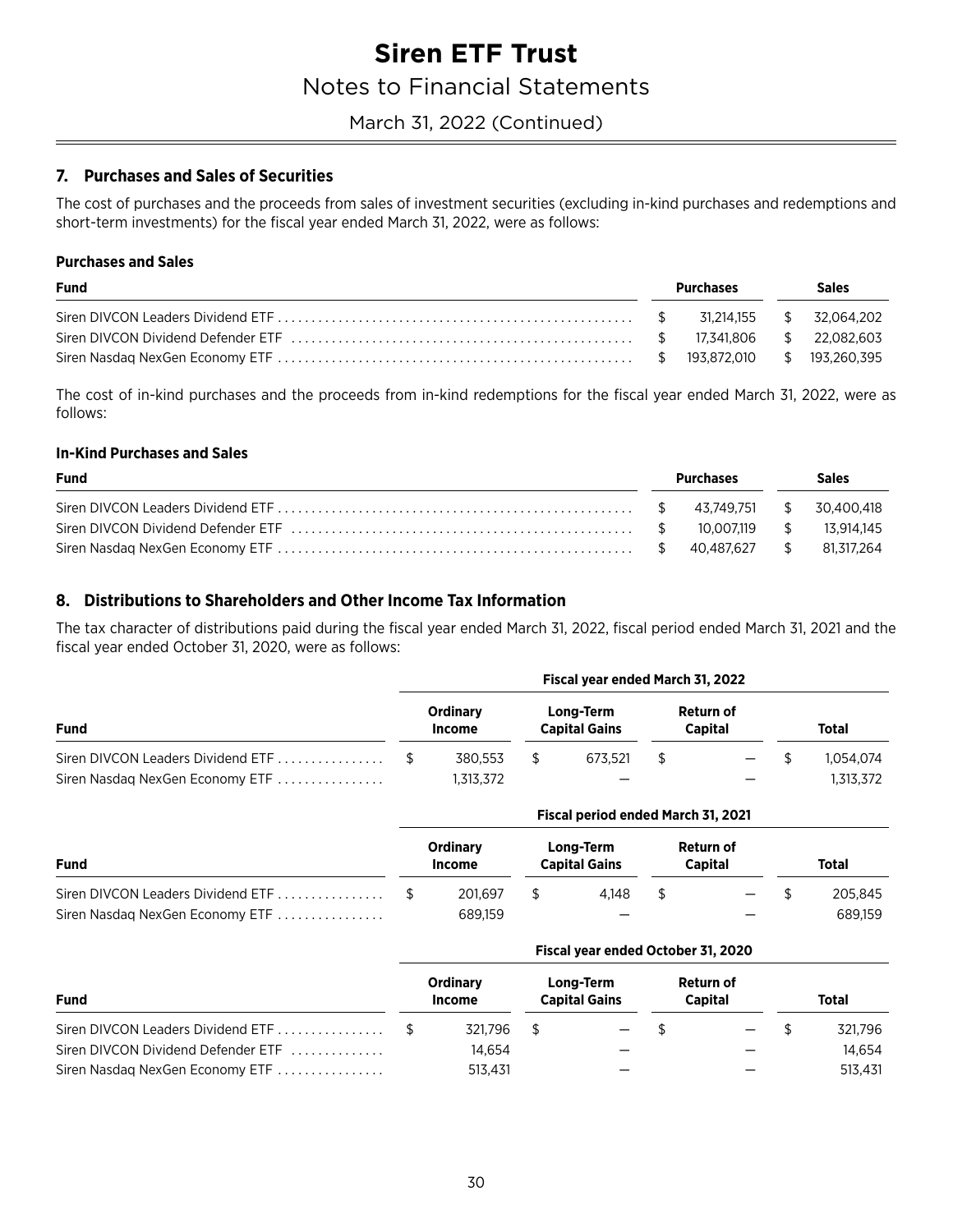### March 31, 2022 (Continued)

At March 31, 2022, the cost of investments and net unrealized appreciation (depreciation) on investments, securities sold short, and currency for federal income tax cost purposes were as follows:

|                                                   |  | <b>Siren DIVCON</b><br><b>Leaders</b><br><b>Dividend ETF</b> |   | <b>Siren DIVCON</b><br><b>Dividend</b><br><b>Defender ETF</b> | <b>Siren Nasdag</b><br><b>NexGen</b><br><b>Economy ETF</b> |                |  |
|---------------------------------------------------|--|--------------------------------------------------------------|---|---------------------------------------------------------------|------------------------------------------------------------|----------------|--|
|                                                   |  | 54,506,298                                                   | S | 24,188,644                                                    |                                                            | 204,721,432    |  |
|                                                   |  | 5.031.363                                                    | S | 3.239.453                                                     | \$                                                         | 23.904.457     |  |
|                                                   |  | (3,261,369)                                                  |   | (4,585,128)                                                   |                                                            | (35, 409, 446) |  |
|                                                   |  | 1.769.994                                                    |   | (1,345,675)                                                   |                                                            | (11,504,989)   |  |
|                                                   |  | 14.961                                                       |   |                                                               |                                                            | 354.747        |  |
|                                                   |  |                                                              |   |                                                               |                                                            |                |  |
|                                                   |  | (340, 553)                                                   |   | (2,416,602)                                                   |                                                            | (31, 231, 615) |  |
| Total distributable earnings (accumulated losses) |  | 1.444.402                                                    |   | (3,762,277)                                                   |                                                            | (42, 381, 857) |  |

The differences between book and tax basis cost of investments and net unrealized appreciation (depreciation) are primarily attributable to wash sale loss deferrals.

At March 31, 2022, the effect of permanent book/tax reclassifications resulted in increases (decreases) to the components of net assets as follows:

| <b>Fund</b> | Total<br><b>Distributable</b><br>Earnings (Loss) | <b>Paid-in Capital</b> |
|-------------|--------------------------------------------------|------------------------|
|             |                                                  |                        |
|             |                                                  |                        |
|             |                                                  |                        |

Reclassifications are primarily due to differing book and tax treatments for in-kind transactions and net operating losses.

For the tax year ended March 31, 2022, the Siren DIVCON Dividend Defender ETF deferred late year ordinary losses of \$36,067.

At March 31, 2022, for Federal income tax purposes, the Funds had capital loss carryforwards available to offset future capital gains as follows:

| <b>Fund</b> |  | Non-Expiring<br><b>Short-Term</b><br><b>Losses</b> |               | Non-Expiring<br>Long-Term<br>Losses |  | Total      |  |
|-------------|--|----------------------------------------------------|---------------|-------------------------------------|--|------------|--|
|             |  | 340.553                                            | <sup>\$</sup> | $-$ \$                              |  | 340.533    |  |
|             |  | $2.380.535^{(a)}$                                  | \$            | $\qquad \qquad -$                   |  | 2.380.535  |  |
|             |  | 28.272.035                                         | S.            | 2.949.937                           |  | 31.221.972 |  |

(a) Includes losses of \$1,089,781 that are subject to IRC Section 382 limitation as a result of the Fund's merger with Reality Shares DIVCON Dividend Guard ETF (See Note II). Utilization of these carry forwards is limited to a maximum of \$164,767 per year.

### 9. Rule 12b-1 Plan

The Trust, on behalf of the Funds, has adopted a plan pursuant to Rule 12b-1 under the 1940 Act (the "Rule 12b-1 Plan") applicable to its shares. The Rule 12b-1 Plan provides a method of paying for distribution and shareholder services, which may help the Funds grow or maintain asset levels to provide operational efficiencies and economies of scale, provided by the Distributor or other financial intermediaries that enter into agreements with the Distributor. The Funds may make payments to financial intermediaries, such as banks, savings and loan associations, insurance companies, investment counselors, broker-dealers, mutual fund "supermarkets" and the Distributor's affiliates and subsidiaries, as compensation for services, reimbursement of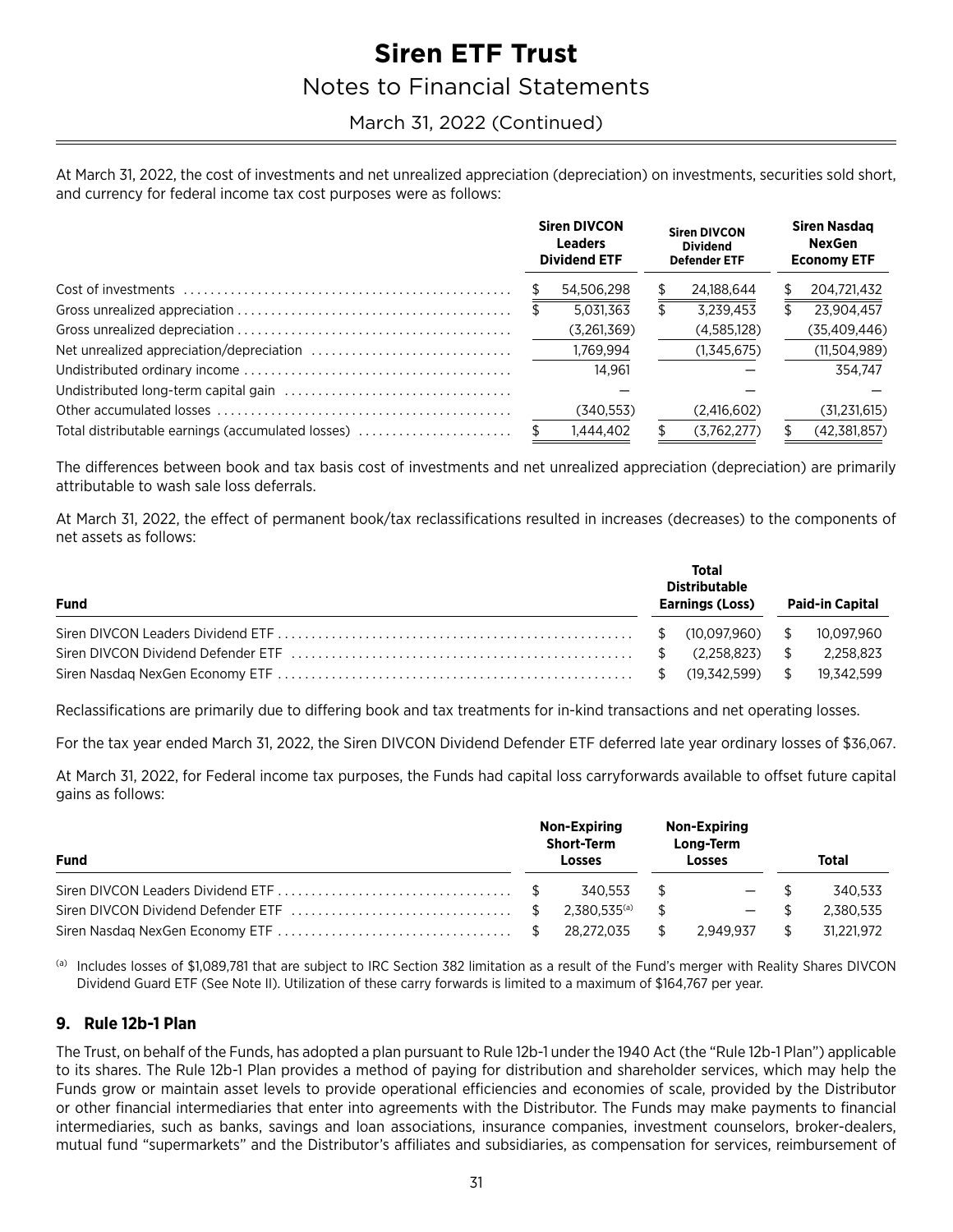### March 31, 2022 (Continued)

expenses incurred in connection with distribution assistance or provision of shareholder services. The Distributor may, at its discretion, retain a portion of such payments to compensate itself for distribution services and distribution related expenses such as the costs of preparation, printing, mailing or otherwise disseminating sales literature, advertising, and prospectuses (other than those furnished to current shareholders of the Fund), promotional and incentive programs, and such other marketing expenses that the Distributor may incur.

As of March 31, 2022, the Funds have not incurred any distribution fees, and there are no plans to impose these fees. However, in the event that Rule 12b-1 fees are charged in the future, because the Funds would pay these fees out of assets on an ongoing basis, over time these fees may cost you more than other types of sales charges and will increase the cost of your investment in the Funds.

### **10. Principal Risks**

In the normal course of business, the Funds trade financial securities and instruments and enter into financial transactions where risk of potential loss exists owing to such things as changes in the market (market risk) or failure or inability of the other party to a transaction to perform (credit and counterparty risk). Some risk factors affecting your investments in the Funds are set forth below:

*Counterparty Risk:* Counterparty risk is assumed in transactions involving over-the-counter derivative instruments and short sales. The Funds deploying these investment strategies may be exposed to counterparty risk, or the risk that an institution or other entity with which the Funds have unsettled or open transactions will default. The potential loss to the Funds could exceed the value of the financial assets recorded in the Funds' financial statements. Financial assets, which potentially expose the Funds to counterparty risk, consist principally of cash due from counterparties and investments. The Advisor seeks to minimize the Funds' counterparty risk by performing reviews of each counterparty and by minimizing concentration of counterparty exposure by undertaking transactions with multiple customers and counterparties on recognized and reputable exchanges, where possible. Delivery of securities sold is only made once the Funds have received payment. Payment is made on a purchase once the securities have been delivered by the counterparty. The trade will fail if either party fails to meet its obligation.

*Foreign Exchange Rate Risk:* (for the Siren Nasdaq NexGen Economy ETF) Foreign exchange rate risk relates to the change in the U.S. dollar value of a security held that is denominated in a foreign currency. The U.S. dollar value of a foreign currency denominated security will decrease as the dollar appreciates against the currency, while the U.S. dollar value will increase as the dollar depreciates against the currency.

*Foreign Issuer Exposure Risk:* The Funds may invest in securities of foreign companies directly, or in financial instruments, such as ADRs and GDRs, that are indirectly linked to the performance of foreign issuers. The Fund's exposure to foreign issuers and investments in foreign securities is subject to additional risks in comparison to U.S. securities and U.S. issuers, including currency fluctuations, adverse political and economic developments, unreliable or untimely information, less liquidity, limited legal recourse and higher transactional costs.

*Industry Concentration Risk:* The Siren Nasdaq NexGen Economy ETF may concentrate its investments in a limited number of issuers conducting business in the same industry or group of related industries. As a result, the Fund is more vulnerable to adverse market, economic, regulatory, political or other developments affecting such industry or group of industries than a fund that invests its assets more broadly.

*Non-Diversification Risk:* The Siren Nasdaq NexGen Economy ETF is non-diversified, which means that the Fund may invest in fewer instruments or issuers than a diversified fund. As a result, the Fund may be more susceptible to a single adverse economic or other occurrence and may therefore be more volatile than a more diversified fund.

*Market Risk:* Market risk is the risk that the market price of a security may move up and down, sometimes rapidly and unpredictably. The market prices of the Funds' portfolio holdings are influenced by many factors. There can be no guarantees these strategies will be successful. As a result, the performance of each Fund could vary from its stated objective.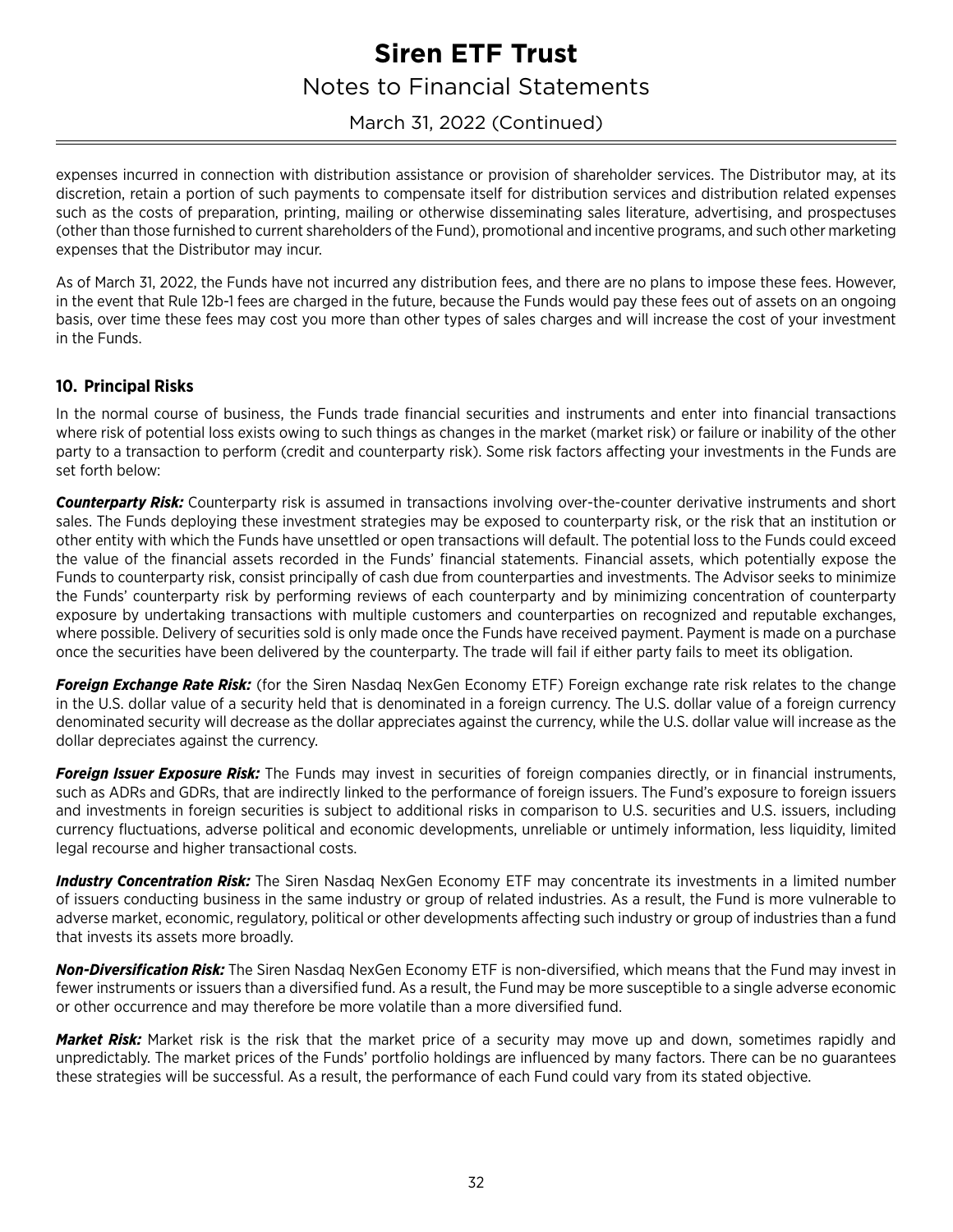March 31, 2022 (Continued)

**Short Sales Risk:** (for the Siren DIVCON Dividend Defender ETF) A short sale involves the sale of a security that the Fund does not own with the expectation of purchasing the same security (or a security exchangeable therefore) at a later date at a lower price. Short sales expose a Fund to the risk that it will be required to buy the security sold short (also known as "covering" the short position) at a time when the security has appreciated in value, thus resulting in a loss to the Fund that is potentially unlimited. Investment in short sales may also cause a Fund to incur expenses related to dividends and borrowing securities. There can be no guarantee that a stock included in the short portfolio of the requisite benchmark index will be available on the open market for a Fund to sell short. Under these circumstances, a Fund may sell short a different security in order to provide a similar economic effect as if the stock or stocks in the short portfolio were available. However, such strategy may not provide successful, and a Fund could experience a loss or its performance could deviate from the performance of its benchmark index.

*Liquidity Risk:* Liquidity risk exists when particular investments are difficult to purchase or sell. The market for certain investments may become illiquid due to specific adverse changes in the conditions of a particular issuer or under adverse market or economic conditions independent of the issuer. To the extent a fund invests in illiquid securities, such investments may reduce the returns of the fund because it may be unable to sell the illiquid securities at an advantageous time or price. Further, transactions in illiquid securities may entail transaction costs that are higher than those for transactions in liquid securities. In addition, during periods of reduced market liquidity or in the absence of readily available market quotations for particular investments in a fund's portfolio, the ability of the fund to assign an accurate daily value to these investments may be difficult.

### **11. Reorganization of the Reality Shares DIVCON Dividend Guard ETF into the Reality Shares DIVCON Dividend Defender ETF**

On December 12, 2019, prior to the reorganization of the Reality Shares DIVCON Dividend Defender ETF into the Siren DIVCON Dividend Defender ETF, the Board of Trustees of Reality Shares ETF Trust unanimously approved an Agreement and Plan of Reorganization (the "Agreement") providing for the reorganization of the Reality Shares DIVCON Dividend Guard ETF (the "Acquired Fund") with and into the Reality Shares DIVCON Dividend Defender ETF (the "Surviving Fund"), each a separate series of the Reality Shares ETF Trust. The Agreement provides for: (a) the transfer of the assets and stated liabilities of the Acquired Fund in exchange for shares of the Surviving Fund and cash in lieu of fractional shares of the Surviving Fund, if any, and (b) the pro rata distribution of shares of the Surviving Fund and cash in lieu of fractional shares of the Surviving Fund, if any, by the Acquired Fund to its shareholders, in complete liquidation of the Acquired Fund (the "Reorganization-Reality Shares ETF Trust").

The Reorganization-Reality Shares ETF Trust was a tax-free transaction. Reality Shares Advisors, LLC, the investment adviser to both the Acquired Fund and the Surviving Fund, has agreed to bear the costs (except for brokerage expenses incurred by the Acquired Fund prior to the Reorganization) directly related to the Reorganization. The Reality Shares DIVCON Dividend Defender ETF elected to maintain the tax cost basis of investments acquired in the acquisition to align reporting of realized and unrealized gains and losses with amounts distributable for tax purposes. The decision of the Board of Trustees of Reality Shares ETF Trust to reorganize the Acquired Fund was not subject to shareholder approval. The Reorganization-Reality Shares ETF Trust occurred on March 27, 2020.

On the reorganization date, the Acquired Fund had the following total investment cost and value, representing the principal assets acquired by the Surviving Fund:

| <b>Acquired Fund</b> | <b>Total Investment</b><br><b>Value</b> | Total Investment<br>Cost |
|----------------------|-----------------------------------------|--------------------------|
|                      | 10.085.145 \$                           | 10.976.809               |

The purpose of the transaction was to combine two funds with substantially similar investment objectives and policies.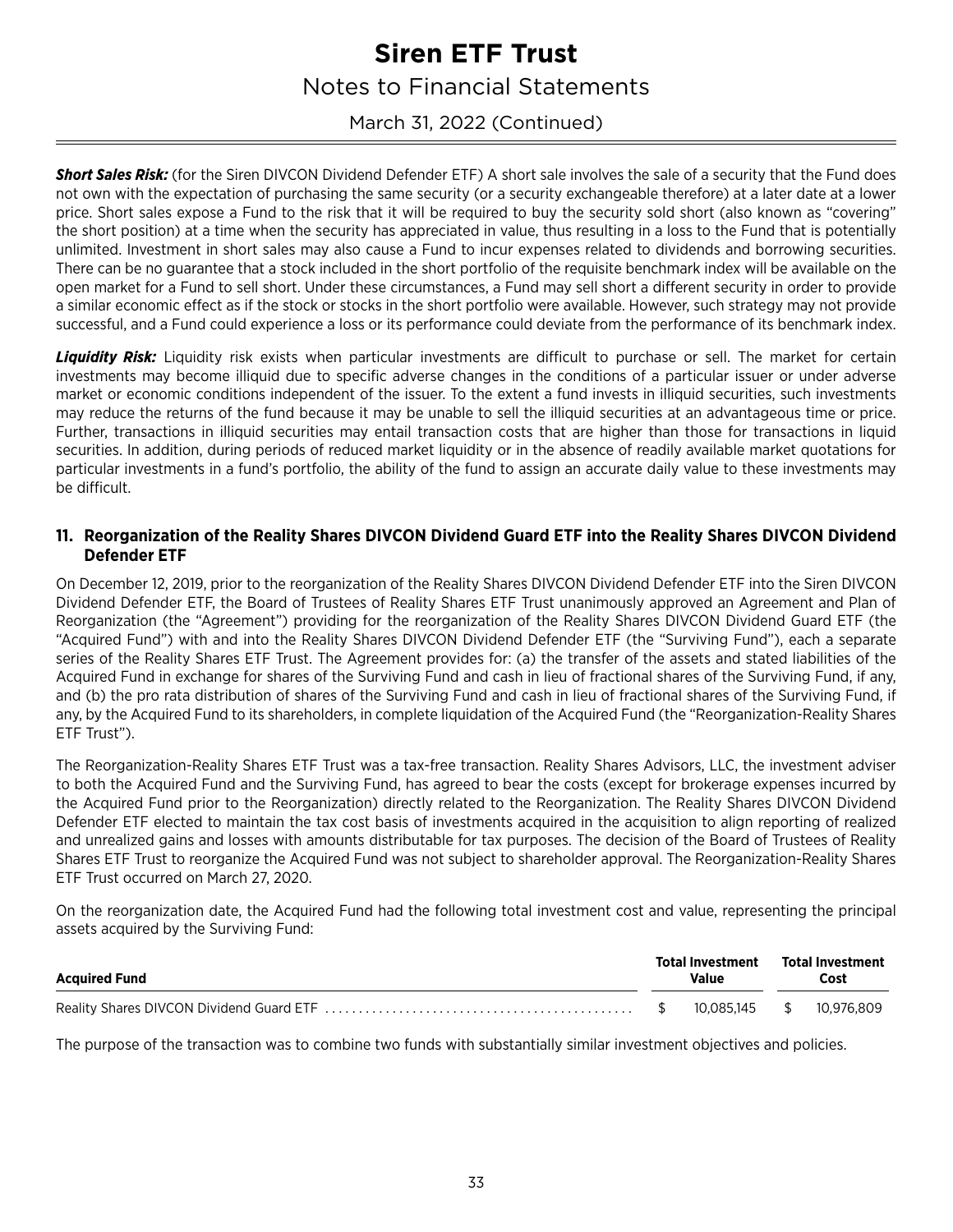### March 31, 2022 (Continued)

The acquisition was accomplished by a tax-free exchange of the following shares on March 27, 2020:

| <b>Acquired Fund</b>                     | <b>Surviving Fund</b><br>Reality Shares DIVCON Dividend Defender ETF |              |  |
|------------------------------------------|----------------------------------------------------------------------|--------------|--|
| Reality Shares DIVCON Dividend Guard ETF |                                                                      |              |  |
| <b>Shares</b>                            | <b>Shares</b>                                                        | Value        |  |
| 450,000                                  | 330.060                                                              | \$10,108,401 |  |
|                                          |                                                                      |              |  |

For financial reporting purposes, assets received and shares issued by the Surviving Fund were recorded at fair value; however, the cost basis of the investments received from the Acquired Fund were carried forward to reflect the tax-free status of the acquisition.

The net assets and net unrealized (depreciation) immediately before the acquisition were as follows:

| <b>Acquired Fund</b>                                               | <b>Surviving Fund</b>                       |
|--------------------------------------------------------------------|---------------------------------------------|
| Reality Shares DIVCON Dividend Guard ETF                           | Reality Shares DIVCON Dividend Defender ETF |
| Net Assets: \$10,108,401                                           | Net Assets: \$12.250.379                    |
| Unrealized Appreciation (Depreciation) on Investments: \$(891,664) |                                             |

The net assets for Reality Shares DIVCON Dividend Defender ETF, the Surviving Fund, immediately after the acquisition were \$22,358,780.

### **12. Impact of COVID-19**

The global outbreak of COVID-19 (commonly referred to as "coronavirus") has disrupted economic markets and the prolonged economic impact is uncertain. The ultimate economic fallout from the pandemic, and the long-term impact on economies, markets, industries and individual issuers, are not known. The operational and financial performance of the issuers of securities in which the Funds invest depends on future developments, including the duration and spread of the outbreak, and such uncertainty may in turn adversely affect the value and liquidity of the Funds' investments, and negatively impact the Funds' performance.

#### **13. Subsequent Events**

The Funds have evaluated the need for additional disclosures and/or adjustments resulting from subsequent events through the date the financial statements were issued. The evaluation did not result in any subsequent events that necessitated disclosure and/or adjustments.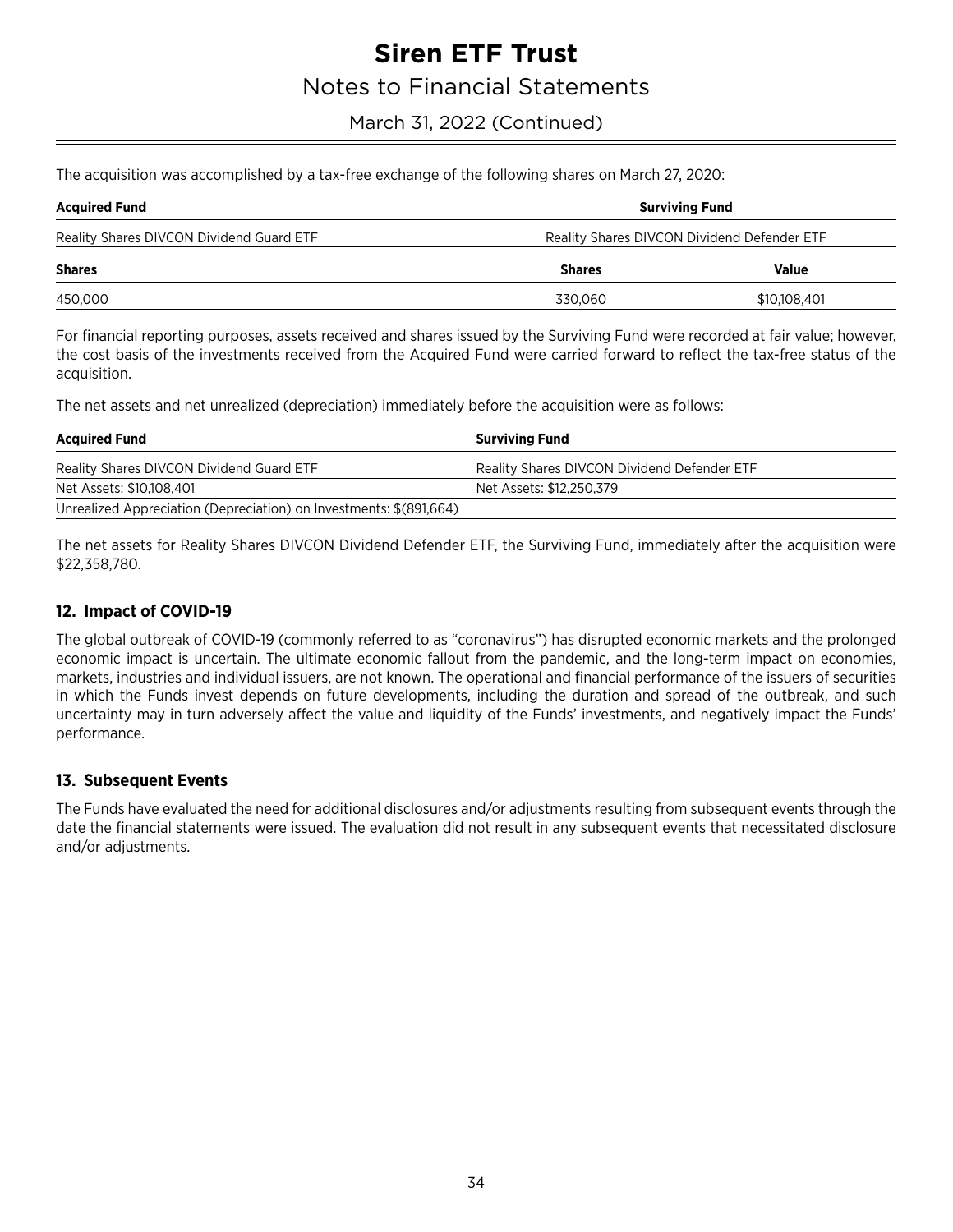<span id="page-36-0"></span>Report of Independent Registered Public Accounting Firm

March 31, 2022

#### **To the Board of Trustees of Siren ETF Trust and the Shareholders of Siren DIVCON Leaders Dividend ETF, Siren DIVCON Dividend Defender ETF, and Siren Nasdaq NexGen Economy ETF**

#### **Opinion on the Financial Statements**

We have audited the accompanying statements of assets and liabilities of Siren DIVCON Leaders Dividend ETF, Siren DIVCON Dividend Defender ETF, and Siren Nasdaq NexGen Economy ETF, each a series of shares of beneficial interest in Siren ETF Trust (the "Funds"), including the schedules of investments, as of March 31, 2022, and the related statements of operations for the year then ended, the statements of changes in net assets and financial highlights for the year then ended and for the period November 1, 2020 through March 31, 2021, and the related notes (collectively referred to as the "financial statements"). In our opinion, the financial statements present fairly, in all material respects, the financial position of the Funds as of March 31, 2022, and the results of their operations for the year then ended and the changes in their net assets and their financial highlights for each of the periods noted above, in conformity with accounting principles generally accepted in the United States of America. The statements of changes in net assets and the financial highlights noted in the table below were audited by other auditors, whose report dated December 29, 2020, expressed an unqualified opinion on such financial statements and financial highlights.

| <b>Fund</b>                        | Statements of Changes in Net Assets and Financial Highlights Presented                                                                                                                                                                                                 |
|------------------------------------|------------------------------------------------------------------------------------------------------------------------------------------------------------------------------------------------------------------------------------------------------------------------|
| Siren DIVCON Leaders Dividend ETF  | The statement of changes in net assets for the year ended October 31, 2020 and the financial<br>highlights for each of the years in the four-year period ended October 31, 2020                                                                                        |
| Siren DIVCON Dividend Defender ETF | The statement of changes in net assets for the year ended October 31, 2020 and the financial<br>highlights for each of the years in the four-year period ended October 31, 2020                                                                                        |
| Siren Nasdag NexGen Economy ETF    | The statement of changes in net assets for the year ended October 31, 2020 and the financial<br>highlights for each of the years in the two-year period ended October 31, 2020 and for the<br>period January 17, 2018 (commencement of operations) to October 31, 2018 |

#### **Basis for Opinion**

These financial statements are the responsibility of the Funds' management. Our responsibility is to express an opinion on the Funds' financial statements based on our audits. We are a public accounting firm registered with the Public Company Accounting Oversight Board (United States) ("PCAOB") and are required to be independent with respect to the Funds in accordance with the U.S. federal securities law and the applicable rules and regulations of the Securities and Exchange Commission and the PCAOB.

We conducted our audits in accordance with the standards of the PCAOB. Those standards require that we plan and perform the audits to obtain reasonable assurance about whether the financial statements are free of material misstatement, whether due to error or fraud. The Funds are not required to have, nor were we engaged to perform, an audit of their internal control over financial reporting. As part of our audits we are required to obtain an understanding of internal control over financial reporting but not for the purpose of expressing an opinion on the effectiveness of the Funds' internal control over financial reporting. Accordingly, we express no such opinion.

Our audits included performing procedures to assess the risk of material misstatement of the financial statements, whether due to error or fraud, and performing procedures that respond to those risks. Such procedures included examining, on a test basis, evidence regarding the amounts and disclosures in the financial statements. Our procedures included confirmation of securities owned as of March 31, 2022 by correspondence with the custodian and brokers. Our audits also included evaluating the accounting principles used and significant estimates made by management, as well as evaluating the overall presentation of the financial statements. We believe that our audits provide a reasonable basis for our opinion.

 $B04, \mu p$ 

**BBD, LLP**

*We have served as the auditor of one or more of the Funds in the Siren ETF Trust since 2020.*

**Philadelphia, Pennsylvania May 25, 2022**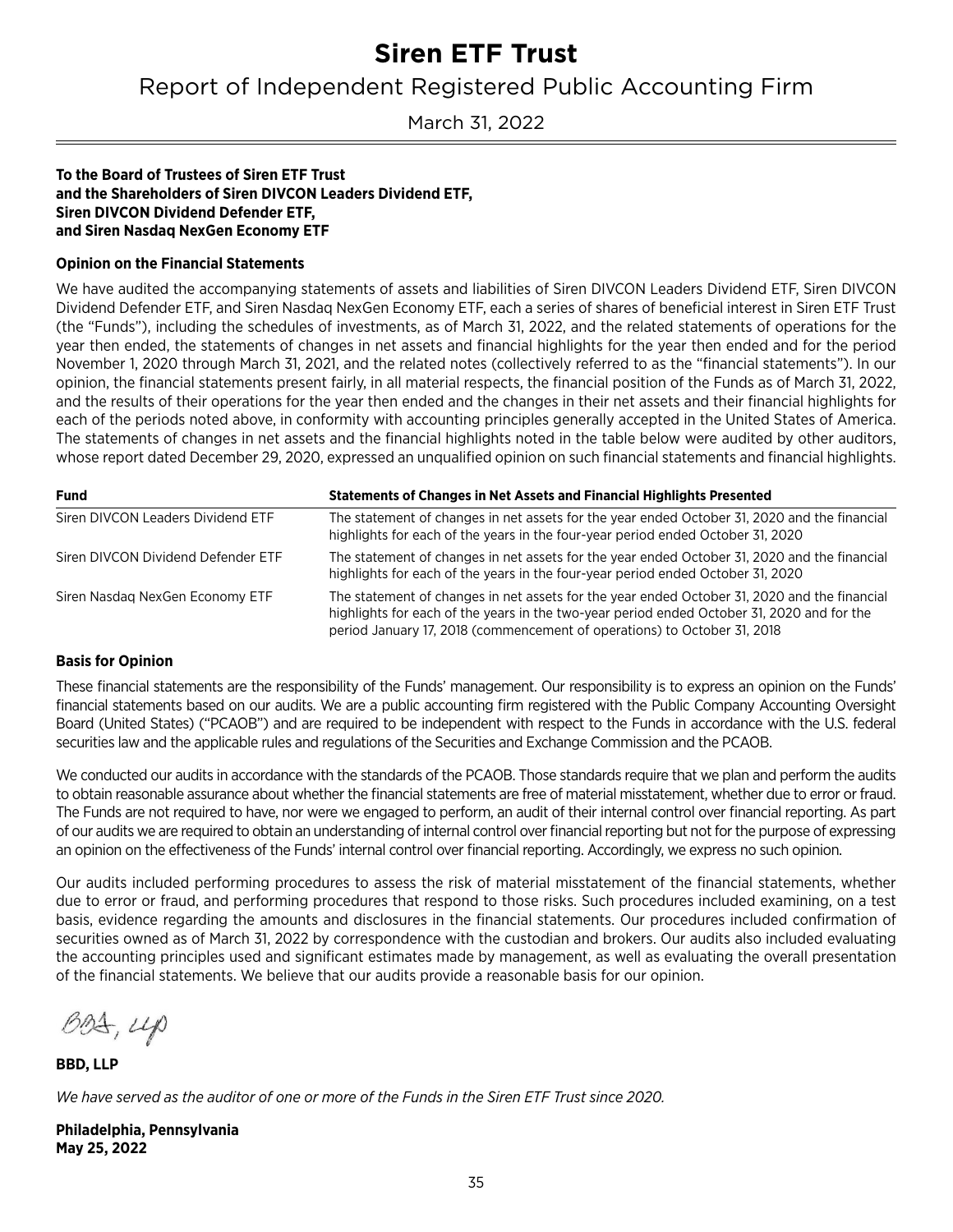<span id="page-37-0"></span>Expense Example

March 31, 2022 (Unaudited)

As a shareholder of one or more Funds of the Siren ETF Trust (the "Trust"), you incur two types of costs: (1) transaction costs, including brokerage commissions paid on purchases and sales of Fund shares, and (2) ongoing costs, including management fees and other Fund expenses. The following example is intended to help you understand your ongoing costs (in dollars and cents) of investing in the Funds and to compare these costs with the ongoing costs of investing in other funds.

The actual and hypothetical expense examples in the table below are based on an investment of \$1,000 invested at the beginning of the six-month period and held for the entire period (October 1, 2021 to March 31, 2022).

### **Actual expenses**

The first line under each Fund in the table below provides information about actual account values and actual expenses. You may use the information in this line, together with the amount you invested, to estimate the expenses you paid over the period. Simply divide your account value by \$1,000 (for example, an \$8,600 account value divided by \$1,000 = 8.6), then multiply the result by the number in the first line for each Fund under the heading entitled "Expenses Paid During Period Per \$1,000" to estimate the expenses you paid on your account during this period.

### **Hypothetical example for comparison purposes**

The second line under each Fund in the table provides information about hypothetical account values and hypothetical expenses based on each Fund's actual expense ratio and an assumed rate of return of 5% per year before expenses, which is not each Fund's actual return. The hypothetical account values and expenses may not be used to estimate the actual ending account balance or expenses you paid for the period. You may use this information to compare the ongoing costs of investing in each Fund to other funds. To do so, compare this 5% hypothetical example with the 5% hypothetical examples that appear in the shareholder reports of other funds.

Please note the expenses shown in the table are meant to highlight your ongoing costs only and do not reflect any transactional costs, such as brokerage commissions paid on purchases and sales of Fund shares. Therefore, the second line under the Fund in the table below is useful in comparing ongoing Fund costs only and will not help you determine the relative total costs of owning different funds. In addition, if these transactional costs were included, your costs would have been higher.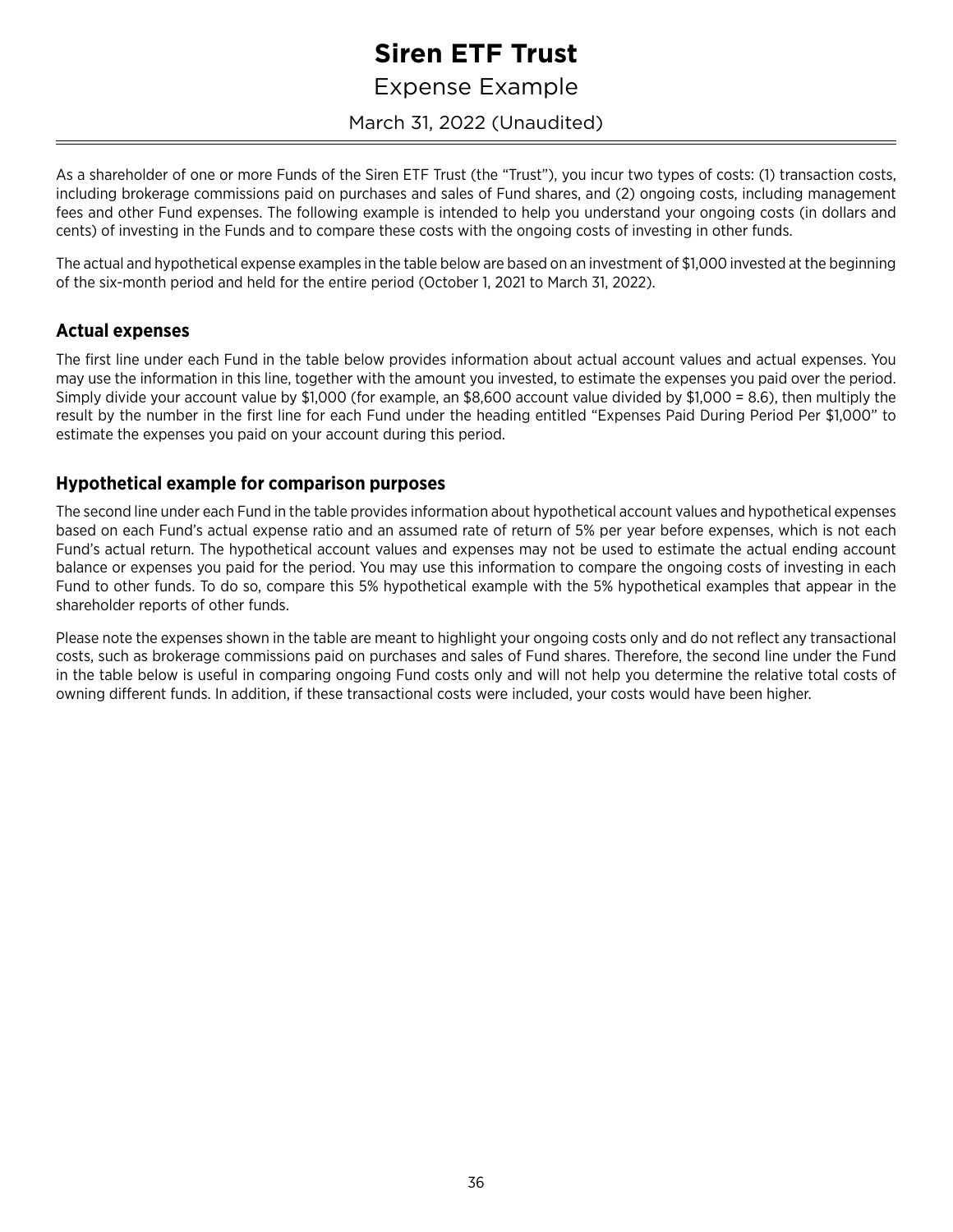### **Expense Example**

March 31, 2022 (Unaudited) (Continued)

|                                                                                            |     | <b>BEGINNING</b><br><b>ACCOUNT</b><br><b>VALUE</b> |     | <b>ENDING</b><br><b>ACCOUNT</b><br><b>VALUE</b><br>3/31/2022 | <b>ANNUALIZED</b><br><b>EXPENSE</b><br><b>RATIO*</b> | <b>EXPENSES</b><br><b>PAID DURING</b><br>THE PERIOD<br><b>PER \$1,000*</b> |
|--------------------------------------------------------------------------------------------|-----|----------------------------------------------------|-----|--------------------------------------------------------------|------------------------------------------------------|----------------------------------------------------------------------------|
| <b>Siren DIVCON Leaders Dividend ETF</b>                                                   |     |                                                    |     |                                                              |                                                      |                                                                            |
|                                                                                            | S   | 1.000.00                                           | S.  | 1.039.40                                                     | 0.43%                                                | \$2.19                                                                     |
|                                                                                            | \$  | 1.000.00                                           | \$  | 1.022.79                                                     | 0.43%                                                | \$2.17                                                                     |
| <b>Siren DIVCON Dividend Defender ETF</b>                                                  |     |                                                    |     |                                                              |                                                      |                                                                            |
|                                                                                            | Ŝ.  | 1.000.00                                           | \$  | 970.20                                                       | 1.65%                                                | \$8.10                                                                     |
| $Hypothetical 5% Return \dots \dots \dots \dots \dots \dots \dots \dots \dots \dots \dots$ | Ŝ.  | 1.000.00                                           | \$  | 1.016.70                                                     | 1.65%                                                | \$8.30                                                                     |
| Siren Nasdag NexGen Economy ETF                                                            |     |                                                    |     |                                                              |                                                      |                                                                            |
|                                                                                            | \$. | 1.000.00                                           | \$. | 837.30                                                       | 0.68%                                                | \$3.11                                                                     |
|                                                                                            | Ŝ.  | 1.000.00                                           | \$  | 1.021.54                                                     | 0.68%                                                | \$3.43                                                                     |

 $\ast$ Actual expenses are equal to each Fund's annualized expense ratio indicated above, multiplied by the average account value over the period, multiplied by 182/365 to reflect the six-month period.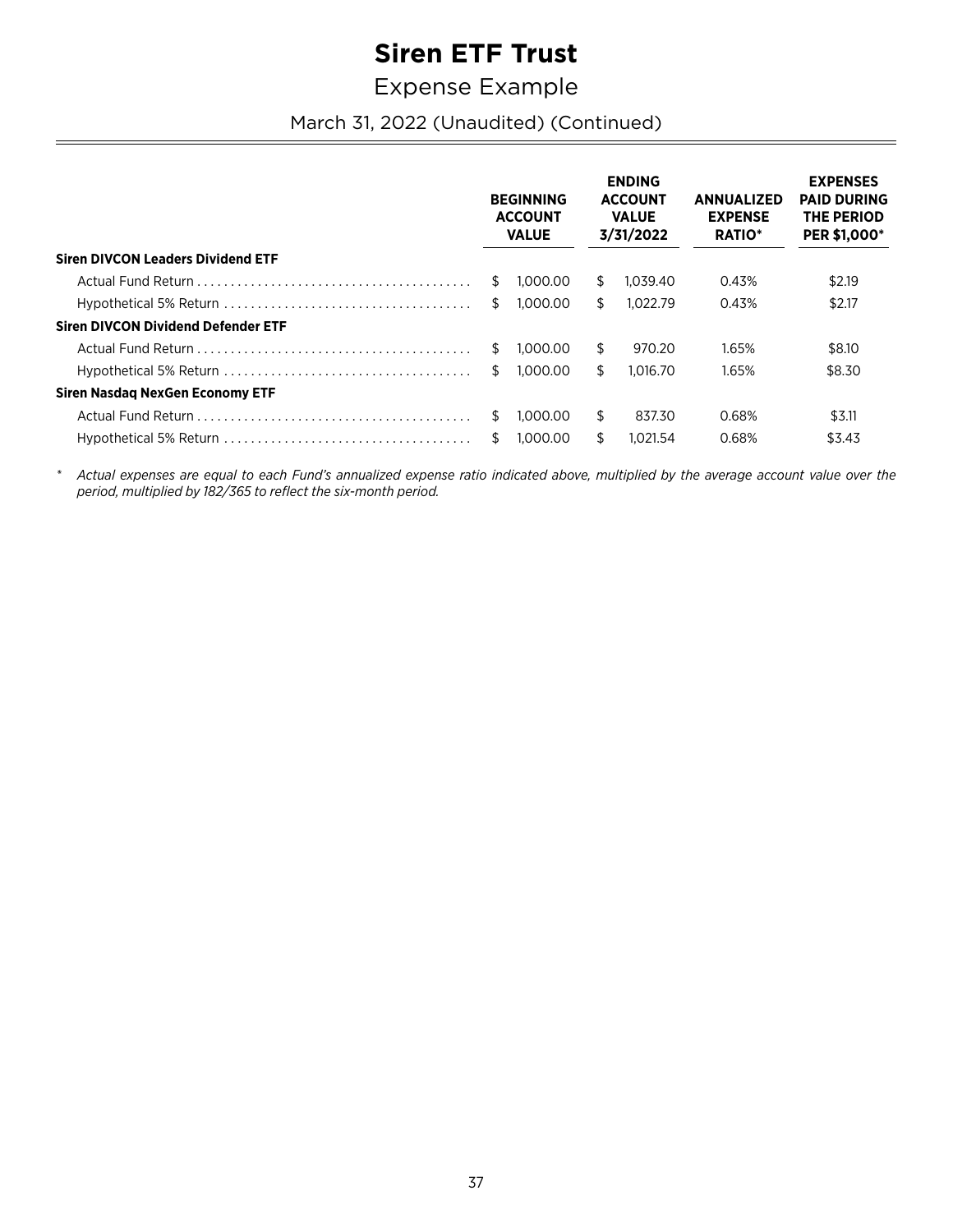### **Siren ETF Trust** Trustees and Officers of the Trust

### <span id="page-39-0"></span>As of March 31, 2022 (Unaudited)

| Name, Address <sup>(1)</sup><br>and Age         | <b>Position</b><br>with Trust<br>and Length<br>of Term <sup>(2)</sup> | <b>Principal Occupations</b><br>in the Past 5 Years                                                                              | <b>Number of</b><br><b>Portfolios</b><br>in Fund<br>Complex <sup>(3)</sup><br>Overseen<br>by Trustee | Other<br><b>Directorships Held</b><br>in the Past 5 Years |
|-------------------------------------------------|-----------------------------------------------------------------------|----------------------------------------------------------------------------------------------------------------------------------|------------------------------------------------------------------------------------------------------|-----------------------------------------------------------|
| <b>Interested Trustees</b>                      |                                                                       |                                                                                                                                  |                                                                                                      |                                                           |
| Scott Freeze <sup>(4)</sup><br>(Born: 1970)     | Trustee<br>(since 2020)                                               | Founder and President, Street One Financial,<br>LLC, a trading firm, since 2009.                                                 | 3                                                                                                    | None.                                                     |
| William Hennessy <sup>(4)</sup><br>(Born: 1950) | Trustee<br>(since 2020)                                               | Executive Vice President of Acquisitions,<br>Grafton Street Capital since 2012.                                                  | 3                                                                                                    | None.                                                     |
| <b>Independent Trustees</b>                     |                                                                       |                                                                                                                                  |                                                                                                      |                                                           |
| Alexander Castillo<br>(Born: 1988)              | Trustee<br>(since 2020)                                               | Founder and President, Sandcastle<br>Homecare since 2014.                                                                        | 3                                                                                                    | None.                                                     |
| Michael J. Dillon<br>(Born: 1969)               | Trustee<br>(since 2020)                                               | Clinic Director, ATI Physical Therapy since 2004.                                                                                | 3                                                                                                    | None.                                                     |
| Sonica Kearney<br>(Born: 1972)                  | Trustee<br>(since 2020)                                               | Head of Access (US), Redburn (USA) LLC, a<br>broker-dealer, since 2013. Head of HR (US),<br>Redburn (USA) LLC from 2008 to 2018. | 3                                                                                                    | None.                                                     |
| Andrew Kushner<br>(Born: 1971)                  | Trustee<br>(since 2020)                                               | President, Citrus Sales Corp. since 2014.<br>President, All Beverage Corp. since 2004.                                           | 3                                                                                                    | None.                                                     |
| Christopher R. Zapalski<br>(Born: 1977)         | Trustee<br>(since 2020)                                               | Accountant and Attorney, Zapalski Law since 2002.                                                                                | 3                                                                                                    | None.                                                     |

(1) Unless otherwise noted, the business address of each Trustee is 2600 Philmont Avenue, Suite 215, Huntingdon Valley, Pennsylvania 19006.

(2) Each Trustee shall serve until death, resignation or removal.

(3) The term "Fund Complex" refers to the Trust.

(4) Each of Messrs. Freeze and Hennessy may be deemed to be an "interested" person of the Trust as that term is defined in the 1940 Act by virtue of his affiliation with the Adviser.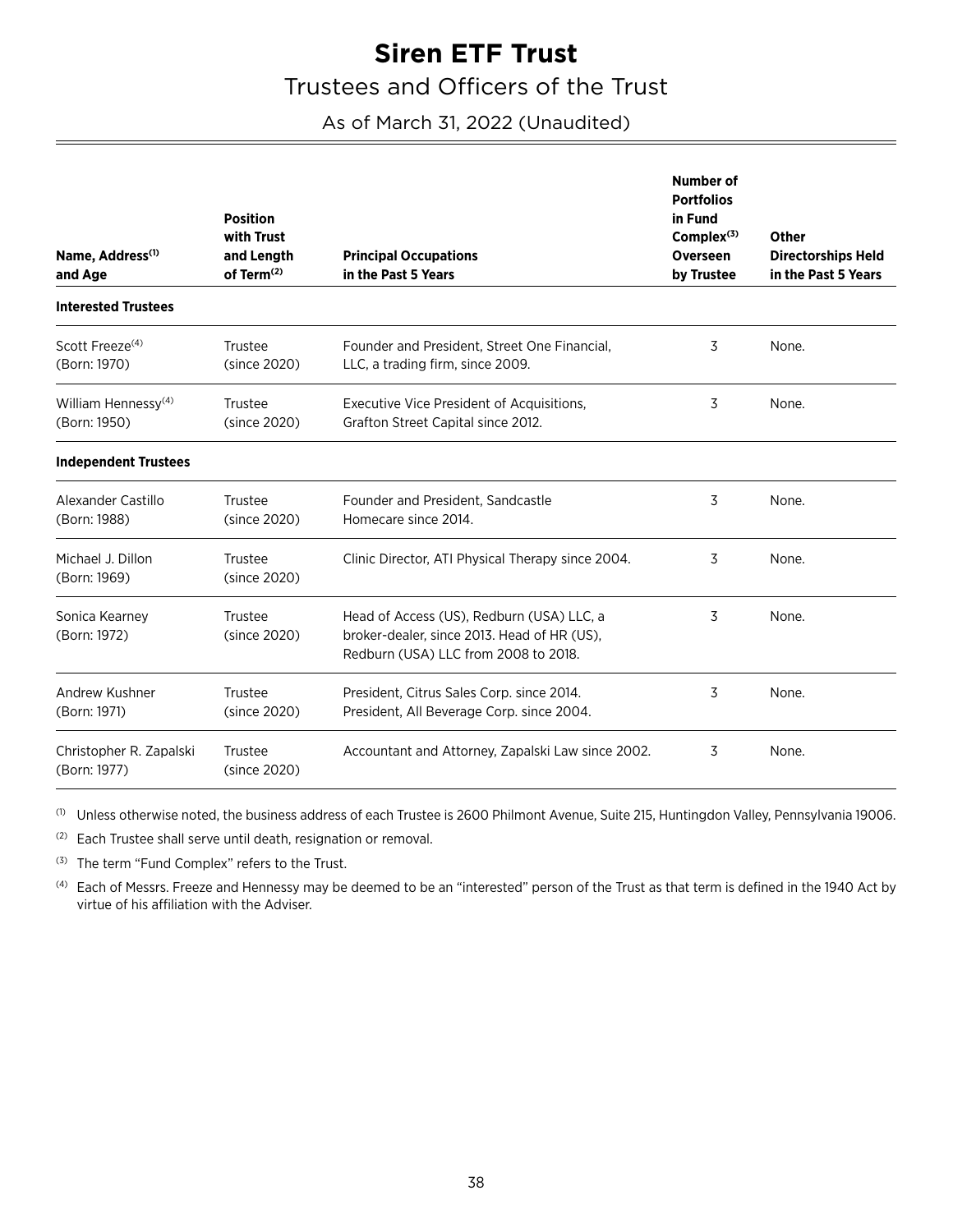### Trustees and Officers of the Trust

### As of March 31, 2022 (Unaudited) (Continued)

| Name and Age                                  | <b>Position</b><br>with Trust<br>and Length<br>of Term <sup>(1)</sup> | <b>Principal Occupations in Past 5 Years</b>                                                                                                                                                                                                                                 |
|-----------------------------------------------|-----------------------------------------------------------------------|------------------------------------------------------------------------------------------------------------------------------------------------------------------------------------------------------------------------------------------------------------------------------|
| Scott Freeze<br>(Born: 1970)                  | President<br>(since 2020)                                             | Founder and President, Street One Financial, LLC, a trading firm, 2009 to Present.                                                                                                                                                                                           |
| Troy Statczar <sup>(2)</sup><br>(Born: 1971)  | Treasurer<br>(since 2020)                                             | Senior Director, PFO Services, Foreside Fund Officer Services, LLC.<br>January 2020 to Present; Director, Fund Administration, Thornburg<br>Investment Management, April 2017 - June 2018; Director, U.S.<br>Operations, Henderson Global Investors, July 2008 - April 2017. |
| Michael Blaszczyk<br>(Born: 1981)             | Secretary<br>(since 2020)                                             | Sales Trader, Street One Financial, LLC, January 2014 to Present.                                                                                                                                                                                                            |
| Nancy Tyminski <sup>(2)</sup><br>(Born: 1962) | Chief Compliance Officer<br>(since 2020)                              | Director, Foreside Fund Officer Services, LLC, June 2019 - Present; Senior Due<br>Diligence Officer, Foreside Financial Services, LLC, May 2015 - June 2019.                                                                                                                 |

(1) Each officer shall serve until death, resignation or removal.

(2) The business address of Troy Statczar and Nancy Tyminski is Three Canal Plaza, Suite 100, Portland, ME 04101.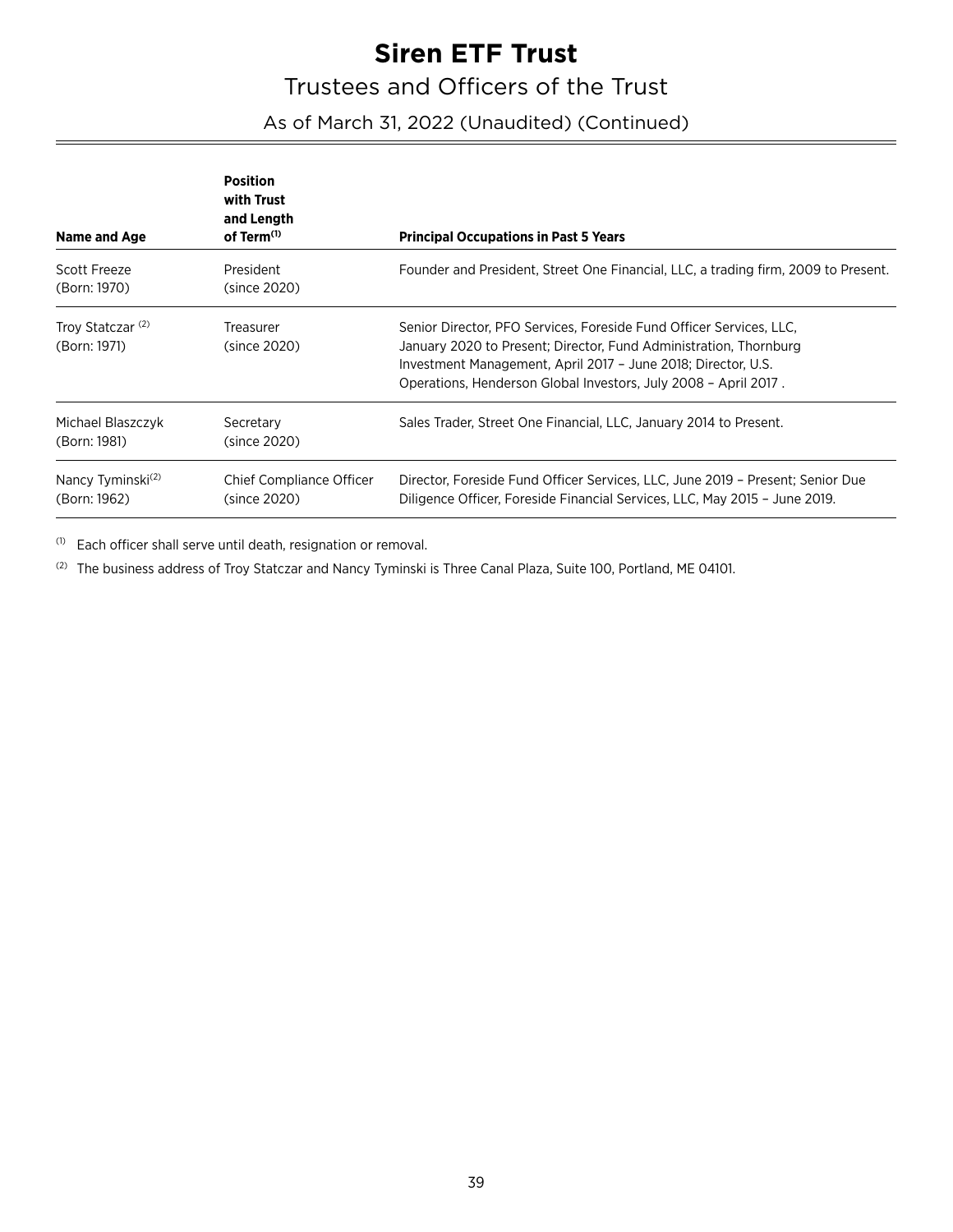### **Siren ETF Trust Additional Information**

### <span id="page-41-0"></span>March 31, 2022 (Unaudited)

### <span id="page-41-1"></span>Qualified Dividend Income/Dividends Received Deduction

For the fiscal year ended March 31, 2022, certain dividends paid by the Funds may be subject to a maximum tax rate of 23.8%, as provided for by the Tax Cuts and Jobs Act of 2017. The percentage of dividends declared from ordinary income designated as qualified dividend income was as follows:

| 100.00% |
|---------|
| 0.00%   |
| 100.00% |

For corporate shareholders, the percent of ordinary income distributions qualifying for the corporate dividends received deduction for the fiscal year ended March 31, 2022 was as follows:

| 100.00% |
|---------|
| 0.00%   |
| 92.47%  |

### <span id="page-41-2"></span>**Short Term Cap Gains**

The percentage of taxable ordinary income distributions that are designated as short-term capital gain distributions under Internal Revenue Section 871(k)(2)(C) for each Fund were as follows:

| 0.00% |
|-------|
| 0.00% |
| 0.00% |